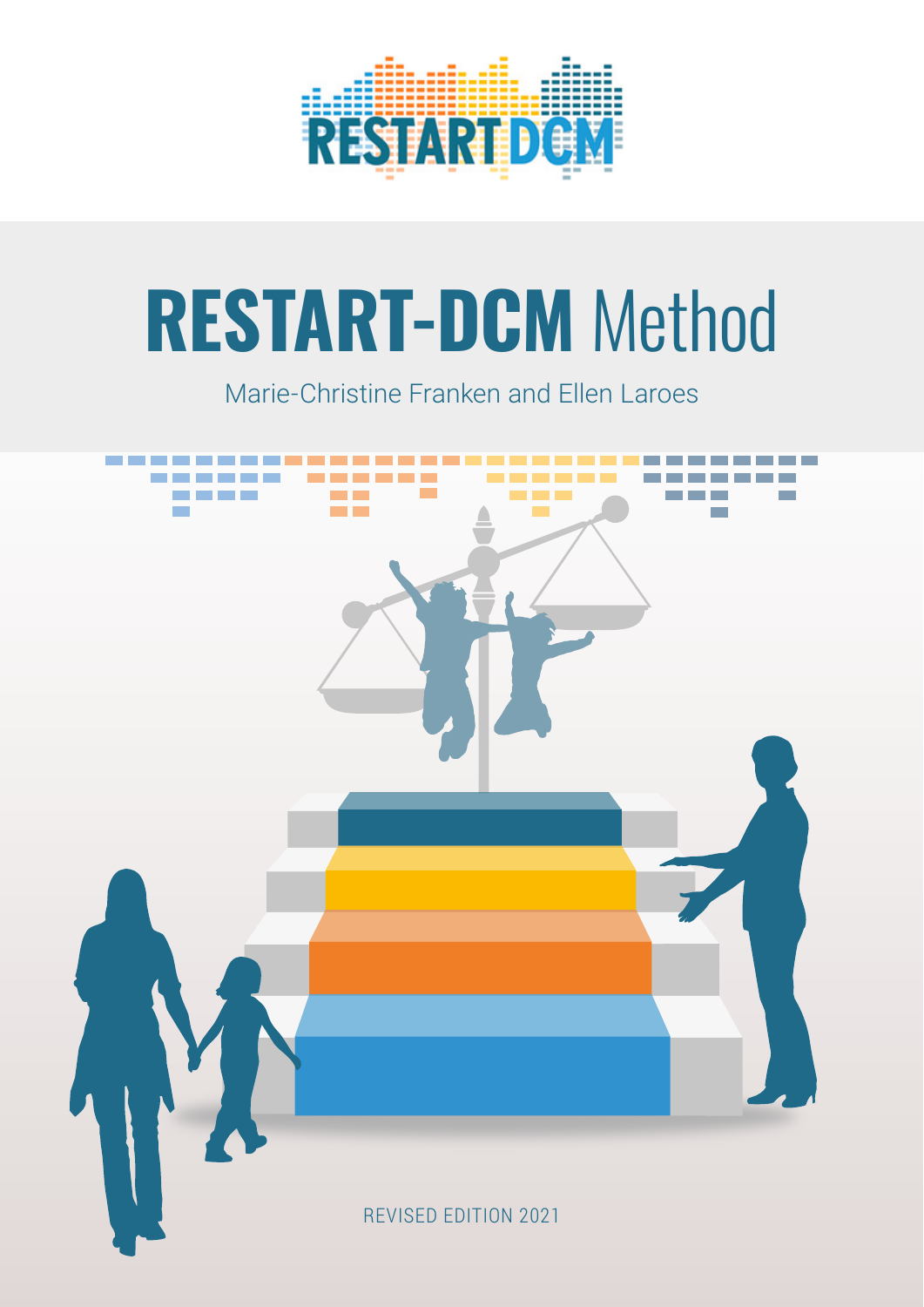# **RESTART-DCM** Method

Marie-Christine Franken and Ellen Laroes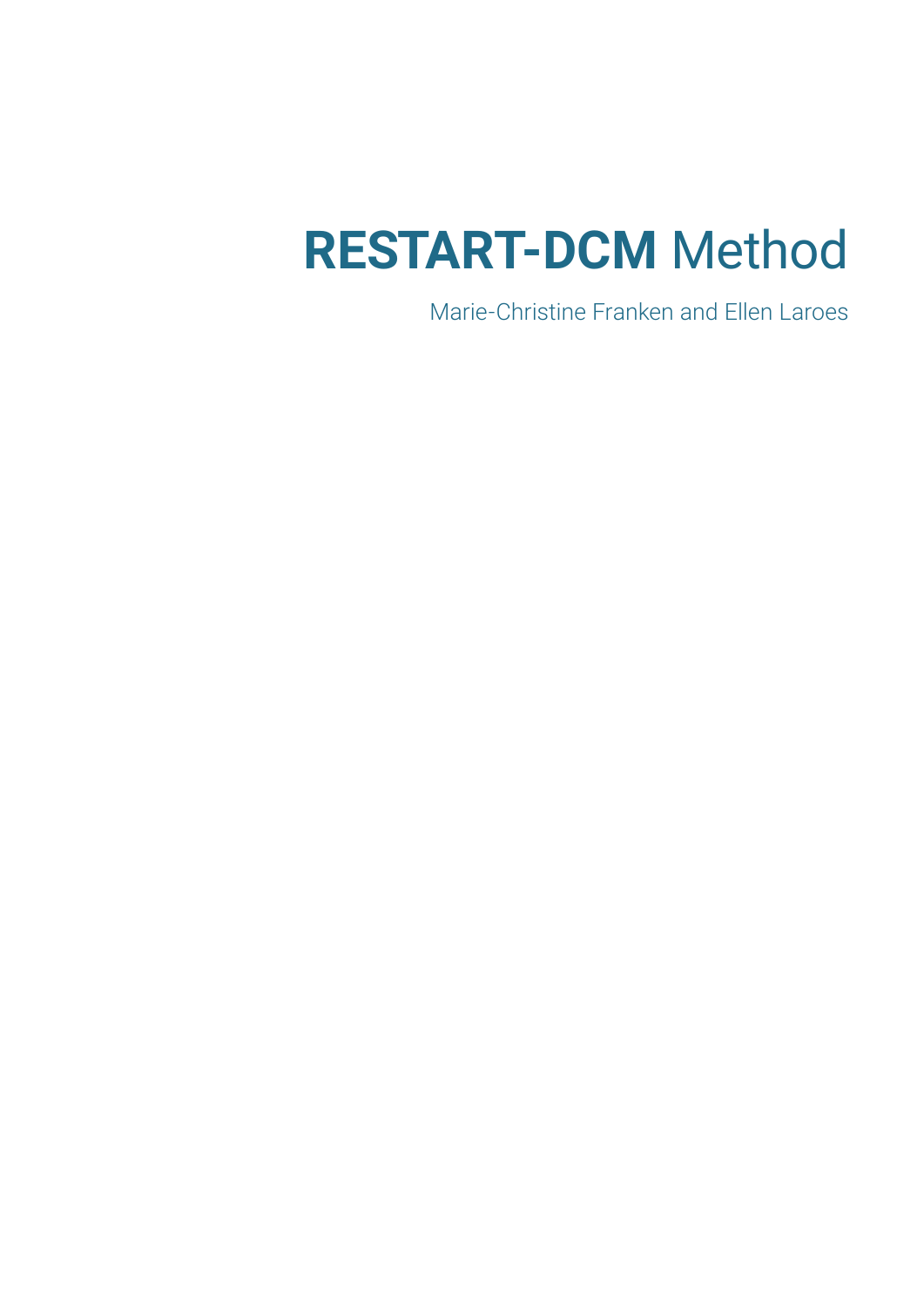This document should be referenced as follows: Franken, M.C. & Laroes, E. (2021). *RESTART-DCM Method.* Revised edition 2021. <https://www.restartdcm.nl>

No part of this work may be downloaded, transmitted or distributed without permission of the author(s), other than for strictly personal, individual use.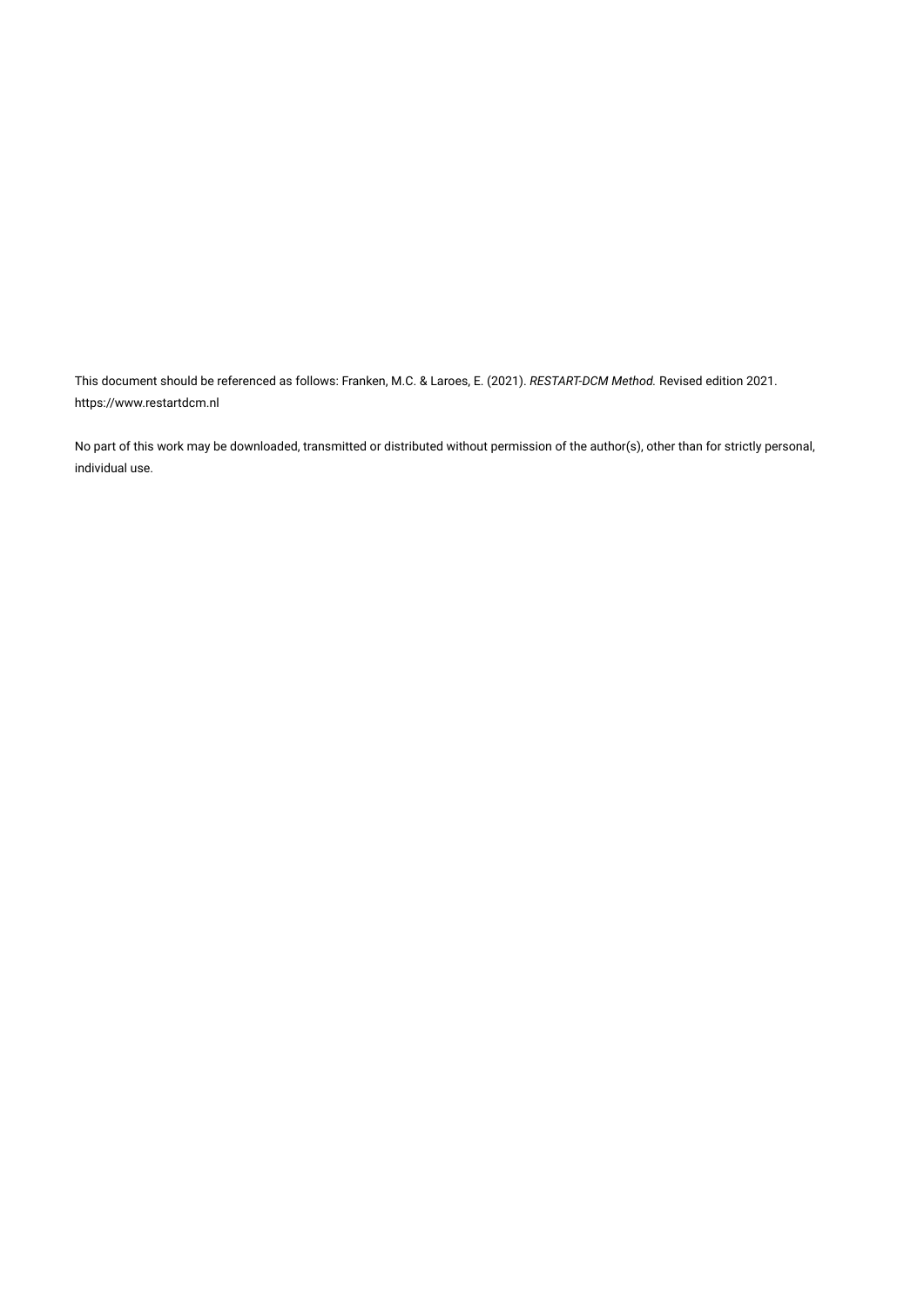## **Acknowledgements**

*First and foremost, we wish to express our gratitude to the researchers and therapists on whose work the first version of the RESTART-DCM Method was based. We are particularly indebted to Dr. Woodruff Starkweather, Dr. Jeanna Riley and Dr. Glyndon Riley, Dr. Edward Conture, and Dr. Hugo Gregory. In the second place, we once again wholeheartedly thank all speech therapists(-fluency experts) who contributed to the first version of the RESTART-DCM Method (2007). A very special thanks, in loving memory, to Durdana Putker-de Bruijn†, co-author of the first version of the RESTART-DCM Method.*

*This document was translated from the original Dutch by Karen Laird. The translation was funded by the Damsté-Terpstra FUND for practical and preventive S P E E C H T H E R A P Y. Developing this document was supported by the ENT department of the Erasmus MC. Layout and cover design was made by Erika Endrődiné Benkő (Home-made Graphics).*



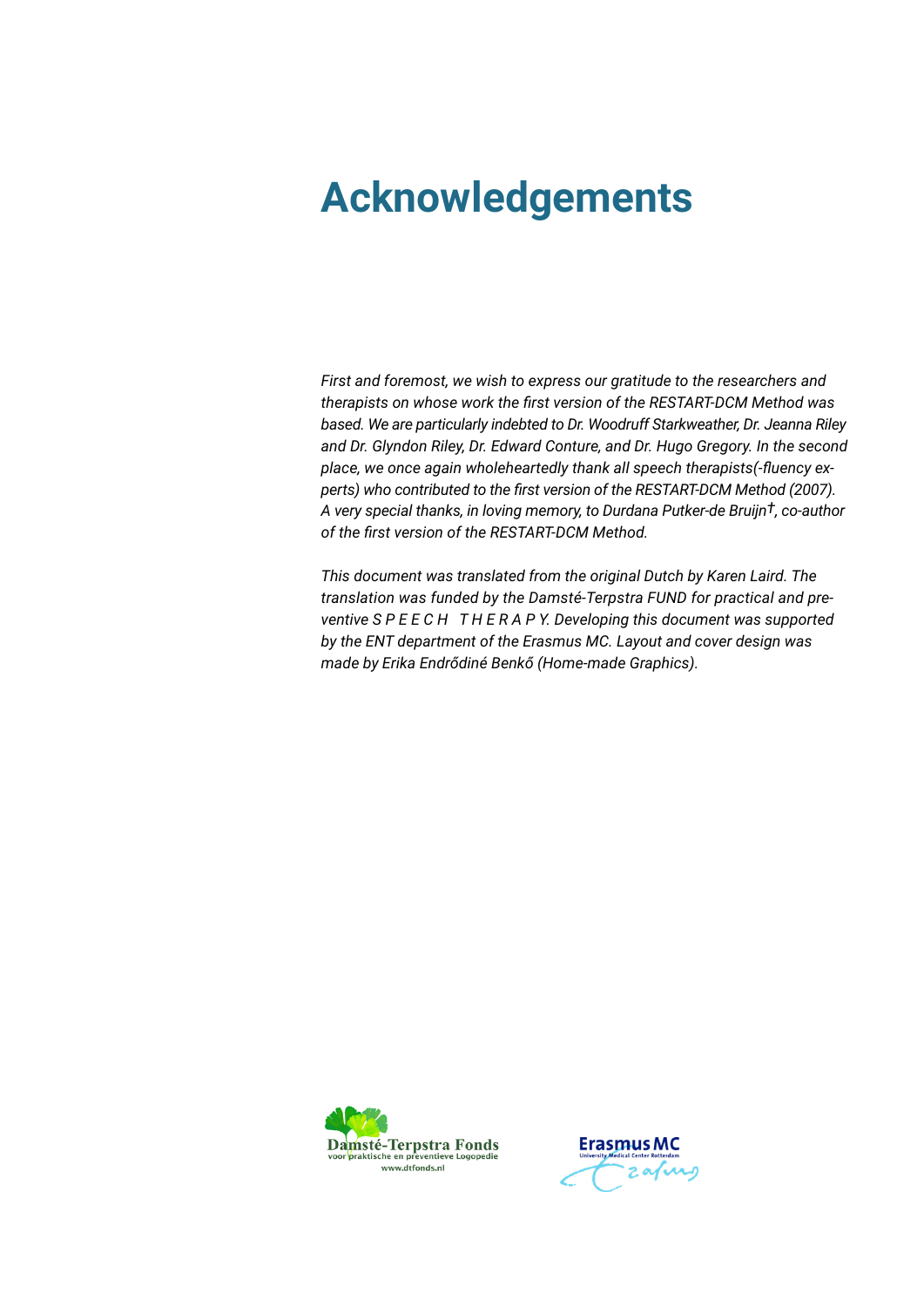## **Content**

|  | a ma |  |
|--|------|--|
|  | ш    |  |
|  |      |  |
|  |      |  |
|  |      |  |

|                | <b>1 Introduction</b>                                          | 7                   |
|----------------|----------------------------------------------------------------|---------------------|
| 1.1<br>1.2     | What is RESTART-DCM?<br><b>General overview of RESTART-DCM</b> | $\overline{7}$<br>8 |
|                | 2 The assessment                                               | 9                   |
| 2.1            | Assessment parent(s)                                           | 9                   |
| 2.2            | Video interaction analysis                                     | 9                   |
| 2.3            | Assessment of child                                            | 10                  |
| 2.4            | The overview form assessment RESTART-DCM                       | 10                  |
|                | <b>3 The first parent conference</b>                           | $12 \,$             |
|                | <b>4 RESTART-DCM treatment</b>                                 | 14                  |
| 4.1            | General aspects                                                | 14                  |
| 4.2            | The structure of a treatment session                           | 14                  |
| 4.3            | The transfer of Lowering Demands during Phase I                | 15                  |
|                | <b>5 Phase I: Reducing Demands</b>                             | 16                  |
| 5.1            | <b>Reducing Motoric Demands</b>                                | 16                  |
| 5.2            | <b>Reducing Linguistic Demands</b>                             | 17                  |
| 5.3            | <b>Reducing Emotional Demands</b>                              | 18                  |
| 5.4            | <b>Reducing Cognitive Demands</b>                              | 20                  |
|                | 6 Phase II: Increasing the child's Capacities                  | 21                  |
| 6.1            | Increasing the child's Motoric Capacities                      | 21                  |
| 6.2            | Increasing the child's Linguistic Capacities                   | 22                  |
| 6.3            | Increasing the child's Emotional Capacities                    | 23                  |
| 6.4            | Increasing the child's Cognitive Capacities                    | 25                  |
|                | 7 Phase III: Working more directly on fluency                  | 26                  |
|                | 8 Tapering off the therapy                                     | 27                  |
|                | <b>References</b>                                              | 29                  |
|                | <b>Appendices</b>                                              |                     |
| 1              | Parent-child interaction form                                  | 33                  |
| $\overline{2}$ | Assessment overview form                                       | 34                  |
| 3              | Starting RESTART-DCM THERAPY: Information for parents          | 37                  |
| 4              | <b>Restart-DCM Balance</b>                                     | 39                  |
| 5              | Communicating with lowered Emotional Demands: two steps        | 40                  |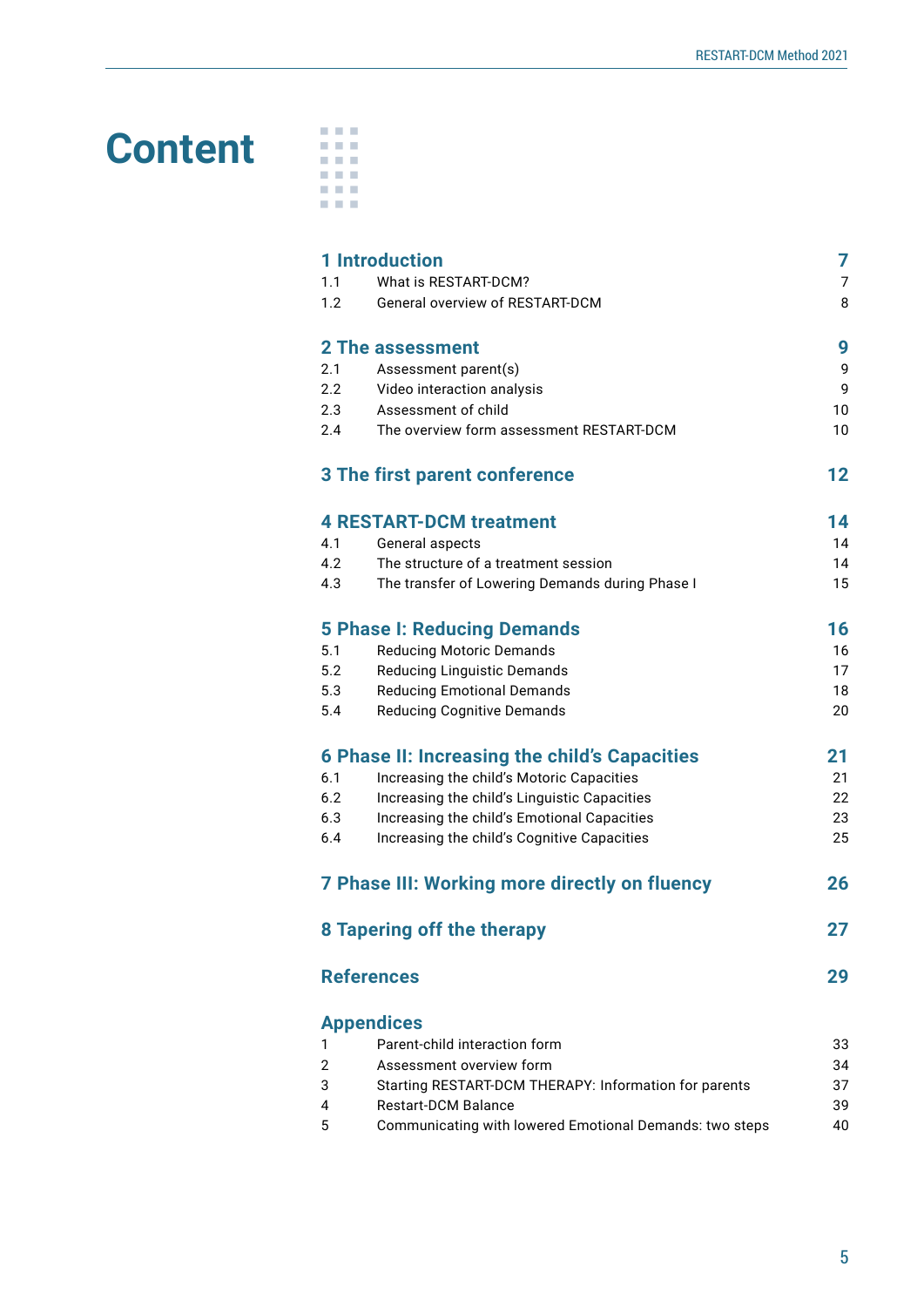# <span id="page-5-0"></span>**░1**

## **Introduction**

Within the scope of the research project 'Cost-effectiveness of the Demands and Capacities Model (DCM) based treatment compared to the Lidcombe programme', more generally known as the RESTART-study (De Sonneville-Koedoot, Stolk, Rietveld, Franken, 2015), a treatment protocol was developed in 2007 based on the DCM treatment model. The aim was for all the speech therapists (-fluency experts)<sup>1</sup> participating in the project to follow a similar treatment approach that was based on the DCM. Almost 15 years later, this protocol was ripe for revision. Some parts were unduly linked specifically to this research project or solely applied to the Dutch situation. The contents of other sections needed to be updated, such as the appendix for parents containing information about stuttering. The experience of conducting workshops on this treatment method made it clear that certain parts of the protocol needed to be differently formulated or structured. Needless to say, the description of this method is not a substitute for workshops. In a RESTART-DCM workshop (basic workshop and advanced workshops), participants receive hands-on training in the skills required to work together with parents on the defined treatment goals. Speech therapists who have attended a workshop have access to extra materials on the RESTART-DCM website.

### **1.1 What is RESTART-DCM?**

In the course of the 1970s, several researchers started developing treatment methods for young children who stutter that were based on the idea that stuttering is the consequence of an imbalance: a young child who starts to stutter has at that moment insufficient Capacities for the production of fluent speech in light of the imposed speech-related Demands (internal and external). This idea has been formalized in the Demands and Capacities Model (DCM, among others, Starkweather, 1987; Starkweather et al., 1990; Starkweather & Franken, 1991; Starkweather & Givens-Ackerman, 1997). The therapy based on this treatment model aims to achieve a balance between the communication Demands on toddlers or pre-schoolers who stutter (developmental ages 2–6) and the child's motoric, linguistic, socio-emotional and/or cognitive skills and Capacities.

Compared to the original DCM-therapy (Starkweather et al., 1990), the RESTART approach differs in that (1) the structure of the treatment has been tightened, (2) a specific method has been added for reducing Emotional Demands, (3) the Capacities training has been broadened, to include, among others, the speech motor training programme developed by Riley & Riley (1985) and (4) the *modelling* of the therapeutic goals for parents is now an essential element in the RESTART-DCM therapy method. A RESTART-DCM approach can therefore never be confined to merely providing *advice* to the parents. Depending on what is found to be necessary, the focus of the speech (stuttering) therapy provided will be to work with the parents on bringing about changes in speech behaviour and on skills training.

<sup>&</sup>lt;sup>1</sup> For the sake of clarity, the term speech therapist will further be used throughout the text. The masculine pronouns he and him will be used with reference to the child and the feminine pronouns she and her for the speech therapist.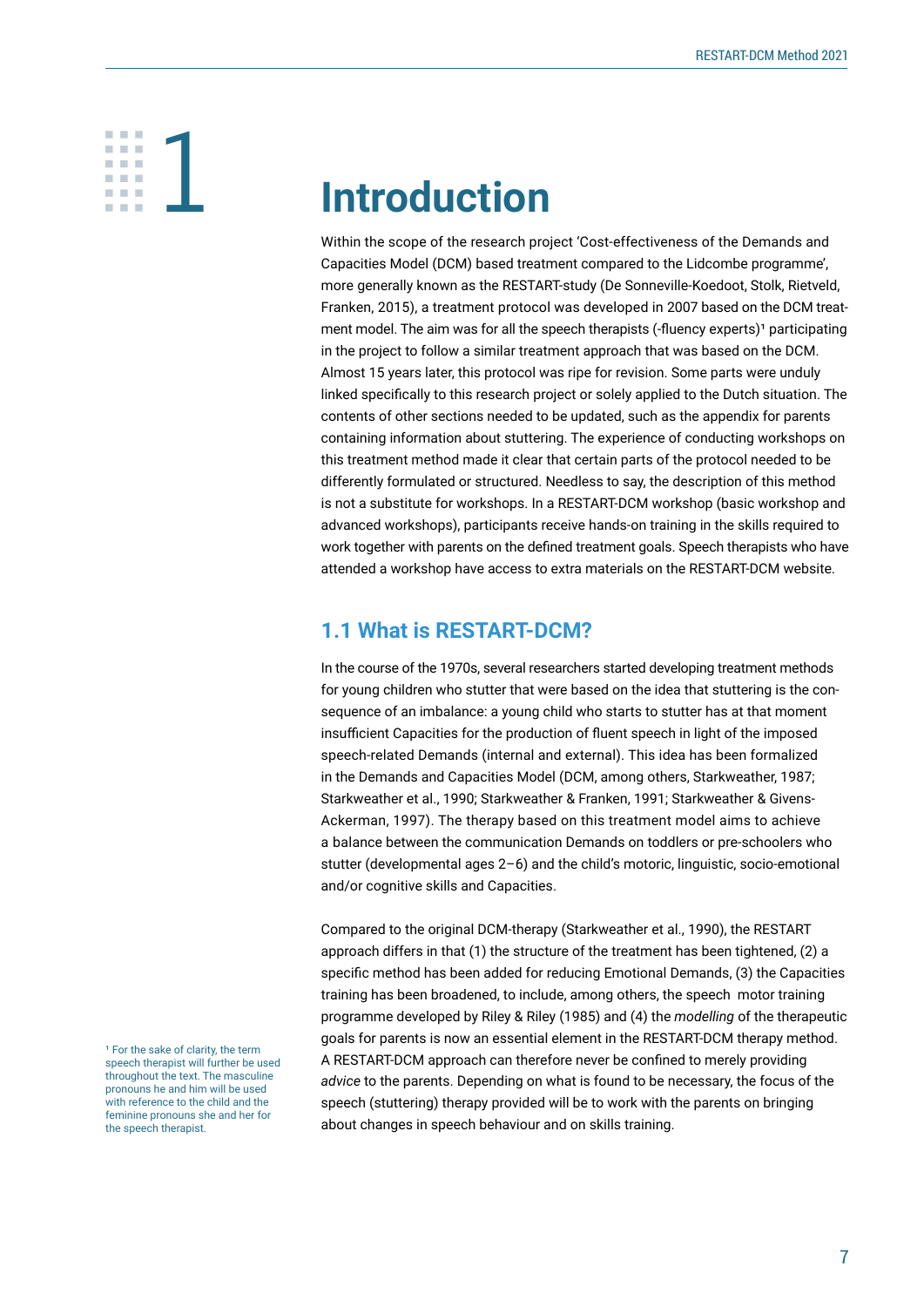### <span id="page-6-0"></span>**1.2 General overview of RESTART-DCM**

The RESTART-DCM approach follows a fixed structure. First, the *assessment* is scheduled, which includes a parent interview, a parent-child interaction analysis and child assessment (see Paragraph 2, The assessment). Once the assessment has been completed, a *parent conference* is scheduled at which the parent(s) is (are) informed in detail of the assessment findings. In addition, parent-child special time and the logbook are introduced (see Paragraph 3, The first parent conference). This parent conference 'bridges" the assessment and RESTART-DCM therapy.

The RESTART-DCM *therapy* is structured into 3 phases (I–III). Each therapy program starts with Phase 1 (see Paragraph 5, Phase I: Reducing the Demands). The goal of Phase 1 is to reduce the Demands imposed by the people in the child's communication environment or self-imposed by the child himself. Conditions are created on a structural (more frequent) basis, providing "a fluency enhancing environment" in which the child can speak fluently according to his Capacities at that moment, initiating a learning process. The Demands that apply to the specific child in question are reduced through counselling and training of the parents, and other important figures with influence on the child. Phase II of the therapy (see Paragraph 6, Phase II: Increasing the Capacities) consists of explicit training of the child's Capacities for fluent speech. This is added to Phase I, if needed. Hence, while training the Capacities of the child, the speech therapist will also maintain the progress made during Phase 1 with regard to reducing Demands. To this end, throughout the treatment she will ensure the Demands level is reduced when communicating with the child – until explicitly fading this out. During Phase II of the program, reducing the Demands on the child's communication in daily life will remain a fixed point of discussion in a therapy session. Phase III (see Paragraph 7, Phase III: Working more directly on fluency) occurs when reducing Demands (Phase I) and increasing the child's Capacities (Phase II) have proven not to be sufficient to overcome the stuttering. In Phase III of the treatment, a more direct approach will be used to improve speech fluency. This, too, will take the form of modelling. The child gains experience with slightly different types of speech as part of a game.

Note: The modifications in speech behaviour that parents are taught during Phase I are temporary adjustments. These are intended to enable the child to achieve a better balance between Demands and Capacities. The modifications, such as articulating exceptionally slowly, may feel abnormal to parents. Indeed, they are 'abnormal': it is therapy: the adjustments are necessary in connection with the child's reduced Capacities for speech fluency and tapered off under supervision at the end of the treatment.

Moreover, within each of these 3 phases, 4 domains are systematically covered: Motoric, Linguistic, Emotional and Cognitive. A fixed order is maintained within the first two phases in addressing the domains: Motoric, Linguistic, Emotional and finally, the Cognitive domain. Only the (elements within the) domains that are relevant to the child in question are addressed. Moreover, each session in Phase I and II has a fixed structure (see 4.2 The structure of a treatment session). The way in which the parent transfers the behavioural changes learned during the practice periods (Special Time) into everyday speech situations also follows a more or less fixed pattern (see 4.3 The transfer of the reduction of Demands during Phase I).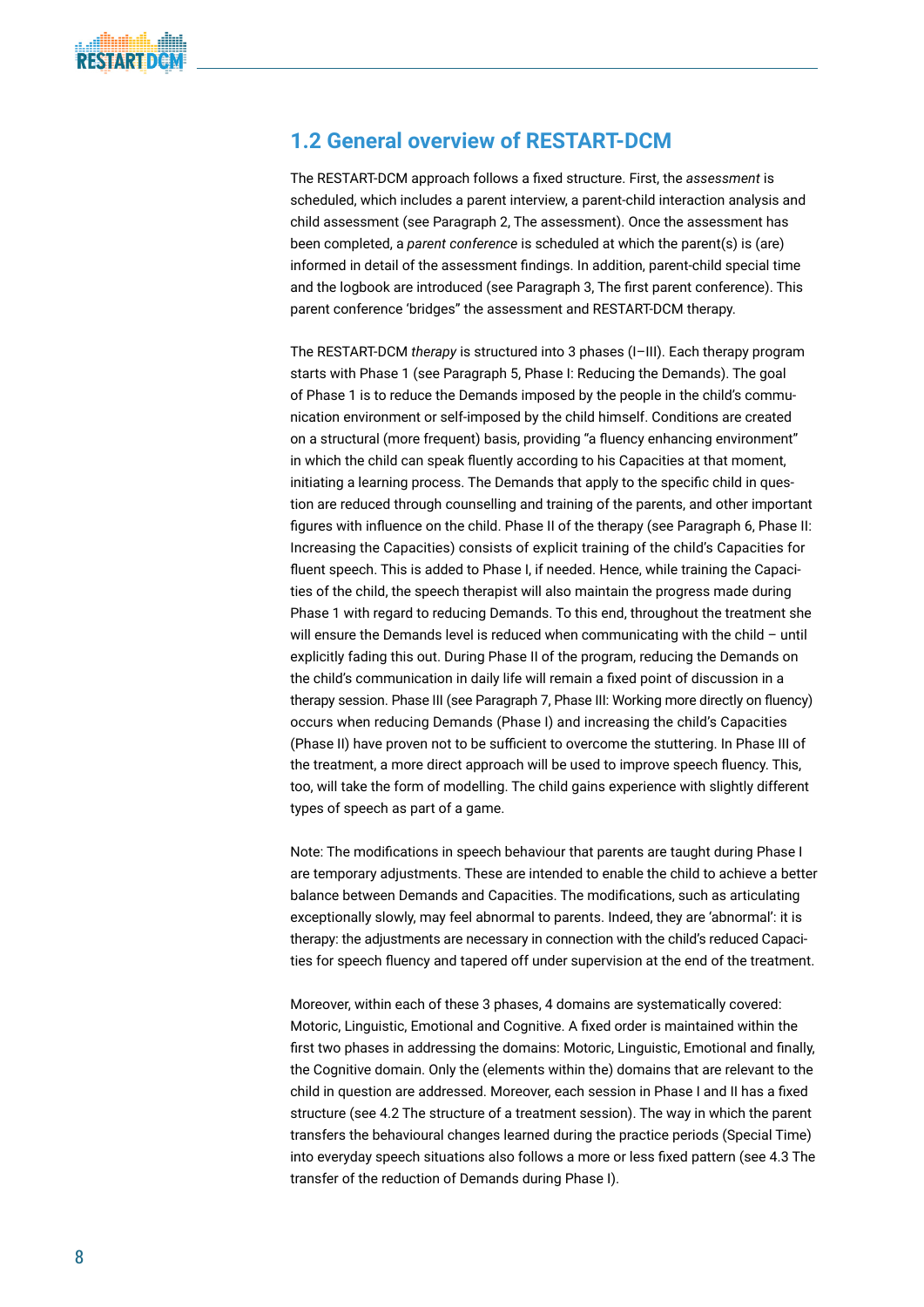# <span id="page-7-0"></span>**░2**

## **The assessment**

The goal of the extensive assessment performed prior to starting treatment is to gain insight into the Capacities of the child and the Demands placed on the child, both by his environment and self-imposed. Based on the assessment, hypotheses are formulated regarding an imbalance between the Capacities and Demands, the result of the inadequate Capacities of the child for fluent speech and the (resultant) excessive Demands imposed by the environment and the child. These hypotheses enable the pressure points in the communication to be charted. Treatment goals may then be formulated based on the interpretation of the obtained data.

### **2.1 Assessment parent(s)**

As a rule, first an interview with the parents is scheduled. During this session, the following aspects are covered:

- Case history medical stuttering
- Cause of stuttering, according to the parents
- Thoughts and emotions in relation to stuttering (of parent and child)
- Child's temperament
- Perceived Severity and Burden of stuttering (for example, with the help of a VAS-score)
- A very brief description of the DC model, illustrated with a figure (see Appendix 4)
- Explanation of what the assessment will further comprise (video interaction analysis and assessment of the child)
- Possibly additional questionnaires for parents (for example, about their child's temperament) or the environment (for example, the teacher or playgroup/daycare leaders).

### **2.2 Video interaction analysis**

Parent and child are invited for a parent-child interaction session. Should the case history (see above) indicate that observation of the interaction with both parents and possibly with (a) sibling(s) would be beneficial to identifying the pressure points in the communication, these may then be invited to take part in the assessment. Should their participation later prove to be important, this can be arranged at a later stage.

A video recording is made of two different play situations: a free, unstructured situation and a more structured situation; the video recording will take around 15 minutes in total.

Parent(s) and child are asked to play together, just as they normally would do at home. They are given materials for free play (Playmobil), and play together for ±7–8 minutes while being videotaped. They are subsequently given a number of puzzles at various skill levels and a ±7-8 minute video recording is made of them while doing the puzzles.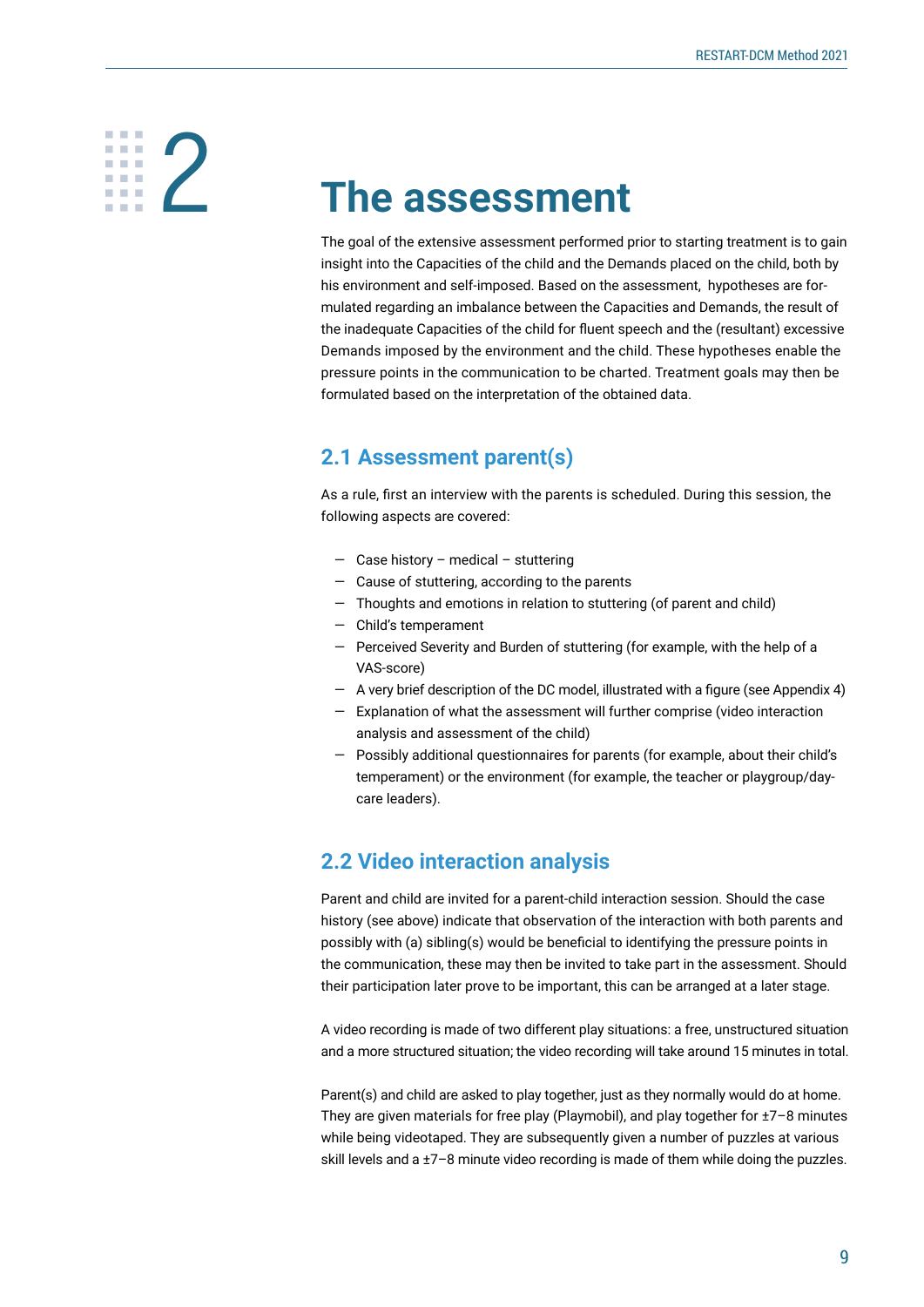<span id="page-8-0"></span>The recorded parent-child interaction session is analysed and scored with the help of the Parent-Child Interaction Form (see Appendix 1). The left-hand column shows the relevant Demand: M (Motoric), L (Linguistic), E (Emotional) or C (Cognitive). In the right-hand column, the extent to which or the frequency with which this behaviour occurs or is observed during the interaction is noted. It is recommended, particularly if the speech therapist has relatively little experience in assessing parent-child interactions, to transcribe two five-minute sections of the interaction session. This will allow, for example, the number of open questions, the turn-taking behaviour, the adequacy of both the parent's and the child's reactions to easily be determined. The speed of articulation of the parent(s) and of the child is always measured and calculated.

### **2.3 Assessment of child**

The child always undergoes formalised standardized speech language testing, even if there are no concerns or doubts about his language development. In order to determine the balance between Capacities and Demands, it is important to establish whether the mismatch is the result of reduced Capacity (weaker speech language development) or of increased Demand (stronger language development or imbalance within the language profile). To identify a possible imbalance in language skills, language comprehension and production are tested at both word and sentence level. Speech sound production is tested phonologically and phonetically.

If the scores are not anticipated to be reliable due, for example, to avoidance behaviour on the part of the child, this component will be analysed later (during the treatment).

More stutter specific tests will include:

- Oral Motor Assessment Scale OMAS (Riley & Riley, 1985)
- KiddyCAT (Vanryckeghem & Brutten, 2007)
- SSI-4 (Riley, 2009).

Further information is gathered by the speech therapist, based on what the parents have said during the case history interview, about the child's awareness of his stuttering. This may be accomplished by asking the child questions or by observing the child's reactions to voluntary stuttering by the speech therapist. In addition, the child's response to changes (an increase or decrease) in the pressure to communicate may be observed during a brief trial session.

### **2.4 The overview form assessment RESTART-DCM**

On this form (see Appendix 2), the primary points from the case history are described and the results of the assessment are noted. The form has 3 parts:

— **Part 1** contains the key information elicited from the general history and the relevant information from a medical perspective. A summary of the stutterspecific points in the history is also included.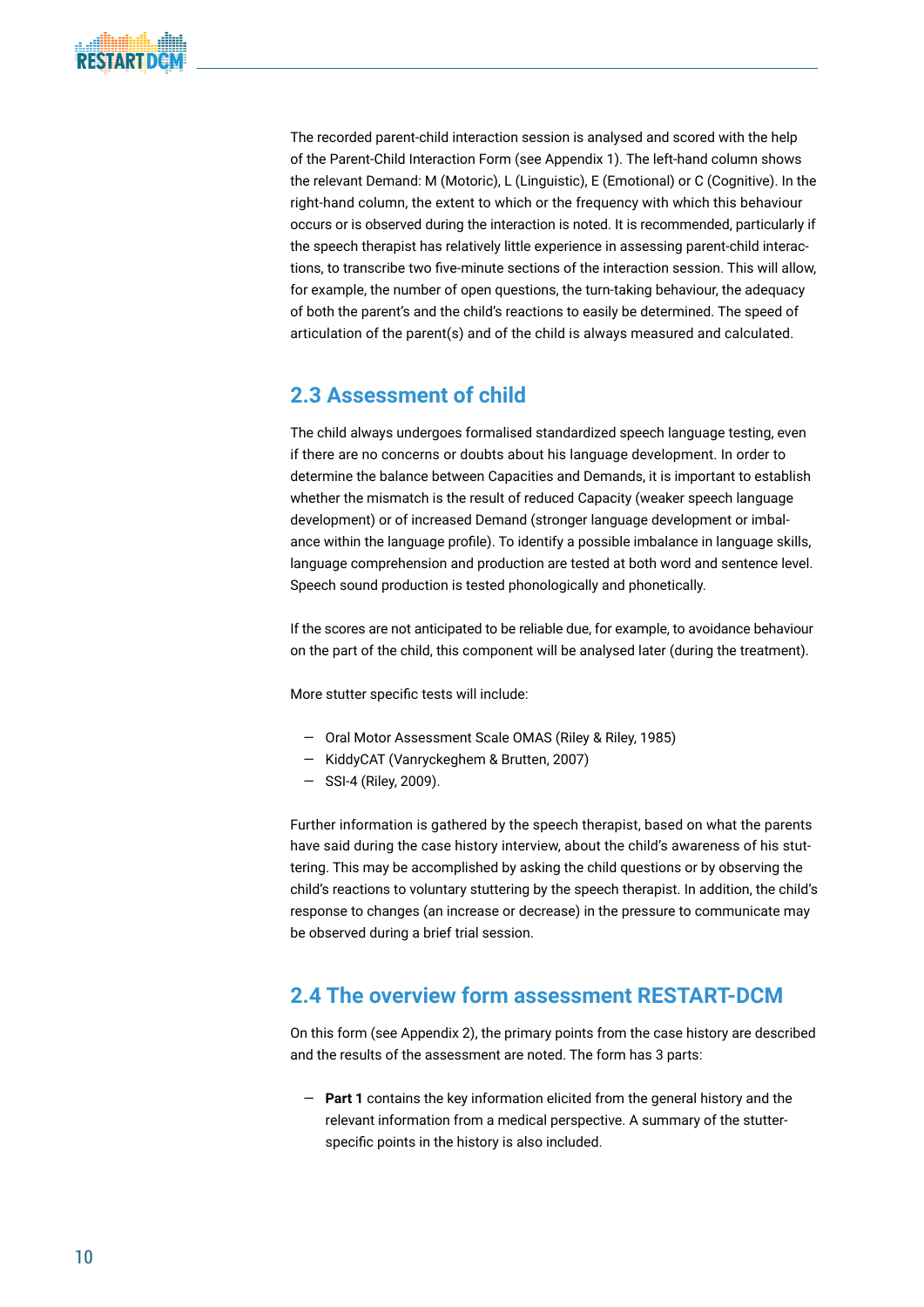- Part 2 provides an overview of the assessment data. First, the data relating to the stuttering and the SSI-4 severity score is presented. This is followed by the assessment data regarding the Demands and Capacities within the scope of the 4 domains. It is helpful to maintain the following order when writing these out:
	- First, the test data from the assessment of the child are written down in the Capacities section.
	- Next, the information obtained from the analysis of the parent-child interaction session is filled in for the corresponding Demand (shown in the left-hand column on the parent-child interaction form). Relevant information derived from supplementary questionnaires for the parent/teacher is also filled in.
	- Next, prior to proceeding to Part 3 of the form (the treatment goals), first, *hypotheses concerning the pressure points in communication* are formulated on behalf of the treatment plan. To do so, we examine the assessed Capacities of the child in the light of the corresponding Demands. A few examples:
	- A child with a high score on the test components for expressive language skills. This is recorded as follows: strong expressive language is assigned to Capacity – Linguistic domain. On the overview form, strong expressive language skills is also noted down under the *(internal) Linguistic Demands*, as longer sentences require more motor planning and tend to be uttered more quickly. Using longer sentences, therefore, places a higher Demand on the child's Motoric Capacities. The parental language input observed during the parent-child interaction for a child who has strong expressive language skills will often also be characterised by complex language. This is recorded as an (external) Demand in the Linguistic Domain. However, even if no complex parental language is observed during the parent-child interaction, this is nonetheless noted as a possible concern, because parents expose their child to language and (unconsciously) stimulate language growth.
	- The opposite situation: a child with low scores on the test components for expressive language skills. This is noted down as weak expressive *Capacities in the Linguistic Domain*. Age appropriate parental language input is marked down as a Demand in the Linguistic domain, as this input must be offset against the existing weaker language Capacities of the child.
	- An emotionally reactive ("temperamental") child that, for example, stays happy, angry or sad for an extended period. This is noted down under weaker *Capacity in the Emotional domain* (insufficiently capable of emotional regulation). The corresponding Demand is then explored: does the environment react in such a way as to curb the triggering of this intense emotion (without the child suppressing the emotion)? If not, there is also a heightened *Demand in the Emotional Domain*, which is then marked in the relevant column.
- In **Part 3**, the treatment goals are formulated based on the hypotheses developed regarding the communication pressure exerted by the Demands and Capacities. All the notes marked down in the different domains are the indications for treatment.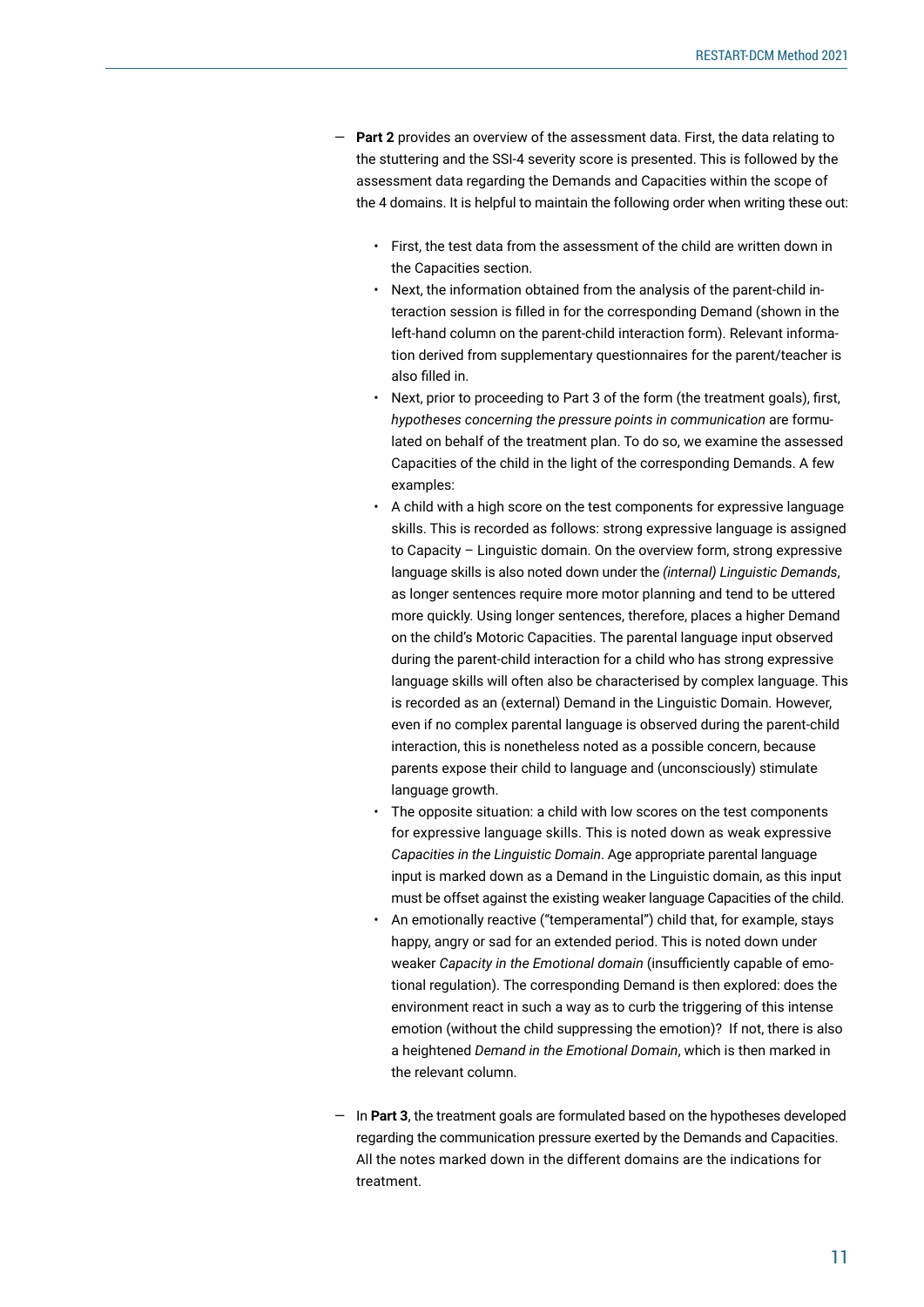<span id="page-10-0"></span>

# **░3**

# **The first parent conference**

After the assessment has been completed and the assessment overview form has been filled in, a parent conference (at which the child is not present) is conducted with the following goals:

- a. To provide verbal and written information about stuttering (see Appendix 3)
- b. To present the results of the assessment
- c. Introduction of the fifteen-minute parent-child Special Time
- d. Introduction of the logbook.

**ad a.** The goal is to arrive at a situation where the parents realize that stuttering arises from both inherited/congenital factors and from developmental factors. Owing to this, the child currently has limited Capacities to achieve fluent speech. Otherwise completely normal Demands on communication may therefore simply be too high for this child. Bearing this in mind, the parents are asked to, with the help of the therapy, strongly reduce the communication pressure in order that the child can remain within the bounds of his Capacities for fluent speech. Only then can the Capacities of the child be strengthened. Generally, this makes it possible to attain a balance, where the Capacities weigh more heavily (are stronger) than the Demands. This favourable balance will allow fluent speech to be established.

**ad b.** During the interview with the parents, the assessment results are shown in a visualisation of the DC model and explained (see Appendix 4). The main findings are summarised and a number of illustrative examples provided (in order to avoid overloading the parents with information). Showing parents a child's low score on the OMAS (decreased speech motor Capacities), for example, can make it easier for them to understand why a lower speech rate in the environment can be beneficial.

This explanation of the DC model, specifically in relation to the child, creates a basis for cooperating with the parent. A parent who is able to establish a fluency enhancing environment to support the development of the child – who perceives this as a positive step rather than as a rectification of something that the parent had been doing wrong – will generally conduct the therapy in an active and constructive way. Additional information can be provided during the course of treatment per domain when the relevant domain is addressed. Note: It is important to continue to check throughout the treatment whether the parents continue to implement the exercises within the context of the DC model. It is therefore important to regularly come back to this after the initial parent interview later during the treatment.

**ad c.** The fifteen-minute parent-child Special Time is explained to the parents. The idea is that the parent must set aside a period of 15 minutes *minimally* five days a week to spend with the child, 1:1, giving the child their undivided attention. This is the first assignment to do at home: establishing these Special Times over the coming week. Special Time is the time in which the parent trains specific skills to alleviate the Demands. In Phase II of the therapy, this time is used for exercises designed to increase the child's Capacities for fluent speech.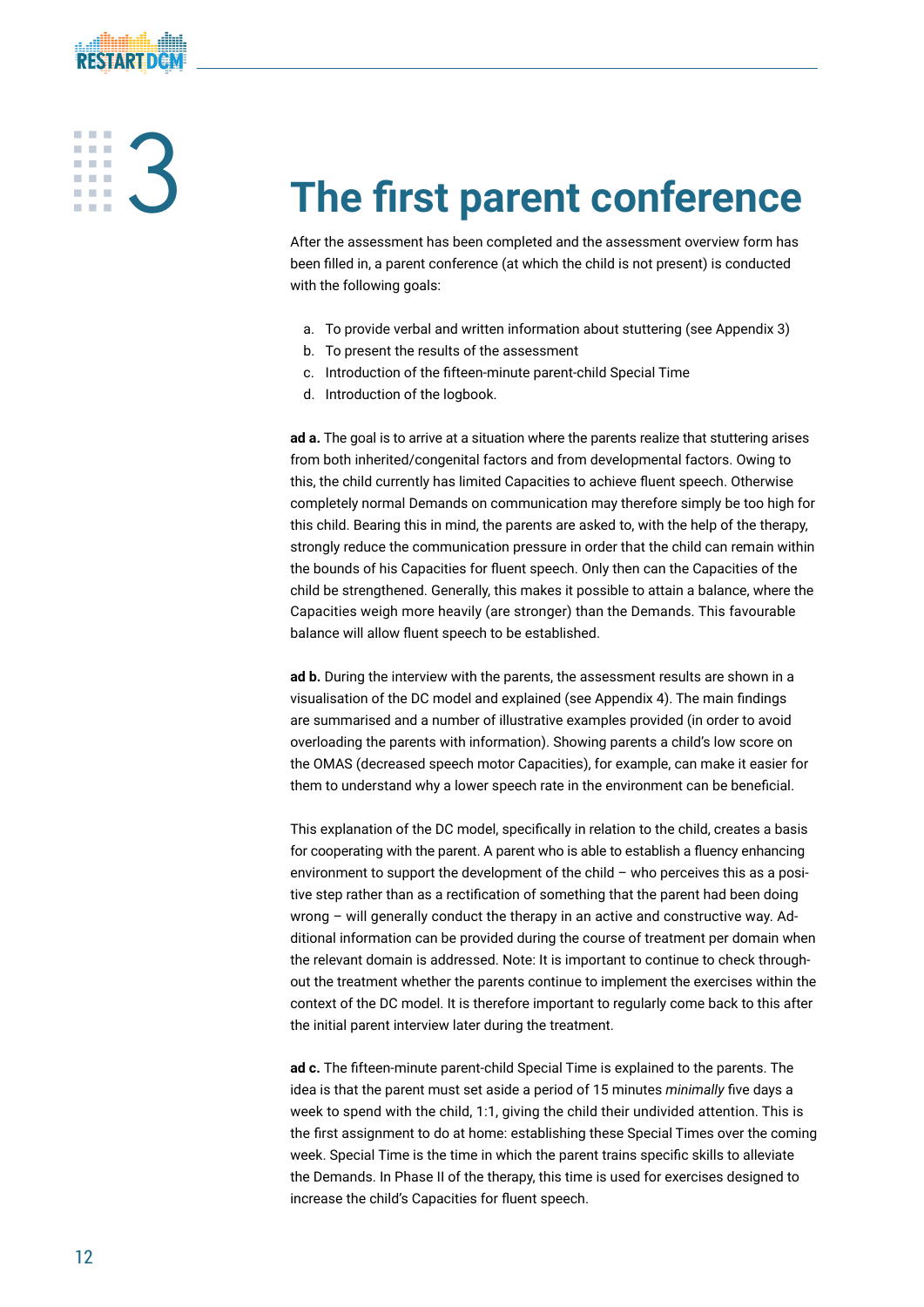**ad d.** The parent is also asked to start keeping a logbook, in which the parent takes notes about the Special Times. The speech therapist and the parent will also note down details during the treatment sessions. In the first week, the parent will only note down the time, length and the play materials used. Starting from the first session at which the child is also present, both therapist and parent will take notes during the treatment sessions. When the parent starts practicing the modifications in the way he or she communicates with the child, he or she also records which specific change was practiced and the result. In time, the parents will no longer take notes during every Special Time. They will instead provide a broad description of the exercises performed during the past week, including the reactions of the parent and the child to the changed behaviour of the parent. Questions and observations may also be added.

In the logbook, a parent can track the severity of the stuttering, using, for example, the 8 point scale of Yairi & Ambrose (Yairi & Ambrose, 1999) or the 10 point scale used in the Lidcombe Programme (Onslow et al., 2020). In some cases, parents start out with a daily score, but later using a typical score for the entire past week (possibly together with the week's worst score) will suffice. Parents who are excessively focused on their child's disfluent speech may be asked to write down every day five fluent sentences spoken by the child. In virtually every case, the parents will discover that, most of the time, their child actually speaks more fluently than they thought.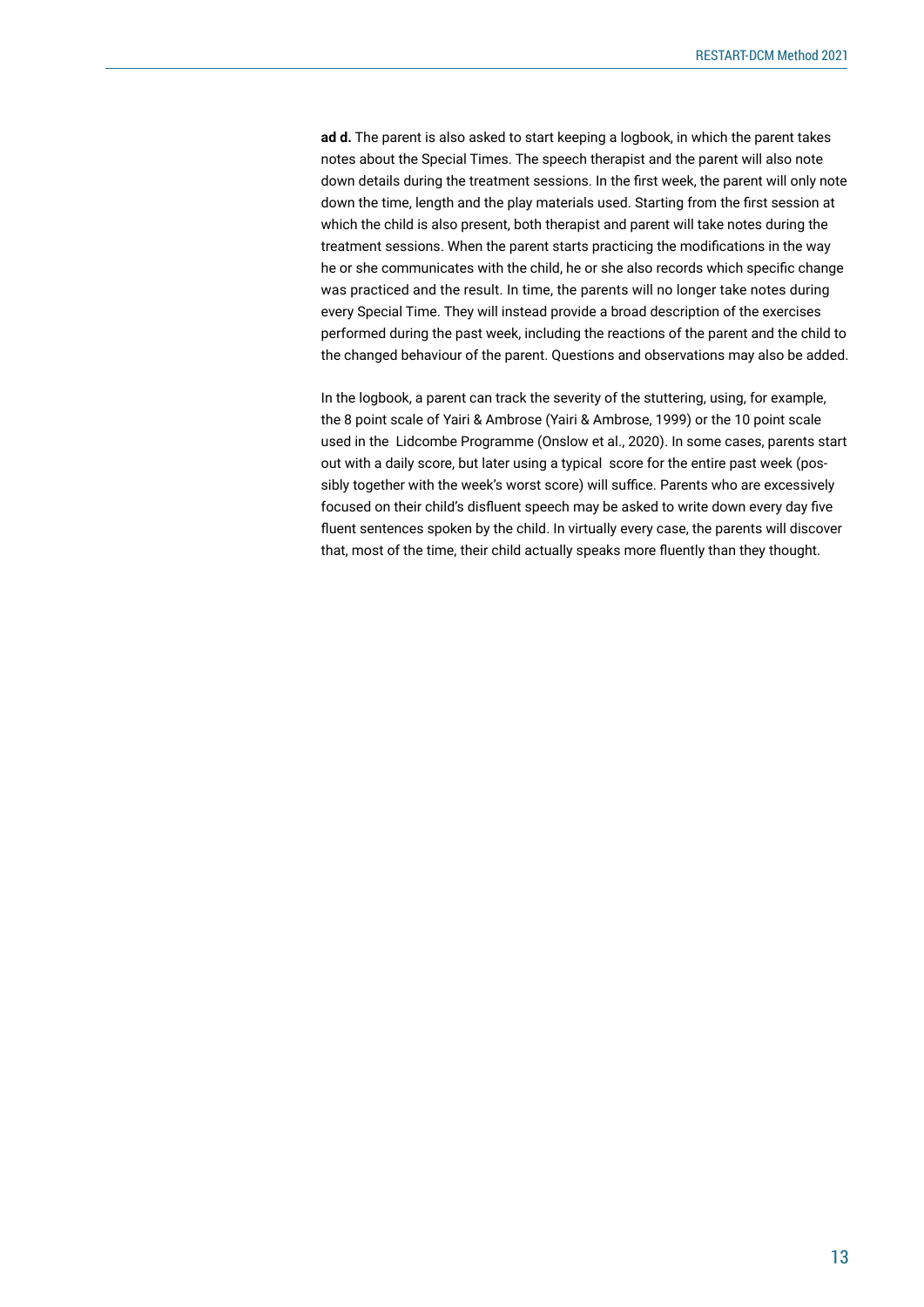<span id="page-12-0"></span>

**░4**

# **RESTART-DCM treatment**

### **4.1 General aspects**

The three phases and four domains of RESTART-DCM treatment have been described above (see 1.2 General overview of RESTART-DCM). At the beginning, the parents and the child will undergo one hour of therapy a week. The frequency of the sessions may vary throughout the treatment, depending on how it goes. During the maintenance phase, session lengths are reduced to a half an hour. As a rule, after four sessions with parent and child, another parent interview is held at which the child is not present. Both parents are invited to attend. This session provides an opportunity to discuss topics relating to the child's stuttering that are preferably not discussed when the child is present. There is room for the parent(s) to show the painful emotions they are experiencing, to talk about feelings of guilt or to express the burden of feeling responsible for the child's recovery from stuttering. Another common topic of discussion is the role of or way in which each parent separately may perform the therapy. Parenting issues may also come up, insofar as these have a bearing on the stuttering. These sessions with the parents only are scheduled as long as deemed advisable/necessary.

### **4.2 The structure of a treatment session**

Each session follows a fixed pattern:

- The speech therapist models a modified speech behaviour while engaging in play with the child; the parent observes and notes down observations in the logbook.
- The parent attempts to apply the behaviour modelled by the therapist while playing with the child.
- The speech therapist and the parent briefly review the parent's attempt.
- $-$  The speech therapist describes how the parent will be applying the modified behaviour over the coming week at home.
- The speech therapist/fluency expert summarises what is expected during the coming week.
- At the end, there is time for questions, further discussion, problem-solving regarding the practice sessions implementation/transfer at home.
- Starting with the second session together with the child, each session commences with:
	- The parent showing, while playing with the child, how the aspects of the therapy were practiced over the past week.
	- While the child is allowed to continue to play, the speech therapist and the parent discuss the logbook, the therapy aspects of the previous week and the demonstration at the start of the session.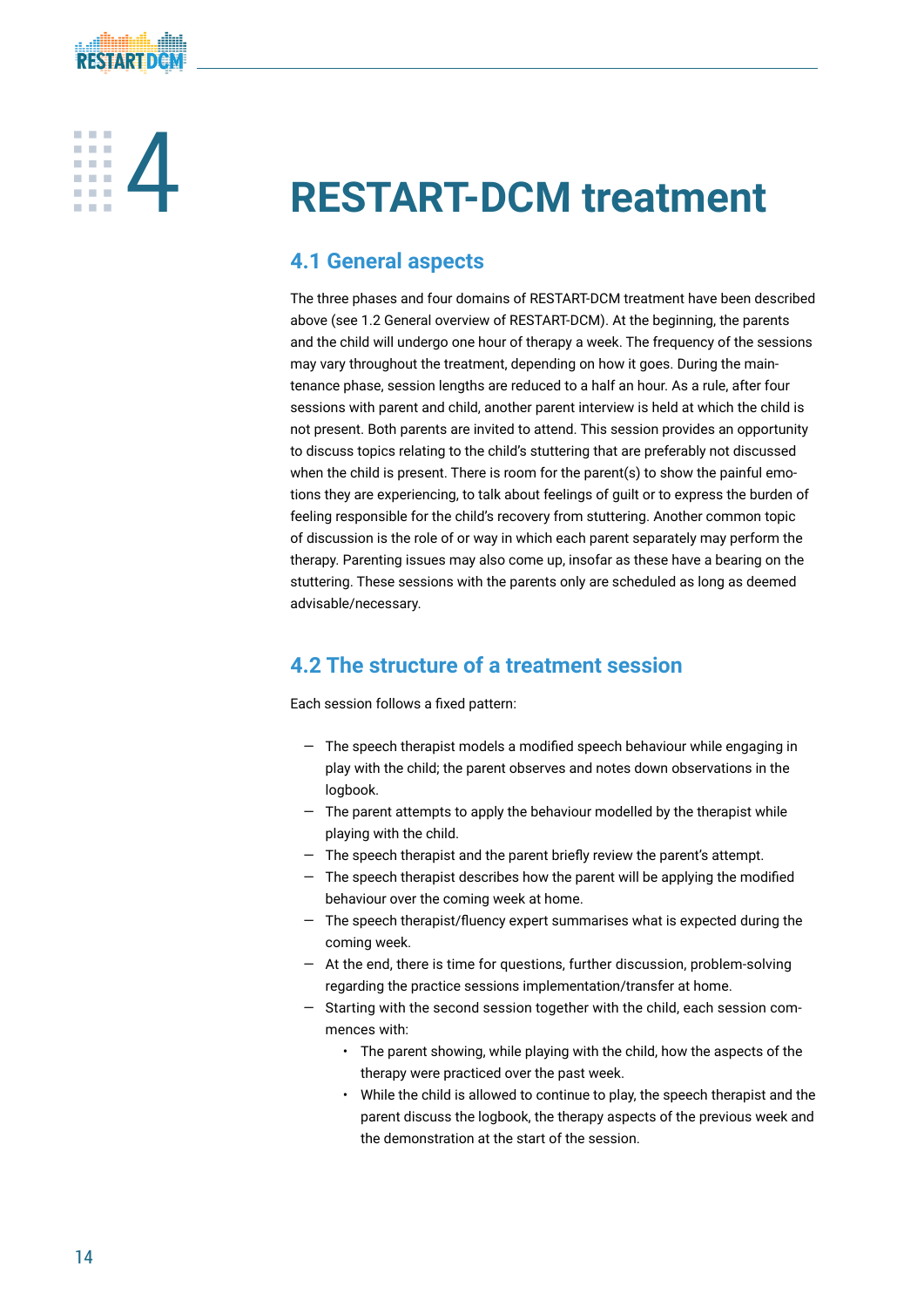<span id="page-13-0"></span>As is evident from the above, the parent learns modified speech behaviours by training and practicing these together with the speech therapist during the therapy sessions. We once again emphasise that a *RESTART treatment programme will at no time ever consist of giving advice only*. The speech therapist models the modified speech behaviour and practices this together with the parent. The parent practices the new speech behaviour at home during the Special Times. A parent is only asked to do start doing this after the speech therapist is convinced that the parent is able to apply the modified speech behaviour correctly. Sometimes several sessions may be required to teach a parent a particular speech behaviour modification.

### **4.3 The transfer of Lowering Demands during Phase I**

Ultimately, the aim of the therapy is to effect a decrease of the Demands in daily communication. However, this is something that is worked towards only gradually. It costs conscious effort to modify (automated) speech habits. For this reason, the parent is taught to apply first, during the Special Times, the modified speech behaviour (e.g., reducing the articulation rate) practiced during the treatment session. As soon as this is the case, the parent is asked to implement this modified behaviour during the daytime as well, rather than just during the Special Times. To begin with, one fixed daily situation is selected. The parent is asked about what could be a suitable first, daily situation. Examples are: when getting dressed in the morning, at bedtime, in the bathroom, on the way to school, at snack time, during dinner. The number of situations in which the parent communicates using the modified behaviour is gradually increased.

The Special Time continues to be the time to practice a *new* behaviour modification. A new modified behaviour is added during the Special Time, alongside the previously mastered behaviour modification. For example: learning to lengthen the response time latencies when speaking at a reduced articulation rate. Although the slower articulation rate has already been implemented in one or several everyday situations, this is not yet the case for the longer response time latency. Implementation of this change is first practised during the Special Times, at a moment when the parent can focus wholly on doing so. Once the additional behaviour has been mastered, the parent will also start implementing this in his speech behaviour with the child in the selected everyday situation(s) outside of the 15-minute Special Times. During these everyday situations, the parent will, for example, adopt both a slow articulation rate and long response time latency. This will free up the Special Times to start practicing a new element. This element is chosen by the speech therapist based on the child's specific indications and is once again learned and practiced as a further *supplement*. This might, for example, be a more equal number of turns.

The speech therapist may sometimes have doubts about how the parent is implementing the treatment in daily life. A good option in that case is to ask the parent to make videos on a regular basis of specific transfer situations. The parent and speech therapist can view these recordings together during a treatment session. Constructive feedback provided by the speech therapist and talking this through from a problemsolving perspective can help the parent in transferring the modified speech behaviour to everyday life.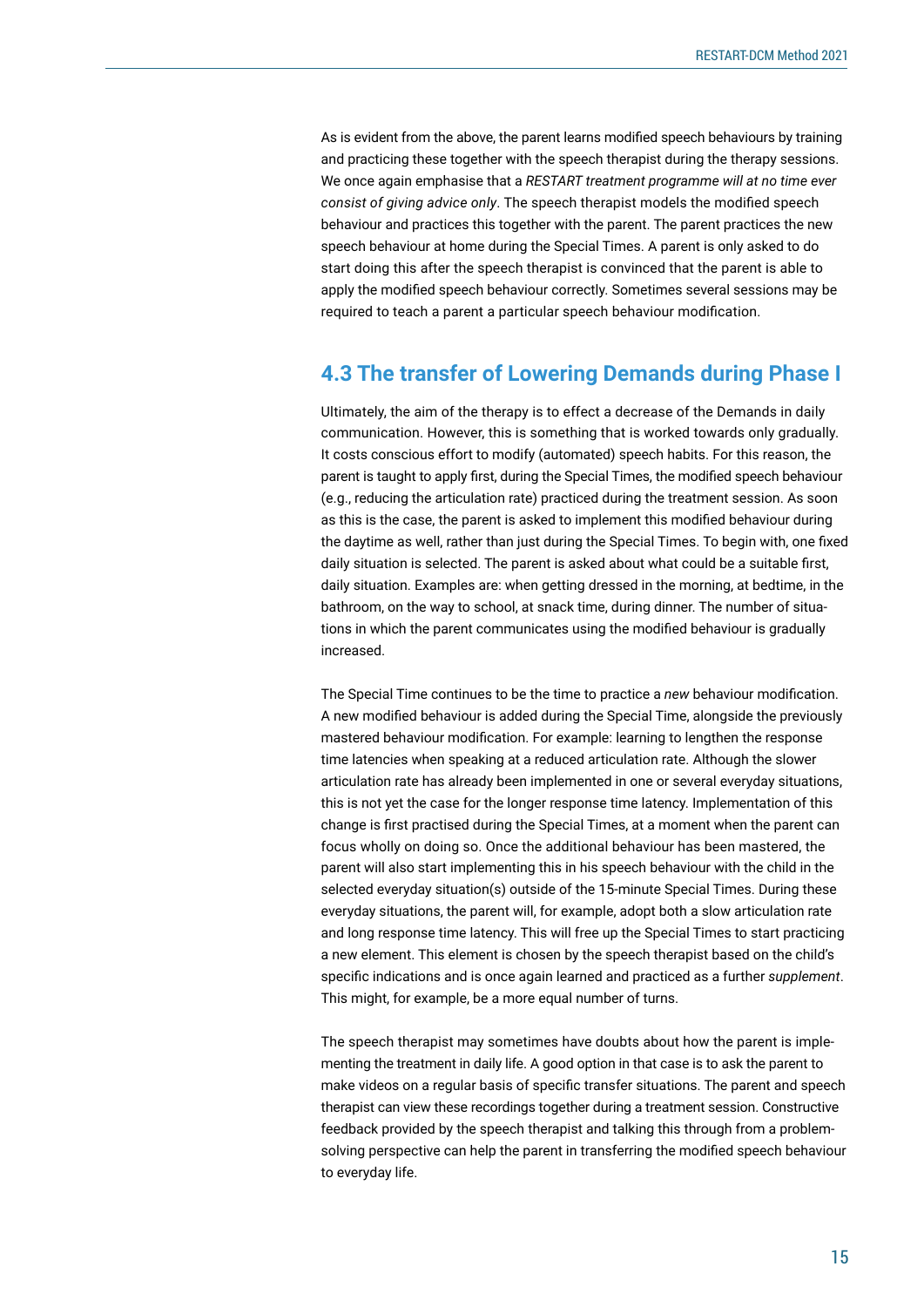<span id="page-14-0"></span>

**░5**

# **Phase I: Reducing Demands**

The assessment may reveal more than one indication per domain within the different domains. The domains are *always addressed in a fixed order*, as described in the below. Treatment is started with the first indication in the Motoric domain. Transfer occurs in accordance with the pattern described in the above.

It is possible that by achieving one modified behaviour, another indication will spontaneously disappear. For example, in some cases, the indication for speaking in shorter sentences (more in step with the child's level of grammatical ability), is achieved spontaneously when the parent reduces his or her articulation rate. The slower rate invokes the use of shorter sentences. Another possibility is that treatment may no longer be indicated, for example after reducing the Demands in the Motoric and Linguistic domains. These modifications may cause the fluency of the child to improve to such an extent that further treatment is no longer indicated (see Paragraph 7, Tapering off the therapy).

Only those Demands that are relevant for the parent and the child in question are treated. The speech therapist translates all treatment indications as far as possible into exercises, to enable the parent to gain practical experience with each specific modified behaviour. Asking parents to forego, and/or practicing with the parents the suppression of, specific behaviour will generally have little effect (e.g. "try not to ask questions"). It is more productive to model an alternative to the behaviour (e.g. "use statements when you speak").

### **5.1 Reducing Motoric Demands**

### **COMMON INDICATIONS:**

- The parent articulates faster than the child does in fluent sentences.
- The child articulates relatively fast (> 3.5 syllables per second).
- Parent and/or child use brief interaction times or the one interrupts the other.
- The family has a chronically high pace of life/is rushed.

— The family habitually speaks at a rapid pace at moments when time is short. (Refer inter alia to the video interaction analysis, paragraphs 2c, d, 4c and 5.)

### **GOAL:**

To reduce time pressure and speech rate to decrease the chance that the child's planning and execution of his speech and language production will outpace the scope of his Capacities at such moments.

### **POSSIBLE BEHAVIOURAL CHANGES ON THE PART OF THE PARENT:**

— Speaking with calm, relaxed and fluent speech movements in a natural manner with the child. The rule of thumb for finding the right speed is the following: the articulation rate of the child during fluent utterances that flow smoothly. In a young child, this will rarely exceed 3.5 syllables per second. If there are no smooth, fluent utterances and the child speaks at a relatively rapid rate, the parent must learn to speak at a lower articulation rate through his or her own internal model.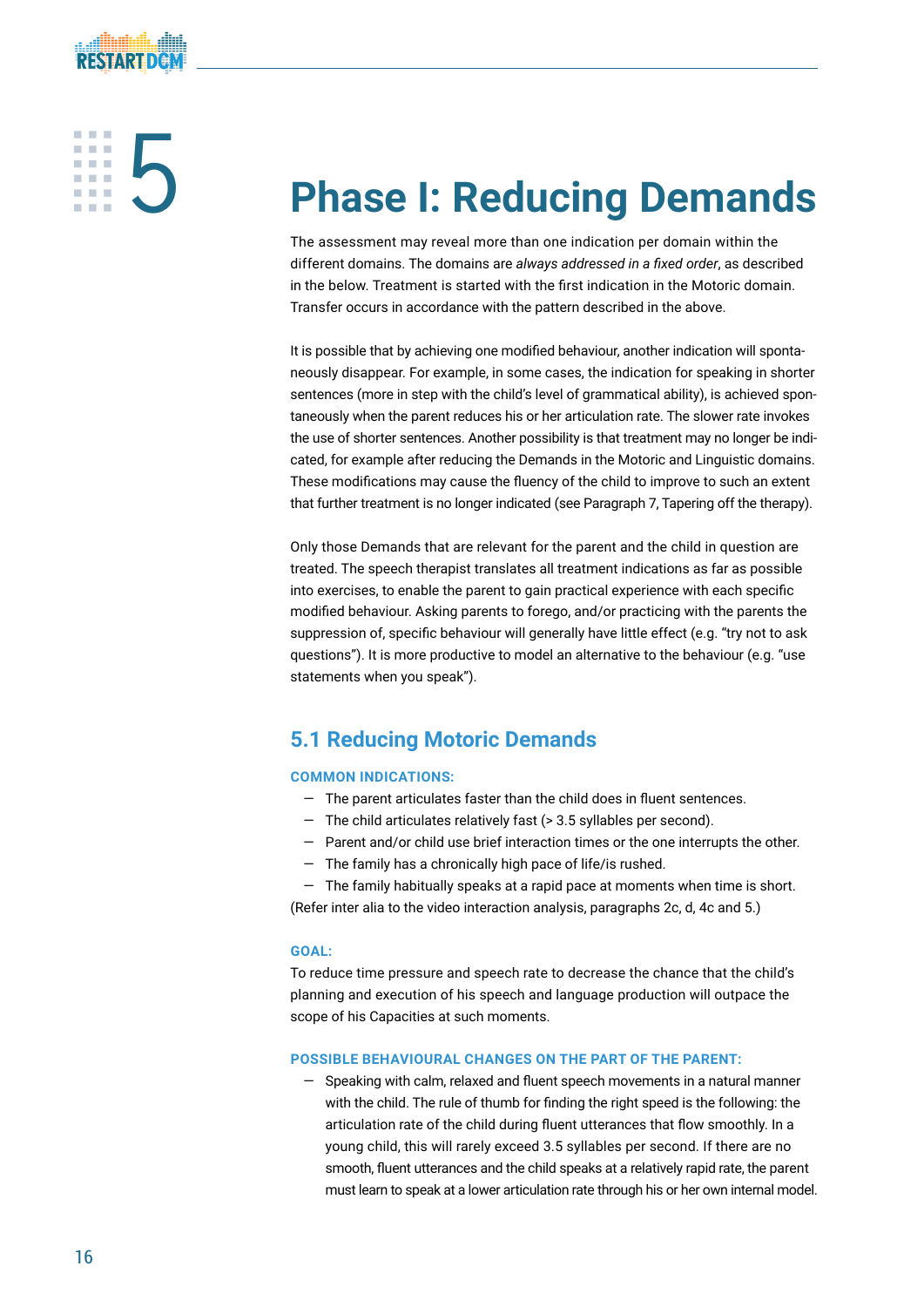<span id="page-15-0"></span>This may take quite some practice. Some children unconsciously lower their own speech rate when their parent speaks more slowly, while other children continue speaking at their normal speed; however, they may well be able to relax more when speaking. Lowering the child's articulation rate is not a goal! Note: in discussions with the parents, reference is made to speech rate rather than articulation rate for simplicity's sake.

- Implementing long response time latency (approximately 1–2 seconds), definitely **no** overlapping in speech turn-taking.
- Allowing the child enough time to tell his story. If there is not enough time, the parent signals that this is not a good time for the story; he/she puts off the story-telling until a later, more suitable moment.
- Reacting non-verbally in order to promote calm turn-taking, for example by offering a stop sign if the child interrupts. The parent refrains from making eye contact with the child at that specific moment but maintains eye contact with the speaker whose turn it is.
- Maintaining normal eye contact, appropriate to the customs of the culture and the family. Making eye contact facilitates calm interaction times and helps to avoid overlapping speech turns: you see when the other person has finished talking, is still talking or has something else to say.
- Monitoring the general pace of life within the family (calm transitions from one to the next activity, sufficient 'empty' time). In the event of time pressure or a fast pace of life, the parent learns to speak in short, calm statements and to postpone conversations/discussions to a more suitable moment.

### **5.2 Reducing Linguistic Demands**

### **COMMON INDICATIONS:**

- The child has advanced language development.
- The child uses hardly any or no (natural) pauses at all when telling a story.
- The number of questions asked by the parent is relatively high.
- The number of statements by the parent is rather low.
- The number of utterances by the parent per turn is much higher than the number of utterances by the child per turn.
- The parent's language use is considerably more complex (compound sentences, relatively difficult words, lengthy sentences, inverted or passive sentences) than is appropriate for the developmental age of the child.
- The parent frequently introduces a new topic.

(Refer inter alia to the video interaction analysis in paragraphs 1a, b, 2a, b and 4a, d, e.)

### **GOAL:**

A specific alignment with the language level and profile of the child, no overstimulation of the language development, no (excessively) high demands on language processing and expression.

### **POSSIBLE BEHAVIOURAL CHANGES ON THE PART OF THE PARENT:**

— Mainly using statements (not questions) when speaking and using words which are appropriate, in terms of length and complexity, for the child's developmental age and language profile (according to the assessment).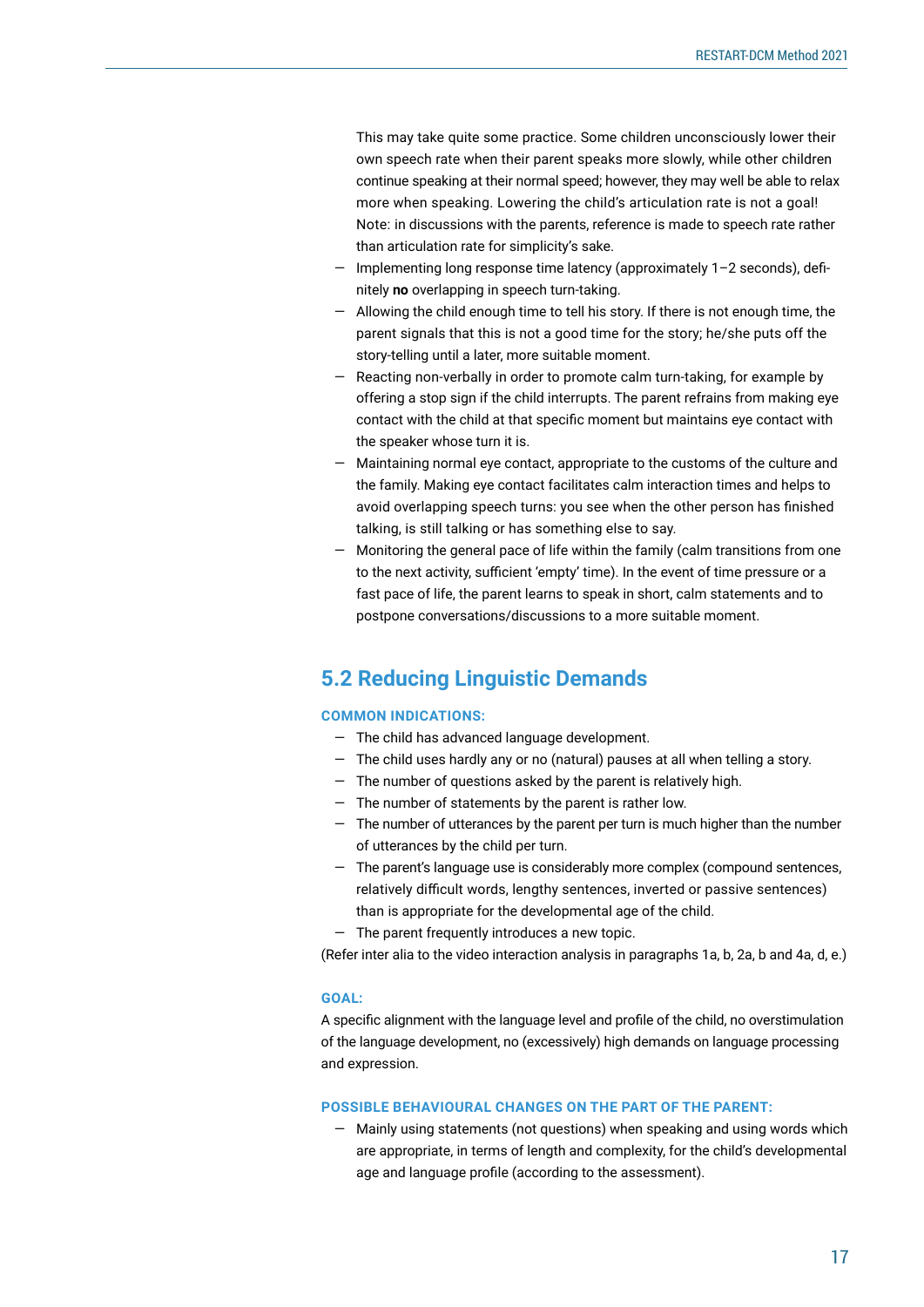- <span id="page-16-0"></span>— Ensuring a good balance between the number of spoken *utterances per turn* by the parent and by the child.
- Following the child's initiative as far as possible with attention and supportive language.
- Primarily asking forced-choice or closed questions instead of questions in an open form, if the child tends to stutter more when answering open questions.
- Frequently recasting the child's sentences in the form of a statement, with sometimes the addition of an extra, relevant remark. (Child: "I want to pat the dog." Parent: "Oh, yes, pat the dog. You like the dog.") The parent should always try to do this if the utterance is ungrammatical, calmly and in an objective tone of voice, without explicitly correcting the child ("I choosed the girl". "OK, you chose the girl.").
- Not explicitly asking the child to repeat a phrase that he is not yet able to pronounce correctly.
- Modelling not always being able to think of the right name for something, and then describing it ("A kind of horse with stripes"), so that the child feels less pressured in finding the right word for something correctly and fast.
- Spending several sentences on a piece of information in the conversation ('lexical redundancy'). The child is exposed to the same word in different contexts, which will promote storage of both its form and content. This will also reduce the information density of the conversation, which in turn means that the demands on the child's processing capacity are reduced. Something similar also applies in respect of sentence structure ('grammatical redundancy). Consciously making minimal changes to the sentences, demands less processing on the part of the child. Moreover, it is easier for the child to imitate a recurrent structure. Note: The child is exposed to the verbal information repeatedly and in a slightly varied form, **without** asking the child to do the same.
- Recognising the need for "less talking" in certain situations. On days when the stutter is severe, activities may be sought that require little to no talking, such as activity games, puzzles, colouring, playing with clay, bicycling, cutting with scissors, listening to music. The parent learns that giving attention and language (talking) are not necessarily inextricably linked.
- If the child makes no natural pauses, the parent can offer a stop sign and summarise in 2–3 words what he or she heard, before given the child the opportunity to continue.

### **5.3 Reducing Emotional Demands**

### **COMMON INDICATIONS:**

- Relationship between severity of the child's stutter and strong emotions.
- The child is in general afraid to make mistakes, or reacts sensitively to his stuttering.
- The parent-child interaction is characterised generally by a high degree of emotionality. This produces arousal/pressure in the child.
- The parent's reactions specifically to the child's communication seem agitated, stressed, anxious, worried, etc.; this is reflected by the child.
- The reaction of the parent (environment) to the behaviour of the child is poorly aligned with the child's temperament (*Poor Fit*).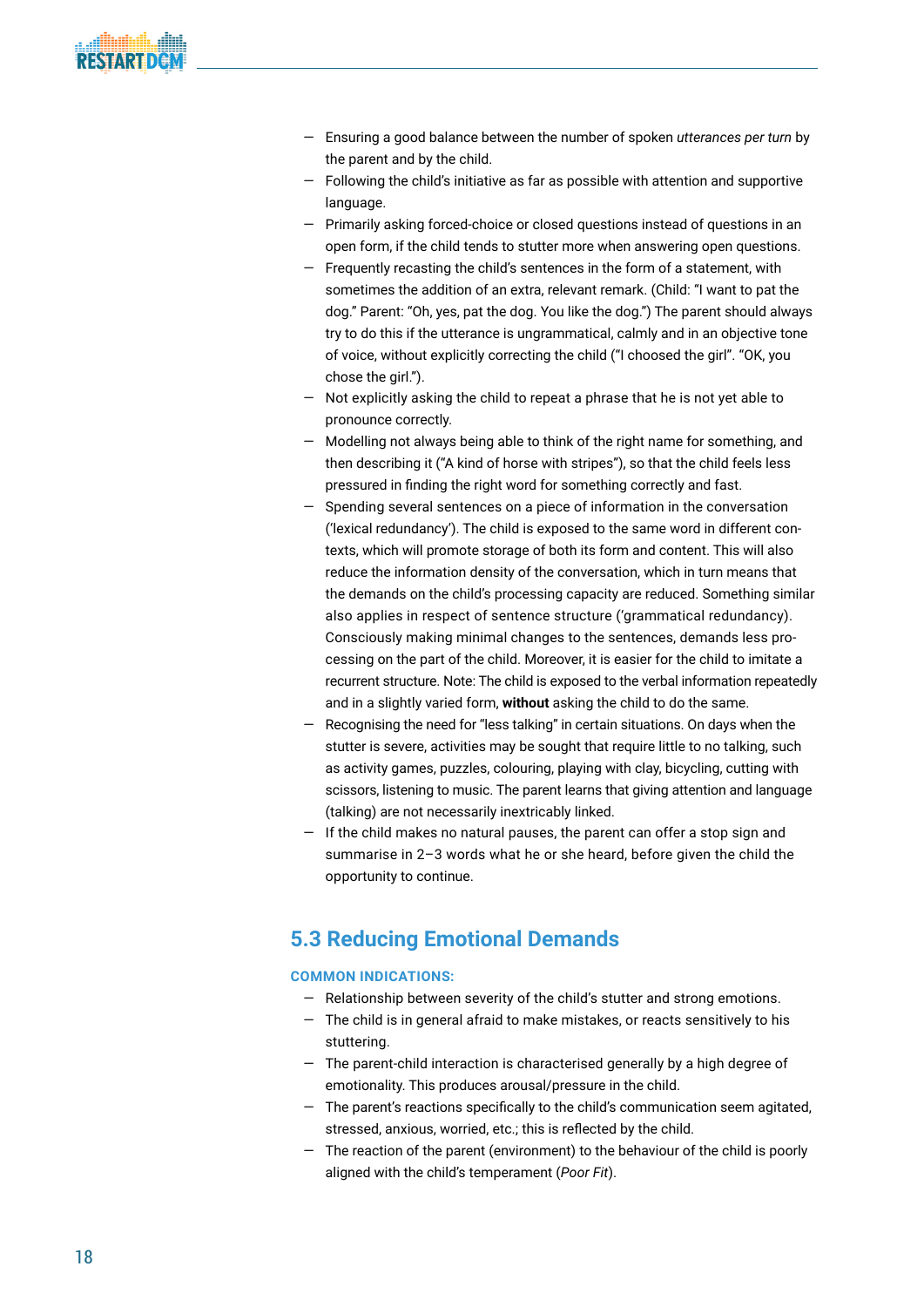— Parents shrink from talking about the stuttering with their child, even though everyone knows about it and knows that it is causing problems for the child. (*Conspiracy of silence*).

(Refer inter alia to the video interaction analysis in paragraphs 1c, 3, 4b, f, 6a, b, c, d.)

### **GOAL:**

The parent demonstrates that she or he hears and sees the child. The parent shows in word and deed that he or she accepts the child and the child's speech. The parent creates a calm emotional basis, reducing the communication pressure points for the child. Not all aspects can be translated into exercises; some will be mainly addressed during the parent sessions. However, here again, the speech therapist will strive for modelling, practice and skills training during the sessions.

### **POSSIBLE BEHAVIOURAL CHANGES ON THE PART OF THE PARENT:**

- Learning to, in general, remain calm (preventively) and to curb his or her own intense emotions around the child.
- Providing structure and therefore safety and predictability. Many pre-schoolers are soothed by routine and predictability (for example, regularity in meals). The weekly routine may be visualised by the parents in charts with pictograms. Special events, such as putting out a shoe for St. Nicholas, can be marked on the chart. In this way, the frequency and when this is allowed is clearly established and visible, providing a more calming environment.
- Understanding and acknowledging the child's temperament and adjusting his/ her reaction to the child accordingly. The parent strives for a 'Goodness of Fit', (learning) to value the child for who he is instead of reacting to what he does.
- Curbing the child's strong emotions by learning to react in two steps (see Appendix 5 Communicating with lowered Emotional Demands: two steps). A strong emotion in the child will often be regulated sooner if the emotion is verbalised in a responsive, calm tone of voice, to give it a little space (first step). Verbalising this emotion in the form of a statement then validates the child's strong (negative) emotions. Next, the normal routine is restored with calm behaviour (second step).
- If the child remains stuck in his emotional state, e.g. anger, the parent might say in a calm, neutral voice that "he needs to go to his room, where he can be angry all he likes." Importantly, the child should not feel that he is being sent to his room as a punishment for expressing his anger. However, sending him to his room prevents his anger from being reinforced by the attention it might receive in the social situation.
- Refraining from offering advice about the way the child speaks. While obviously well-intentioned, this often has the result that the child reacts with more tension to his stuttering.
- If the child exhibits a negative emotional reaction in relation to his stuttering (for example, fear, frustration, anger or helplessness), or is clearly wrestling with his speech, the parent reacts responsively and calmly, in a non-judgmental way ("Talking can be really hard sometimes; it happens to everyone now and again.") The parent models that stuttering is allowed.
- Modelling how to handle making a mistake in a relaxed way ("It happens"), so that the child puts less pressure on himself when he makes a mistake.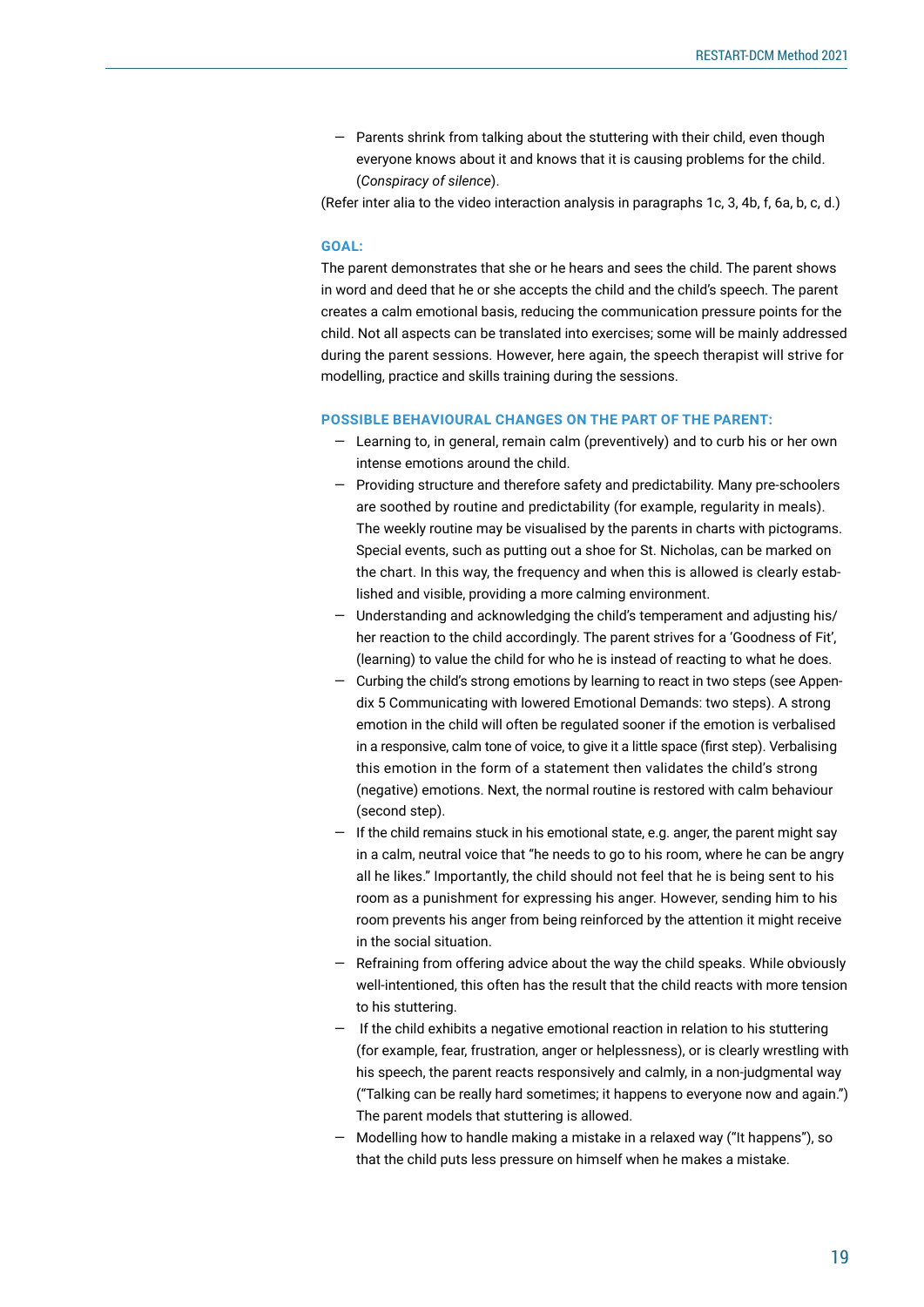<span id="page-18-0"></span>— Now and again, the parent will casually speak using the disfluencies/stutterings the child makes, with the aim of lessening the child's sensitivity to this. This exercise is often not immediately clear to the parents and sometimes the parents themselves are very sensitive about stuttering. It is therefore recommended first to discuss the motivation for this behaviour change with the parents and to practice it during a session without the child being present.

### **5.4 Reducing Cognitive Demands**

### **COMMON INDICATIONS:**

- The child wants to "know everything" and keeps asking more and more.
- The parent asks questions that are relatively highly cognitively complex.
- Observing 'demand speech': "Tell so-and-so what…
- The parent applies a more complex level of language/cognition relationships when conversing with the child than would seem appropriate to the developmental stage of the child.
- The parent regularly introduces new topics and/or topics outside the "here and now" context.

(Refer inter alia to the video interaction analysis paragraphs 1d, 2a, b, 3, 4a, d, e, and 6c.)

### **GOAL:**

The parent is alerted to excessive cognitive demands placed on the child, and modifies this behaviour where necessary. Clinical practice has taught that excessive cognitive demands exacerbate stuttering.

### **POSSIBLE BEHAVIOURAL CHANGES ON THE PART OF THE PARENT:**

- Asking one question at a time, the complexity of which is tailored to the child's (developmental) age and allows the child sufficient opportunity to respond.
- Posing a question in such a way that the child is free to comment or not: "Hmm, let me think, I wonder what the kids could have done at school today… I think they did painting." The child is free to decide whether to pick up on this 'communication thread' or to let it go.
- Trying to avoid 'Demand speech' as much as possible and to replace by a statement. 'Demand speech' is a type of relatively complex question, but tends not to be recognised as such by parents: "Tell mummy what you did at school today"; "Tell daddy what you told me about the little girl in your class." There is far less communication pressure when the parent instead speaks in statements and makes longer pauses. The mother could start, for example, by saying: "Josie told me about something fun she did at school today, daddy…". If this is followed by a longer pause, the child may or may not jump in. The parent might also follow up by adding something like "It was something to do with paint bottles…", once again giving the child the opportunity to take up the story or not.
- Following the child's initiative with his or her full attention instead of suggesting new subjects and asking the child to pay attention to these. In this way, the parent is in tune with the child and engaging with him on his level.
- Conversing with the child during play and reading books with the child that are appropriate to his language/cognition relationship level. This also applies to answering the child's questions. A pre-schooler generally only needs to know the main outlines, not all the details.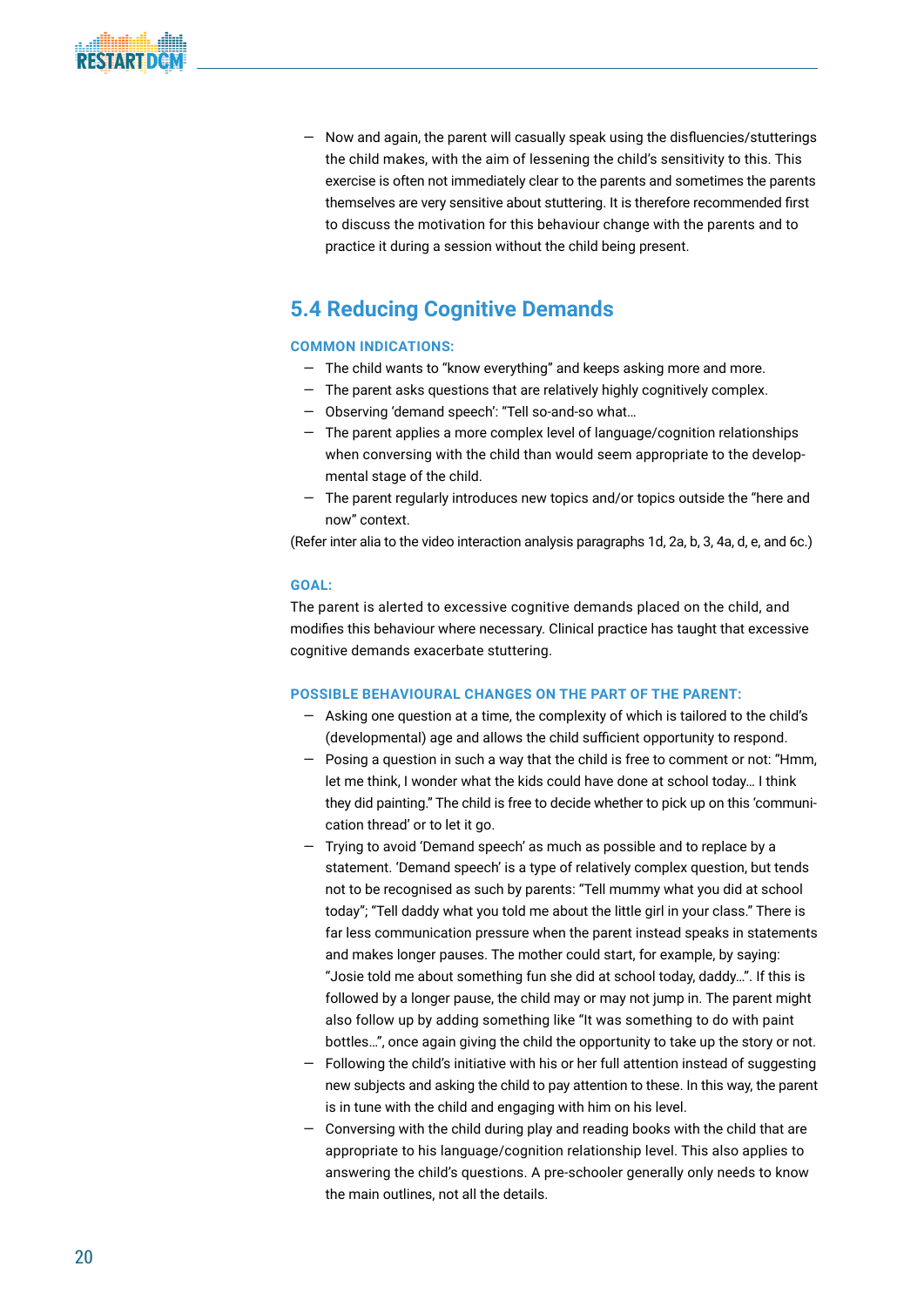# <span id="page-19-0"></span>**░6**

## **Phase II: Increasing the child's Capacities**

Once a stepwise reduction of all the relevant Demands has been achieved and the fluency enhancing environment has consequently gained a more definite shape, attention can be turned to reinforcing the child's Capacities for fluent speech. Phase II is initiated if an insufficient level of fluency has been attained after completion of Phase I.

Note: The fluency enhancing speech behaviour that is the end product of Phase I remains the basis for treatment during Phase II: all exercises directed at increasing the child's Capacities are performed using this speech behaviour. The speech therapist continues to be a model for the parents. This aspect, therefore, remains a *recurrent component* of each treatment session in Phase II as well.

Also, the fixed order in which the four domains are addressed remains unchanged in Phase II: Motoric, Linguistic, Emotional and Cognitive. However, in Phase II, a domain does not need to be completed before moving on to the next. For example, it may well be necessary to train the speech motor skills for a prolonged period. In that case, these might simply be more briefly addressed during the actual treatment session. At the same time, next to these exercises in the Motoric domain, work can be started on the reinforcement of the child's Linguistic skills where necessary. Or a start can be made with tackling the Emotional Capacities, while also spending part of the session on training new levels of SMT and, if necessary, on language skills training. In Phase II, again, only those indications specific to the child are addressed, as long as his fluency is not yet sufficiently established.

Finally, the structure of the treatment sessions during Phase II is as a rule similar to that of the sessions in Phase I: the speech therapist models an exercise while the parent observes and takes notes in the logbook; the parent is given the opportunity to practice the exercise while the speech therapist observes and provides constructive feedback (if necessary). When the parent has mastered the exercise, it is repeated at home.

### **6.1 Increasing the child's Motoric Capacities**

### **POSSIBLE INDICATION:**

— The OMAS test (Riley & Riley, 1985) has revealed inadequate speech motor skills. Results from the Computer Articulation Instrument (CAI, Maassen et al., 2019) support this.

### **GOAL:**

Improvement of the motor planning and execution of speech, as evidenced by an improved accuracy, fluency and speed of the speech movements.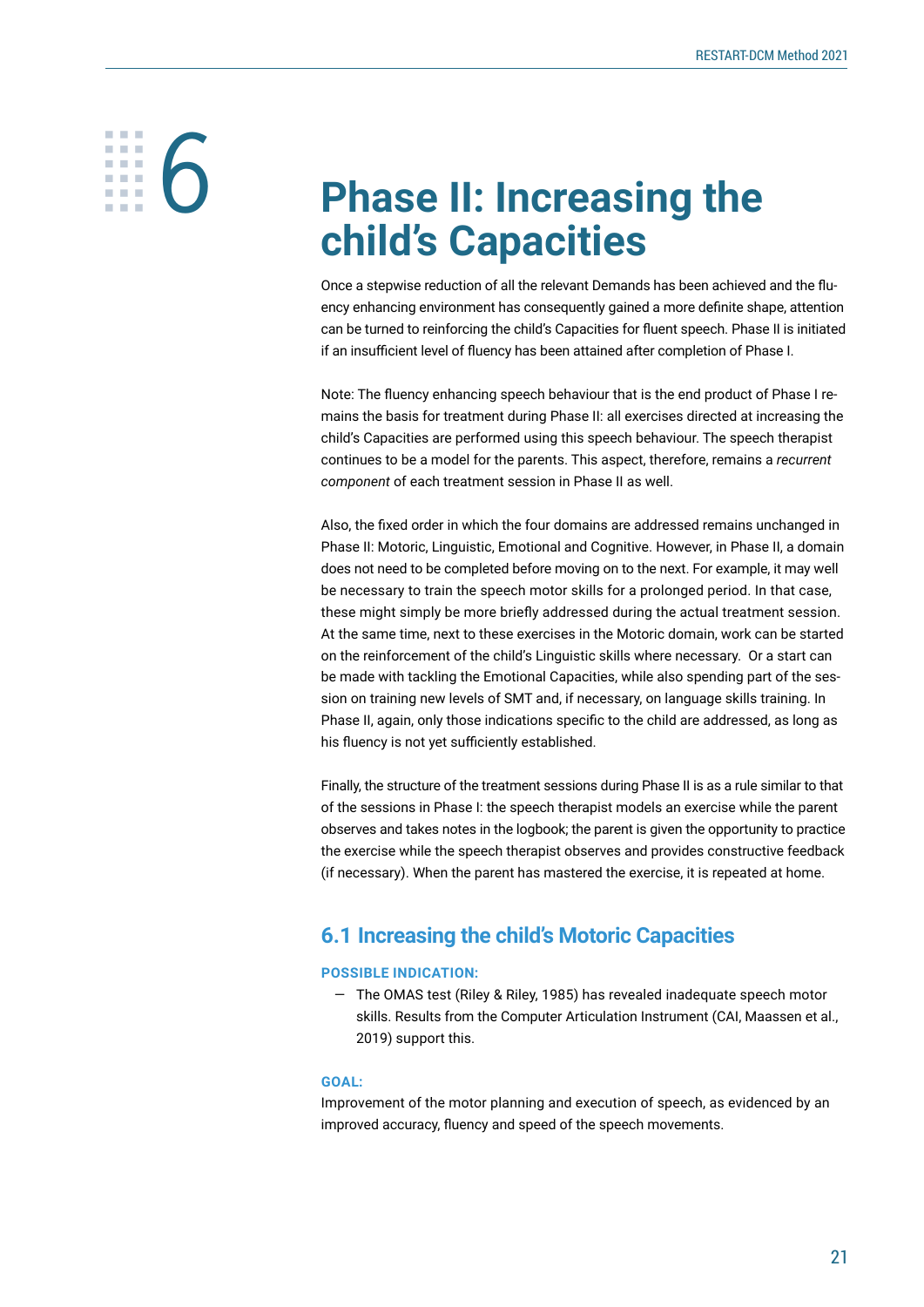### <span id="page-20-0"></span>**METHOD:**

The speech motor skills are trained using Speech Motor Training (SMT; Riley & Riley, 1985; 1999). The OMAS and SMT are available on the RESTART-DCM website for speech therapists who have attended the workshop.

As soon as both parent and child are able to perform the exercise correctly during the treatment session, they then practise this twice a day, at home and every day, for 2×5 minutes. During this phase, the Special Times are optional.

### **6.2 Increasing the child's Linguistic Capacities**

### **POSSIBLE INDICATIONS BASED ON THE ASSESSMENT AND OBSERVATIONS IN PHASE I:**

- There is a developmental language delay or disorder.
- There is an imbalance in the language profile: a significant difference in one or two language components (sentence comprehension, word comprehension, sentence production, word production, sound production) compared to the other components. The test manual will sometimes indicate at what point a difference is statistically significant. If it does not, we maintain a difference of one standard deviation.
- There is a delayed availability of words or sentence structures during spontaneous speech. A delayed availability of the word form can appear in normal linguistic nonfluencies such as: /umba, umba, umbrella/. A delayed availability of the word as a whole (lexical-semantic) can emerge from a test (Renfrew, 1997) or observations of spontaneous speech – long (filled) pauses prior to a content word – or from descriptions or comments made by the child himself, e.g.: "My head knows it but my mouth doesn't." Delayed availability or problems with planning the grammatical structure may be indicated in the case of long (filled) pauses, word or sentence part repetitions, revisions or false starts.
- Phonological problems are seen.
- The child barely makes use of natural pauses (imaginary full stops or commas).

### **GOAL:**

The improvement of the language skills, insofar as these (appear to) affect fluency; teaching the child coping strategies that he can use as long as his insufficient language skills impact negatively on his fluency.

### **METHOD:**

These language skills will be practised at home during the Special Times – minimally 5 days per week. Care is taken to ensure that training the Linguistic Capacities does not result in an increase of the Demands. Overtraining a skill is recommended before a new aspect is addressed.

Note: Part of the Special Times (a brief 5-minute bout) can be used to work on progressing the SMT.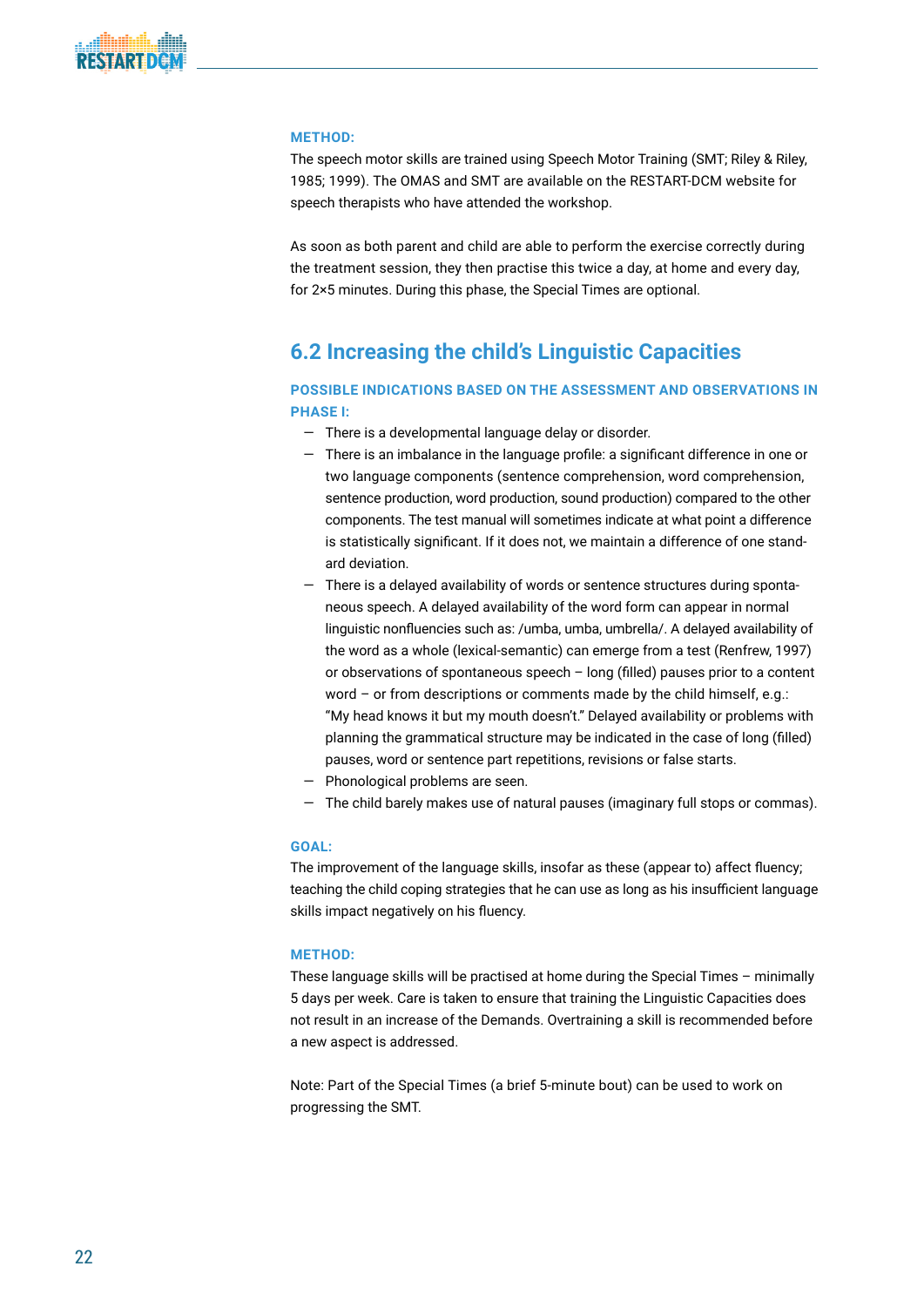- <span id="page-21-0"></span>— Eliminating an eventual imbalance in the child's language profile (for example, relatively weak word comprehension) through appropriate language stimulation.
- Improving or automating sentence production through the automation of relevant sentence structures through play (TenT, Schlichting & De Koning, 1998; in English: BEST, McKean, Pert & Stow, 2012).
- Improving word retrieval by means of training word retrieval skills (including practicing semantic categories and/or learning to use same sound cues) and by learning coping strategies, such as description: ('the thingy to…').
- Using play (stoplight talk or bus stop talk) to teach the child to make pauses in longer sentences and when telling a story. In Phase I, this was facilitated by the parent (reduced Demands – Linguistic Domain). If the child still fails to insert the pauses without intervention from the parent, he will be directly taught this skill.
- Improving the phonological skills is done with caution as a rapid growth in these skills is associated with persistent stuttering (Paden et al., 2002). This treatment goal is therefore postponed until the child has achieved a substantial degree of fluency, unless the child is experiencing an impediment (frustration, comprehensibility, beginning to read). Suitable methods are, for example, Hodsen & Paden (Hodsen & Paden, 1991) and Metaphon (Dean, Howell, Waters & Reid, 1995) which strongly emphasise visual and audio training and provocation within facilitating contexts. Directly stimulating the sound production, for example, by 'expressing the sound' with intensified articulation pressure is never done.

### **6.3 Increasing the child's Emotional Capacities**

### **POSSIBLE INDICATIONS BASED ON THE ASSESSMENT AND PHASE I:**

- The child is extremely sensitive about his speech and/or stuttering.
- The child has a reactive temperament and low emotional self-regulation abilities, and this is associated with more frequent or more severe stuttering.

### **GOAL:**

The child will develop a calm and relaxed attitude towards speaking/stuttering; the child will learn to recognise and regulate strong emotions or sensations that maintain the stutter (through provocation or reinforcement).

### **METHOD:**

The speech therapist 'translates' the goals as far as possible into concrete exercises. After the speech therapist has practised the exercises with the child, she creates times during the sessions in which these are practiced with the parent. Some exercises are repeated during the Special Times – minimally 5 times a week; other exercises are intended as tools for the everyday situation at home.

Note: Changes in the Emotional domain will often be supported by modelling *thoughts* that are spoken aloud. This can blur the line between the Emotional and the Cognitive domains. The *focus* of the exercise (whether it is aimed at modifying an emotion or a cognition) determines in this case the domain to which the aspect to be modified is assigned.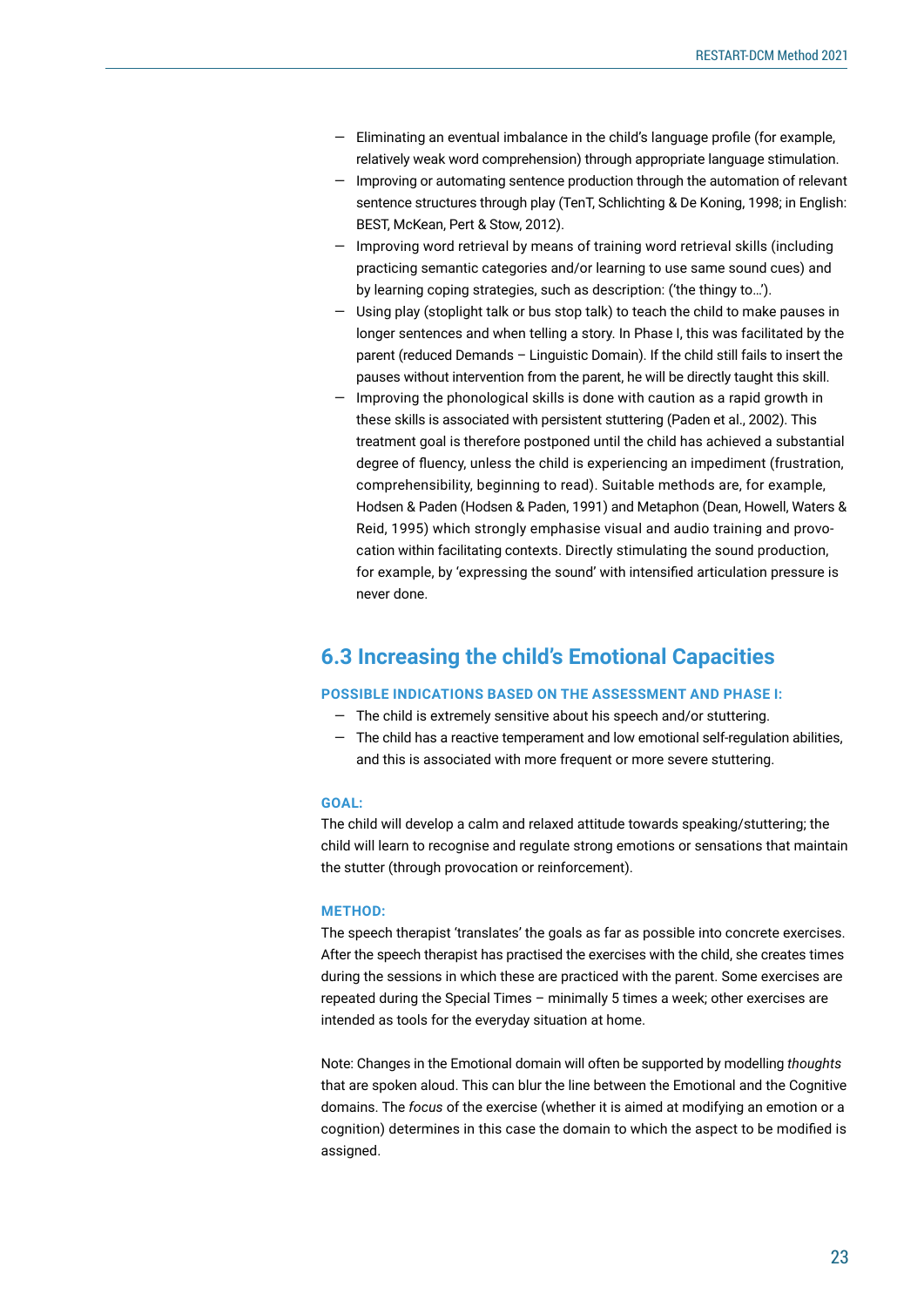- Desensitisation to the experience of stuttering. Despite modelling by the parent of relaxed disfluencies/stutters (reducing Demands, emotional domain) the child continues to exhibit anxiety or frustration about speaking/stuttering. We can distinguish three steps.
	- 1. The speech therapist produces disfluencies that resemble those of the child. Initially, the speech therapist will use the same intonation and facial expression to show an emotional reaction similar to that of the child, except the focus is on her words. For example "Oh, boy, that was big block; my mouth got completely stuck". After a brief pause but in the same turn, the speech therapist continues to talk to herself out loud – known as self-talk – offering a shift in focus that neutralises the underlying negative emotion. The speech therapist might say: "But awesome that I kept on going, because now everyone knows what I wanted to say." All throughout, the child can quietly observe the speech therapist, without being burdened by his own emotion.
	- 2. At a later moment during the session a comment can be made in a calm voice about a stutter produced by the child ("Gosh, now your mouth got a bit stuck, same as me just now. Oh well, talking can be hard sometimes"). Gradually, if necessary, the therapy can work towards:
	- 3. A game in which the speech therapist (and/or parent) and the child intentionally insert stutters when speaking, reinforcing a neutral and tolerant attitude toward the stuttering. This introduces the Cognitive concept that "it's OK to stutter" at domain level.
- During Phase I, the parents learned how to curb and avert strong emotions in the child (see inter alia Appendix 5). In Phase II, the focus shifts to teaching the child skills to regulate his emotions himself. We use the following stepwise procedure:
	- 1. The child learns what emotions are and to talk about them. There are therapy materials in abundance, as well as numerous picture books that can serve as a lead-in.
	- 2. The child learns to recognise and verbalise emotions first, those of others (speech therapist, parents, brother, sister…) and then his own. Only after the child has mastered this step is he ready to proceed with step 3.
	- 3. The child learns how to curb an emotion that is too intense. In practice, this generally concerns learning to curb frustration and anger. Options:
		- a. Point out a skill to the child that he may have already mastered. For example, speech therapist: "Hey mummy, did you see that? Marc couldn't manage to tie his shoelace and he didn't get mad. He went over to daddy and asked for help. That was so smart of him, to think of a new plan when something doesn't work. That way, you don't have to stay angry." But not addressing this to the child directly, the child is free to process this verbalization of how to self-regulate without interference.
		- b. The speech therapist may also, just as described in the above in relation to the feelings when stuttering occurs, exhibit the negative emotion in the same way as the child does, and then use self-talk to model how to let go of the emotion.
	- 3. During the final step, the speech therapist creates moments during a treatment session in which a specific emotion is evoked in the child. The speech therapist then goes through the steps together with the child to regulate this emotion.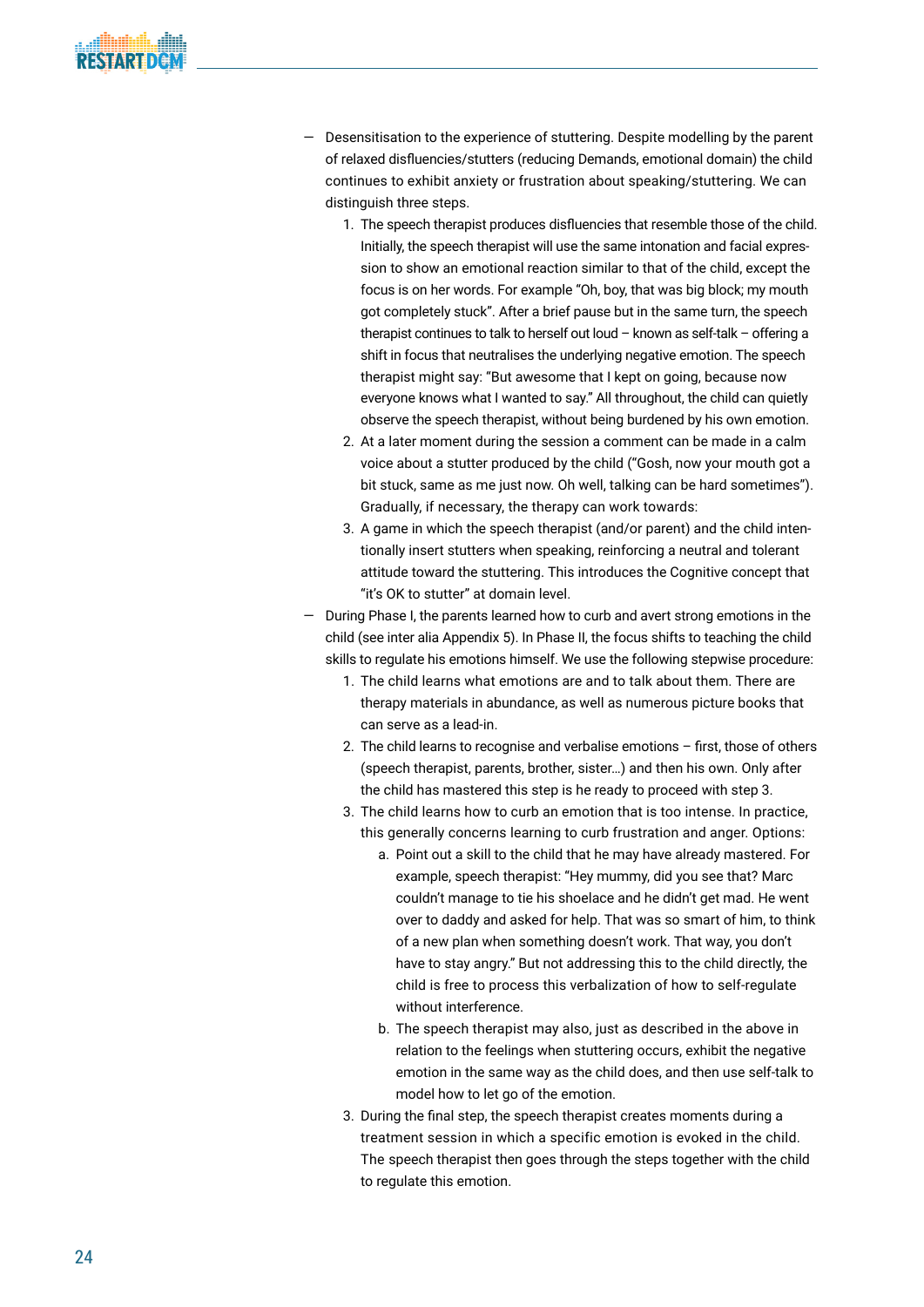### <span id="page-23-0"></span>**6.4 Increasing the child's Cognitive Capacities**

### **INDICATIONS:**

- The child demonstrates inadequate turn-taking behaviour, despite guidance from the parent (Phase I).
- The child has a low metaLinguistic awareness.
- The child makes the impression he is a perfectionist in general, or with regard to his speech/fluency.

### **GOAL:**

To learn age-appropriate concepts that can promote easy and carefree – and consequently more fluent – communication.

### **METHOD:**

As soon as the parent has gained sufficient mastery of an exercise, this must be practised one-on-one during the Special Times at home, minimally 5 days a week. Possibly in combination with exercises for other domains.

- The concept of turn-taking/speech rules is taught (Conture, 2001):
	- Listen when other people are talking (ears open)
	- Don't talk out of turn (wait for your turn)
	- Don't interrupt other people (mouth shut)

The first step may be games in which turn-taking in the game is linked to turntaking in speech. Here again, the speech therapist models how to learn the rules: she starts by talking out of turn, stops herself, then uses audible self-talk to remind herself of the speech rule and gives herself a pat on the back for being smart enough to wait for her turn. The parent first observes but starts to take part as soon as possible and to take over the role of the speech therapist. The times the child waits, even if it is only for a few seconds, are immediately pointed out by the speech therapist and verbalized in a positive way. The opposite may also occur: the child keeps getting cut off when it is his turn to speak. The speech therapist models, verbalises and invites the child, first together and later alone, to ask for his turn back.

- The child is taught concepts to enable him to 'talk about talking'. For example: the concepts of slow  $\leftrightarrow$  fast, easy  $\leftrightarrow$  hard, etc.: by performing activities in a fast/ slow, tense or relaxed way, the child can learn to carry over the physical and mental experience of the concept into the act of speaking words.
- the child learns that 'mistakes are allowed', that no one excels in everything and speech does not necessarily have to be fluent to be 'good'. This aspect was addressed in the emotional domain with the intention of 'relieving' the negative emotion. Here, the focus is on the (cognitive) *concept*. Once again, the speech therapist creates an opportunity for practice based on a step-by-step procedure.
	- 1. Using self-talk that is audible to the child, the speech therapist begins, with a departure point the child's negative cognition.
	- 2. The speech therapist models how to shift the focus towards a new concept – once again, audibly, using self-talk.
	- 3. The speech therapist provides other (created) settings in which *together with the child*, the same reasoning technique is practised.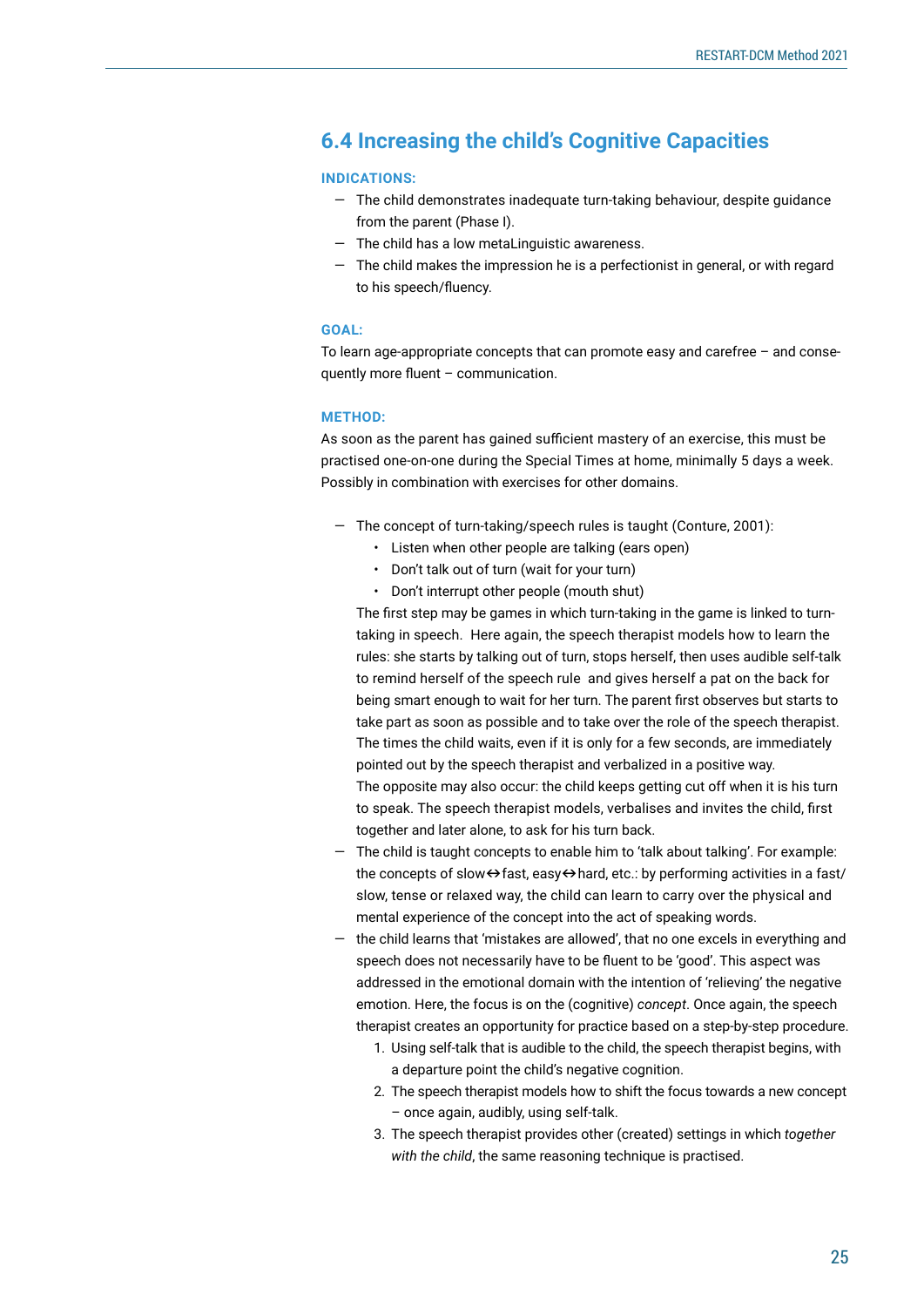# <span id="page-24-0"></span>**EXECUTE:** Phase III: Working more **directly on fluency**

**Phase III** is initiated if Phase I and Phase II have failed to yield an acceptable level of fluency. Treatment in this phase is targeted more directly at the child's speech behavior. The intention is emphatically not for the child's environment to *expect* him to apply this speech behavior in daily life. The idea is to wait and see if the child spontaneously starts to employ other, easier speech behaviors as a result of having experienced these in the exercises.

In Phase III, again, maintaining at all times a tolerant attitude towards stuttering continues to be of paramount importance: *stuttering is allowed!* Ensuring the child has a positive attitude towards communication remains key.

### **INDICATION:**

Phase I and II have been completed but both the speech therapist and the parents feel that a further reduction in stuttering severity is possible.

### **GOAL:**

For the child to experience that speaking and stuttering do not always have to follow fixed patterns. The child learns that he can exert control over this, enabling him to move into a more fluent speech pattern. If a child is able to regularly experience this – by getting enough practice in a playful manner – he will be more likely to employ this effect of a slightly different approach to control, of his own accord.

### **METHOD:**

Different speech patterns are practised in play – for example, a little bit slower, slightly less tense, with slightly more pronounced articulatory movement. These different speech behaviours are solely practised in the form of a game – even at home, during the one-on-one 15-minute PC periods or with the whole family. In daily life, therefore, a child is never asked to use one of these behaviors to stutter less or to "hide" the stuttering. The parent can join in at various moments: the parent can practice along with the child from the very beginning, or the child is first taught the modifications by the speech therapist while the parent observes, in which case the child, as it were, 'teaches' the modifications to the parent. At home, this could even be practiced in the form of a family game.

- Practising the *stuttering* modifications as a game and using the model of the speech therapist: relaxed versus tense stuttering, repetitions versus prolongations/blocks, single repetitions versus multiple, glide sounds versus multiple repetitions, etc.
- Practising the *speech* modifications as a game and using the model of the speech therapist: practising variations in rate, in volume, in pitch, in melody.
- The variations are chosen dependent both on the type of stutters produced by the child and their fluency enhancing effect. The kind of game and type/degree of change are tailored to the developmental level of the child.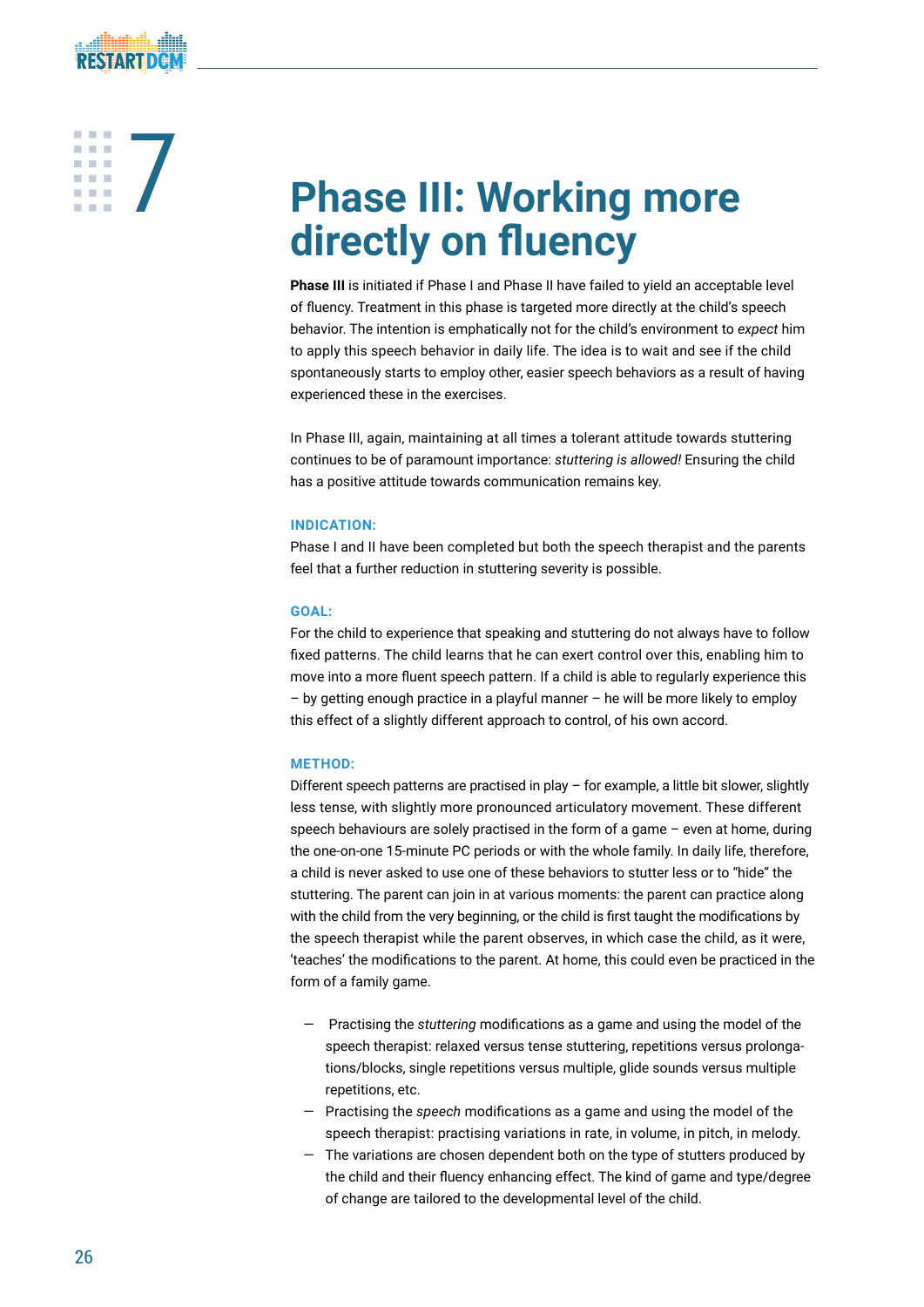# <span id="page-25-0"></span>**S**<br>**EXECUTE:** Tapering off the therapy

### **INDICATION:**

Whenever sufficient fluency has been attained. This is a point that is discussed by the parents with the speech therapist. Sufficient fluency may be attained:

- During or after Phase I, once the parents have created a sufficiently fluency enhancing environment for their child.
- During or after Phase II, once the child has sufficiently trained one or more Capacities.
- During or after Phase III, once the child has learned to play with the stuttering and speaking modifications.

### **GOAL:**

The parents are able (for the time being) to continue with the changes in speech behavior without help, they know what to do in the case of a relapse and are aware of the criteria for seeking contact with the speech therapist.

### **METHOD:**

- Parents are taught to gradually fade out the fluency enhancing environment (behaviour changes) introduced during the therapy if the stability of the child's fluency should allow. The parents are also taught to (rigorously) re-implement these behavior changes if a relapse into stuttering occurs, or preventively, if the parents expect this to happen (for example, if a big change, like starting school, is imminent). During the treatment session, a pressure-inducing element, such as reducing the response latency times is briefly, perhaps for 2 minutes, added in order to desensitise the child, as it were, to the normal level of pressure in communication. Gradually, the communication will thus become more normalized.
- Parents increasingly make their own choices for specific interventions (behavior changes) and are able to act accordingly. Parents learn to be flexible in reducing and (consciously) normalizing Demands.
- The speech therapist and the parents together draw up a relapse prevention plan specifically for the child. This also contains the criteria for contacting the speech therapist anew. In general, these include when parents are unsure (something is not going right), if there have been 2 dips in fluency, and if no upward trend is seen in fluency despite the interventions initiated by the parents.
- The frequency of the therapy appointments is tapered off in consultation with the parents. Some parents have a greater and longer need for feedback than others. All the procedures on how to act in the case of relapse are entered in the logbook.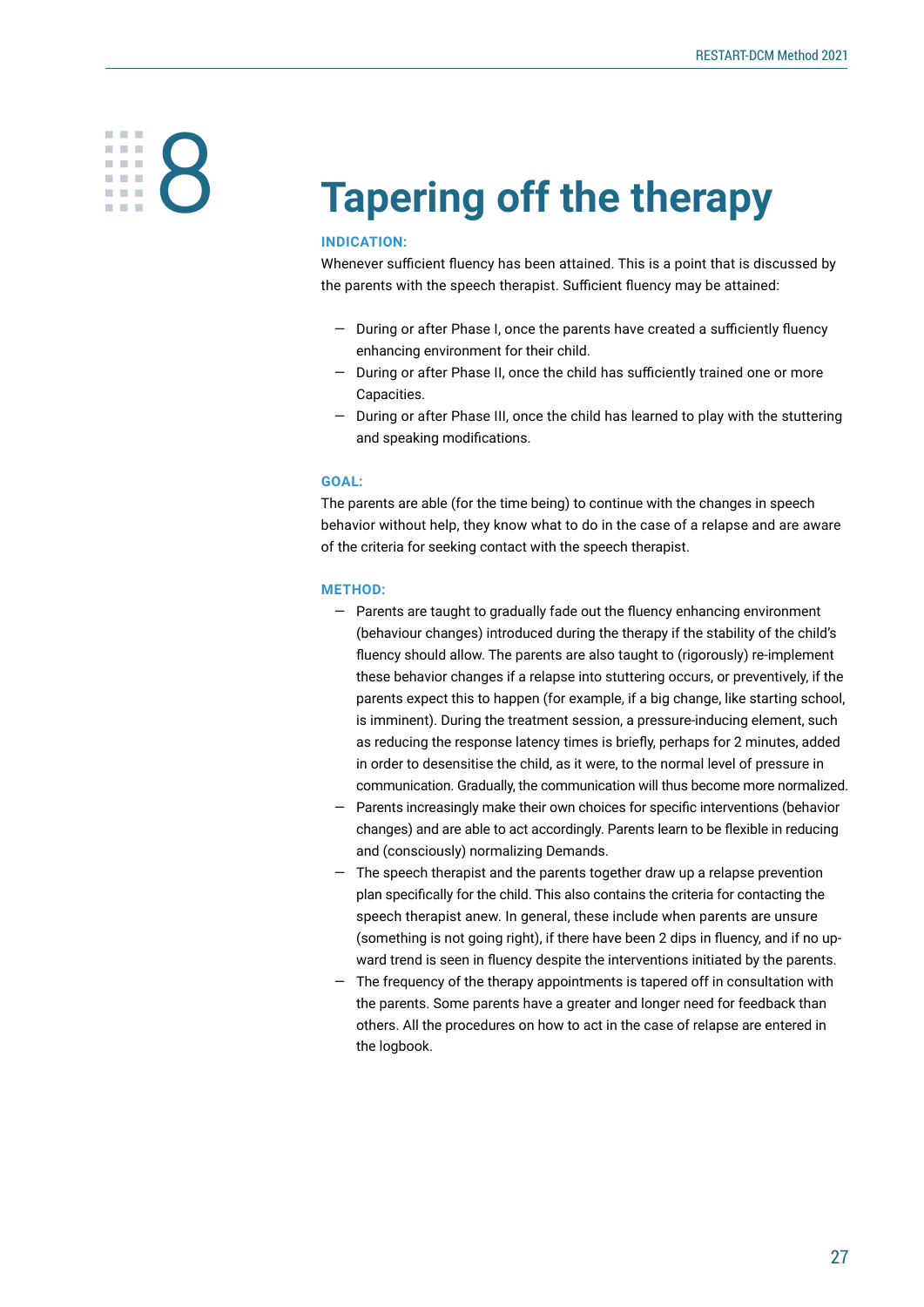

In some cases, the therapy may be terminated prematurely. This may occur at the parent's initiative:

- Due to circumstances it is not the right time for therapy
- The parent has a preference for a different method
- The parents no longer require help, etc.

The speech therapist may also initiate the premature termination of the therapy:

- Despite the support provided through the therapy, the parents cannot or are unwilling to implement the required treatment at home or to perform this correctly.
- The speech therapist and the parents agree to switch to a different method because, despite all the hard work by both parties, the child's fluency fails to progress satisfactorily.

If at all possible, the therapy should be ended in a neutral manner, to allow for the possibility of continuing this at a different time and/or using a different method.

### **IN CONCLUSION**

The RESTART-DCM Methodology is a treatment approach designed for pre-school children who stutter. Not every therapy is equally suitable for everyone. The selected treatment should never become an end in itself. *Customization* remains the most important element to give the child the best that therapists have to offer.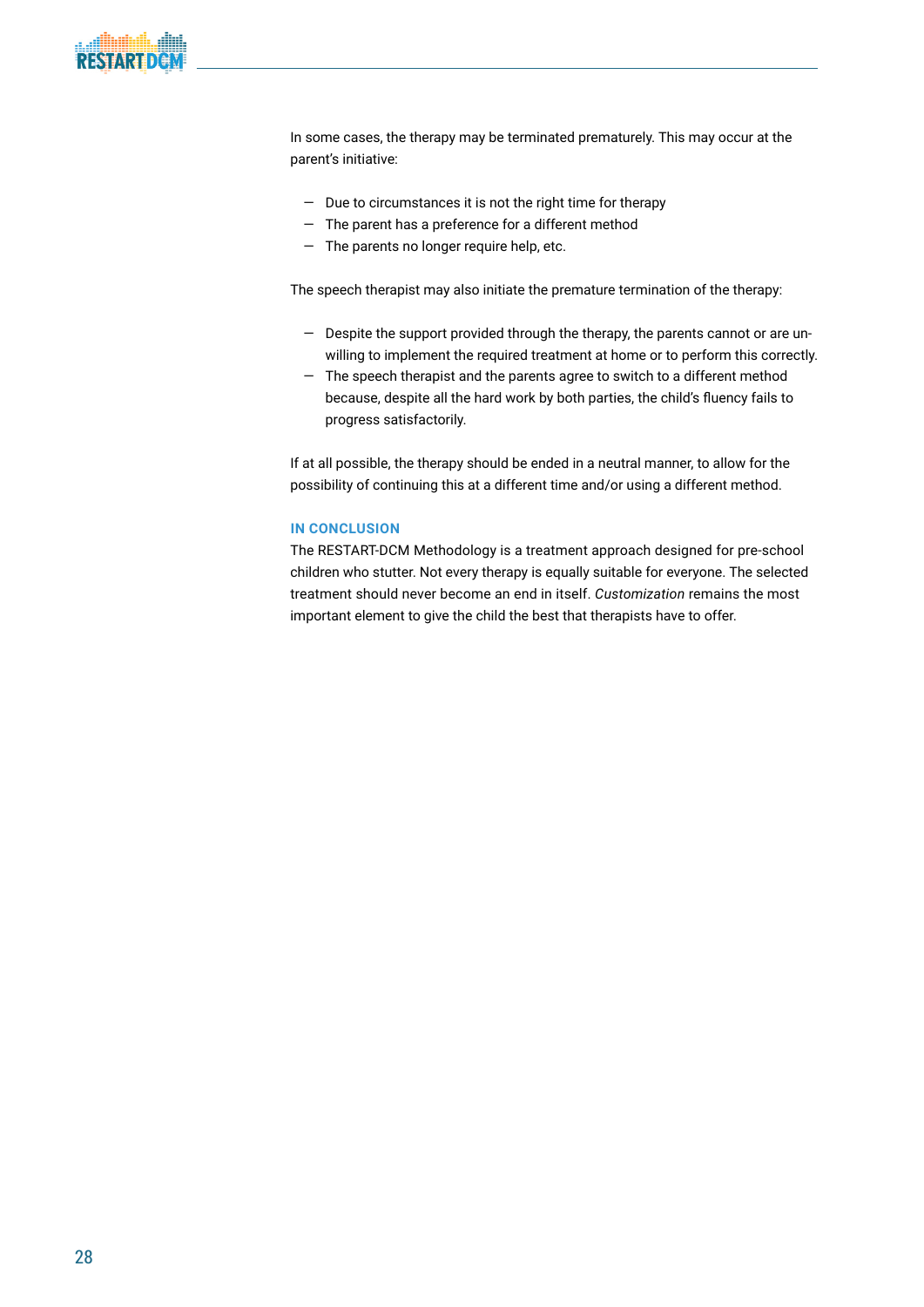## <span id="page-27-0"></span>**References²**

Conture, E.G. (2001). *Stuttering. Its nature, diagnosis and treatment.* Boston: Allyn & Bacon.

de Sonneville-Koedoot C, Stolk E, Rietveld T, Franken M-C (2015). Direct versus Indirect Treatment for Preschool Children who Stutter: The RESTART Randomized Trial. *PLoS ONE* 10(7): e0133758. doi:10.1371/journal.pone.0133758.

Dean, E.C., Howell, J. Waters, D. & Reid, J. (1995). Metaphon: A metalinguistic approach to the treatment of phonological disorder in children. *Clinical Linguistics & Phonetics*, 9:1, 1–19.

Maassen, B., Van Haaften, L., Diepeveen, S., Terband, H., Van den Engel-Hoek, L., Veenker, T., & De Swart, B. (2019). *Computer Articulation Instrument.* Amsterdam: Boom Uitgevers.

McKean C, Pert S, Stow C. (2012). Building Early Sentences Therapy (BEST): *A Home Language Intervention Programme for Young Children with Severe Language Difficulties.* Newcastle upon Tyne, UK: Newcastle University.

Onslow M, Webber M, Harrison E, et al. *The Lidcombe Program treatment guide.* (2020). [https://www.uts.edu.au/research-and-teaching/our-research/australianstuttering-research](https://www.uts.edu.au/research-and-teaching/our-research/australianstuttering-research-centre/asrc-resources/resources)[centre/asrc-resources/resources](https://www.uts.edu.au/research-and-teaching/our-research/australianstuttering-research-centre/asrc-resources/resources).

Paden EP, Ambrose NG, Yairi E. (2002). Phonological progress during the first 2 years of stuttering. *J Speech Lang Hear Res*. Apr; 45(2):256–67.

Renfrew, C. E. (1997). *Renfrew language scales / Action picture test*. Bicester, Oxon: Speechmark.

Riley GD. (2009). *Stuttering severity instrument.* (4th ed.) Austin, TX: Pro-Ed.

Riley J, Riley G. (1985). *Oral Motor Assessment and Treatment. Improving Syllable Production.*  Austin, Texas: Pro-ed.

Riley J, Riley G. Speech Motor Training (1999). In: Onslow M, Packman A, eds. *The handbook of early stuttering intervention.* San Diego: Singular Publishing Group; 1999:139–158.

Schlichting, L. & Koning, T. de (1998). *TenT. Taalachterstand en Taalverwerving. Een programma voor kinderen met een grammaticale achterstand.* Lisse: Swets & Zeitlinger.

Starkweather CW. (1987). *Fluency and Stuttering.* Englewood Cliffs, NJ: Prentice-Hall Inc.

Starkweather, C.W. & Franken, M.C. (1991). Preventie van stotteren en vroegtijdige interventie bij zeer jonge stotteraars. In: *Preventie en vroege interventie bij spraak-, taal-, en hoorstoornissen.* H.F.M. Peters and C.W. Starkweather (red.), p.93–135. Amsterdam/Lisse: Swets en Zeitlinger.

Starkweather, C.W. & Givens-Ackerman J. (1997). *Stuttering.* Austin, TX: Pro-ed.

² A more extensive list of references is provided in the RESTART-DCM workshops.

Starkweather, C.W., Ridener Gottwald, S. & Halfond, M.M. (1990). *Stuttering Prevention. A clinical method.* Englewood Cliffs: Prentice Hall.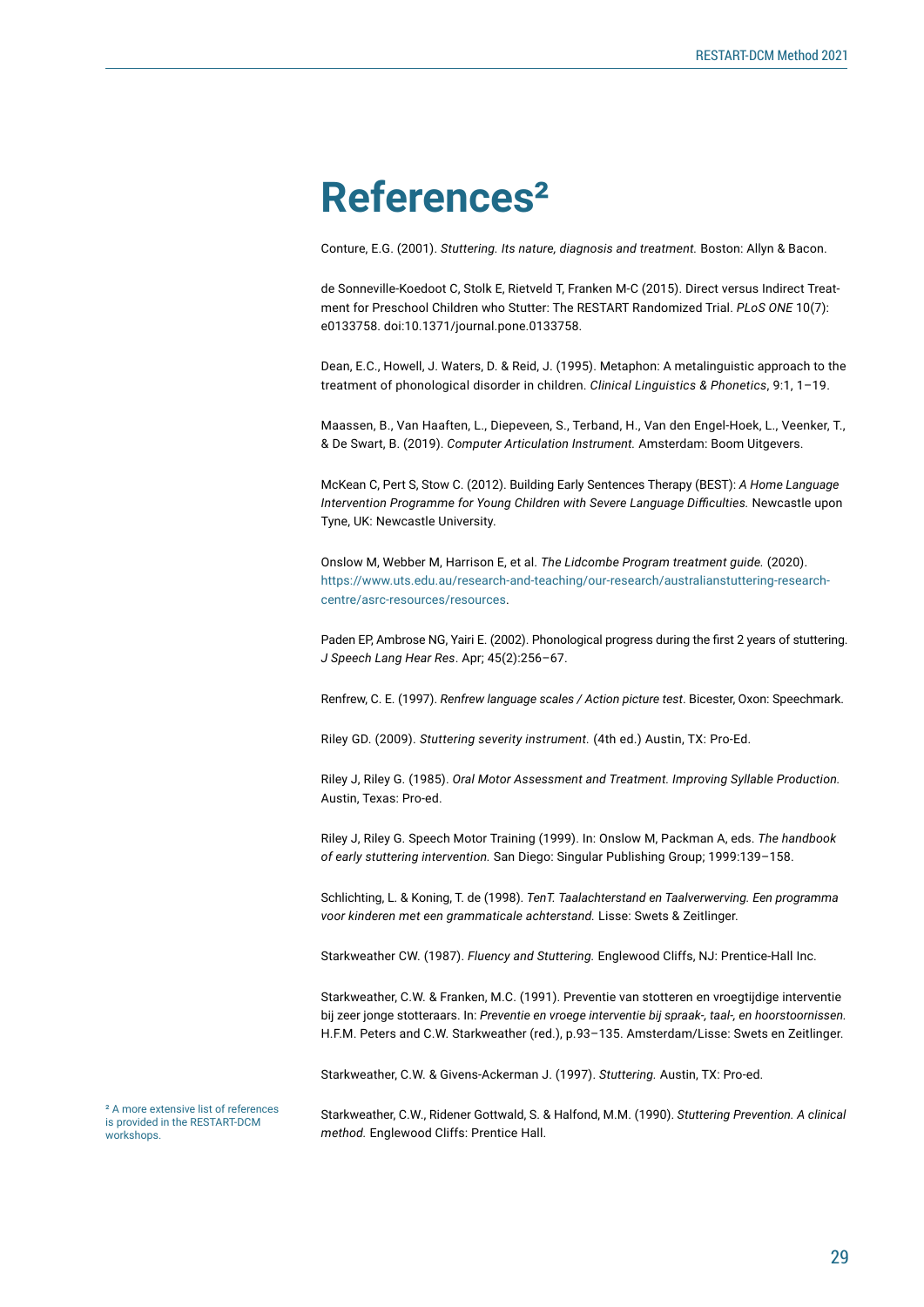Vanryckeghem M, Brutten GJ. (2007). *Communication Attitude Test for Preschool and Kindergarten Children Who Stutter*. (KiddyCAT) San Diego, CA: Plural Publishing.

Hodson B, Paden E. (1991). *Targeting intelligible speech: A phonological approach to remediation.* 2. Austin, TX: Pro-Ed/College Hill.

Yairi E, Ambrose NG. (1999). Early childhood stuttering I: persistency and recovery rates. *J Speech Lang Hear Res.* 1999;42(5):1097–1112.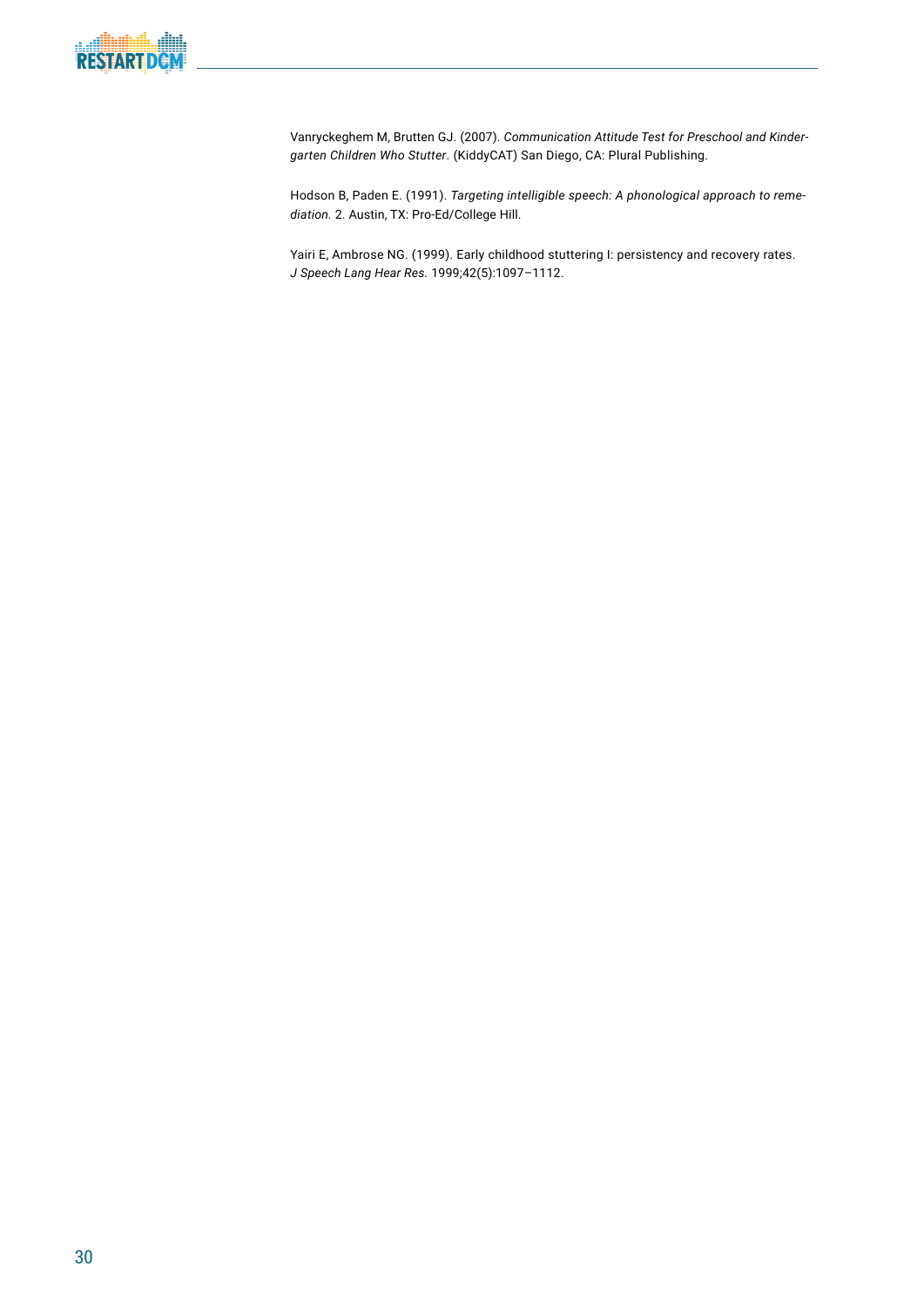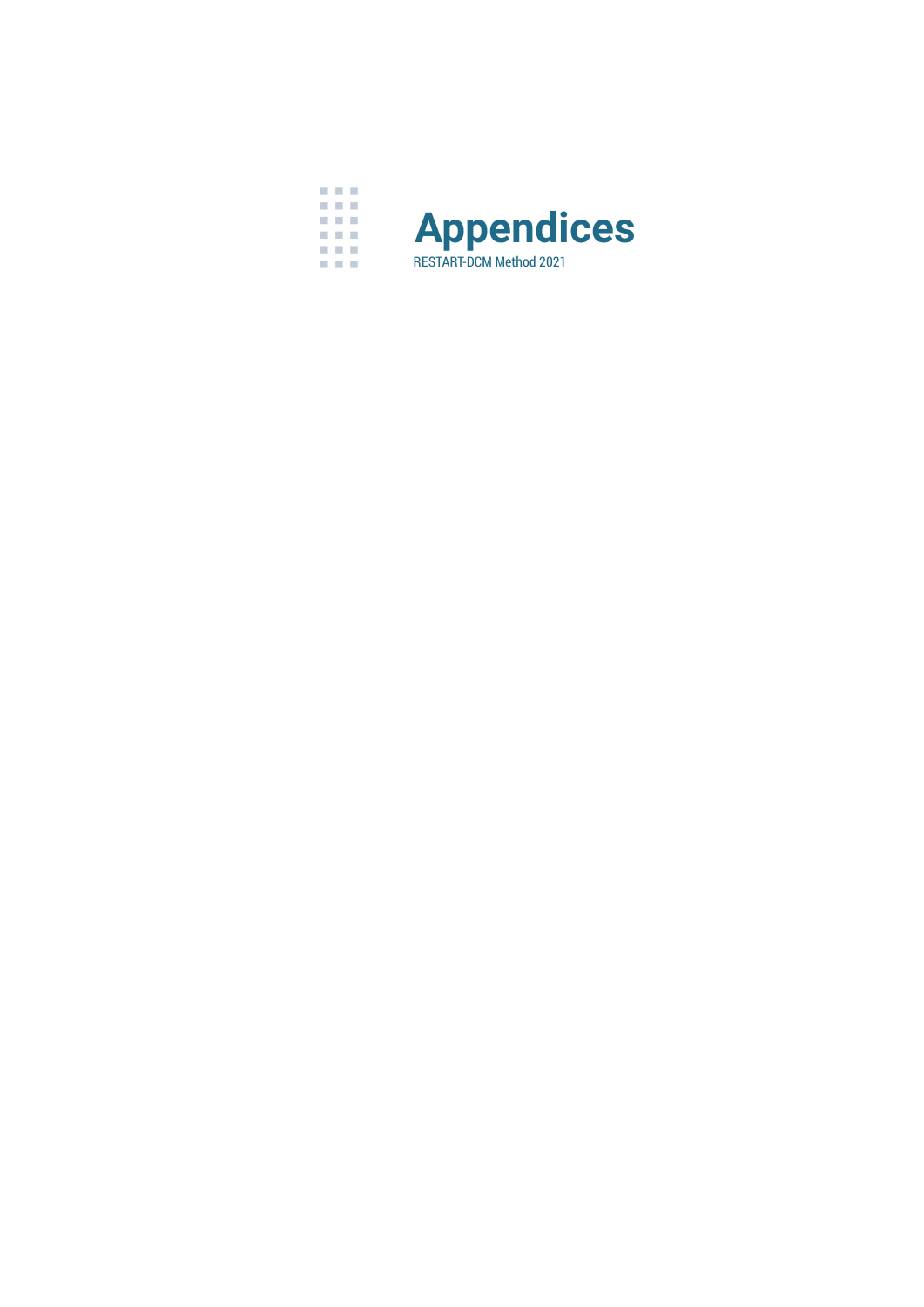<span id="page-30-0"></span>



### **APPENDIX 1 Parent-child interaction form**

*Behaviour likely to be addressed in therapy in italics.*

|                                   | <b>Communicative behaviours observed</b>                                                                                                                                                                                                                                                                                                                                                          | <b>Free play</b> | <b>Making puzzle</b> |
|-----------------------------------|---------------------------------------------------------------------------------------------------------------------------------------------------------------------------------------------------------------------------------------------------------------------------------------------------------------------------------------------------------------------------------------------------|------------------|----------------------|
| L.<br>L<br>Е<br>C                 | 1. Questions parent to child<br>a. few / many<br>b. open / closed<br>c. in a commanding tone, or with little time for the child<br>to answer<br>d. adequately attuned/ within the present context                                                                                                                                                                                                 |                  |                      |
| L/C<br>L/C<br>M<br>M              | 2. Turn-taking behaviour<br>a. balanced number of turns<br>- proportion number of turns parent-child<br>b. even length of turns parent-child<br>- proportion number of utterances per turn parent-<br>child<br>c. talking simultaneously / interrupting<br>$-$ parent interrupts - child interrupts<br>d. interaction times are too short<br>$-$ parent starts too fast $-$ child starts too fast |                  |                      |
| Е                                 | 3. Parent response to stuttering<br>a. negative verbal reaction to the stuttering of the child<br>b. negative non-verbal reaction to the stuttering of<br>the child (parents look away, hold their breath, go<br>rigid, etc.)<br>c. react in a neutral and empathetic way                                                                                                                         |                  |                      |
| L/C<br>Е<br>M<br>C/L<br>C/L<br>Е, | 4. Parent(s) linguistic behaviour<br>a. introduce a new topic<br>b. correct child's verbal behaviour<br>c. make utterances that increase time pressure<br>d. content is attuned to earlier utterance of the child<br>(lexically redundant)<br>e. form is attuned to earlier utterance of the child<br>(grammatically redundant)<br>f. engage in parallel talk                                     |                  |                      |
| м                                 | <b>5. Articulation rate</b><br>Average calculated across at least five utterances:<br>Write out in full and measure with a stopwatch<br>Father __________ syl/sec<br>Mother _________ syl/sec<br>Child<br>$\frac{1}{2}$ syl/sec<br>Sibling __________ syl/sec                                                                                                                                     |                  |                      |
| Е<br>Е<br>Е<br>Е<br>$\mathbf c$   | <b>6. Other parental behaviour</b><br>a. ignore undesirable behaviour child or give negative<br>attention<br>b. show directive/non-directive action ('tone')<br>c. encourage the child<br>d. stimulate the child's self-esteem<br>e. maintain adequate level of play/cooperative play                                                                                                             |                  |                      |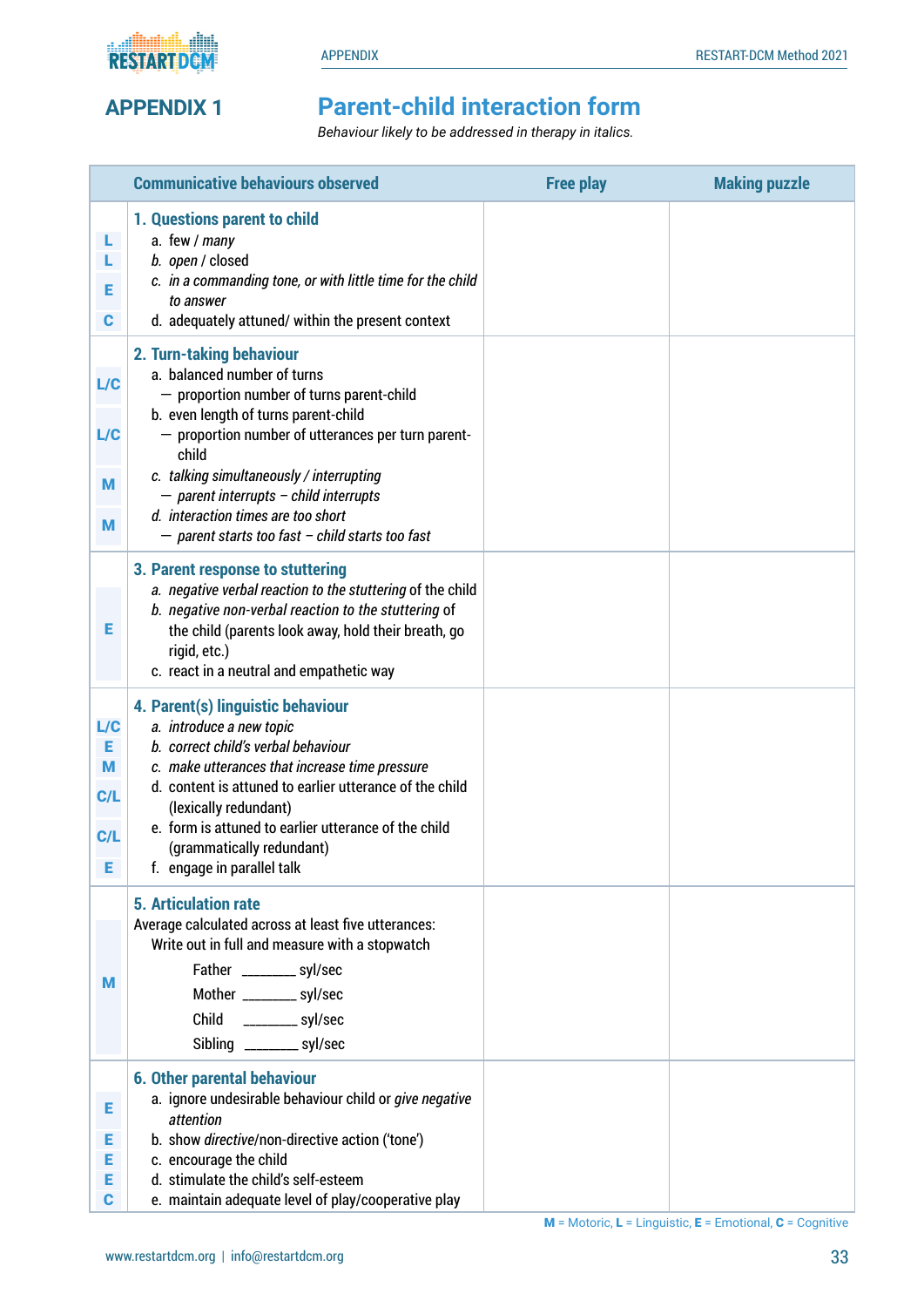<span id="page-31-0"></span>

### **APPENDIX 2 Assessment overview form**

| CASE_                         |                                                                                     | <b>DATE</b> |  |
|-------------------------------|-------------------------------------------------------------------------------------|-------------|--|
|                               | <b>CASE DESCRIPTION BASED ON ANAMNESTIC INTERVIEW</b>                               |             |  |
| <b>Personal</b>               | Name:                                                                               |             |  |
| <b>information</b>            | Age:                                                                                |             |  |
|                               | Gender:                                                                             |             |  |
|                               | Family:                                                                             |             |  |
|                               | Parental occupation:                                                                |             |  |
|                               | School/level:                                                                       |             |  |
| Child's history -             | Motor development:                                                                  |             |  |
| in general                    | Illnesses:                                                                          |             |  |
|                               | Hearing:                                                                            |             |  |
|                               | Treatment in general:                                                               |             |  |
|                               | Physical complaints:                                                                |             |  |
| Child's history -<br>specific | Onset speech-language<br>development:                                               |             |  |
|                               | Course:                                                                             |             |  |
|                               | Onset stuttering (age):                                                             |             |  |
|                               | Possible Cause(s):                                                                  |             |  |
|                               | Course following onset:                                                             |             |  |
|                               | Family history:<br>(recovered / persistent)                                         |             |  |
|                               | Current severity:<br>(8-point scale)                                                |             |  |
|                               | Stable / variable pattern:                                                          |             |  |
|                               | <b>Environmental factors:</b>                                                       |             |  |
|                               | Previous speech therapy<br>(for stuttering or other<br>speech-language<br>problems) |             |  |
|                               | Other significant<br>information:                                                   |             |  |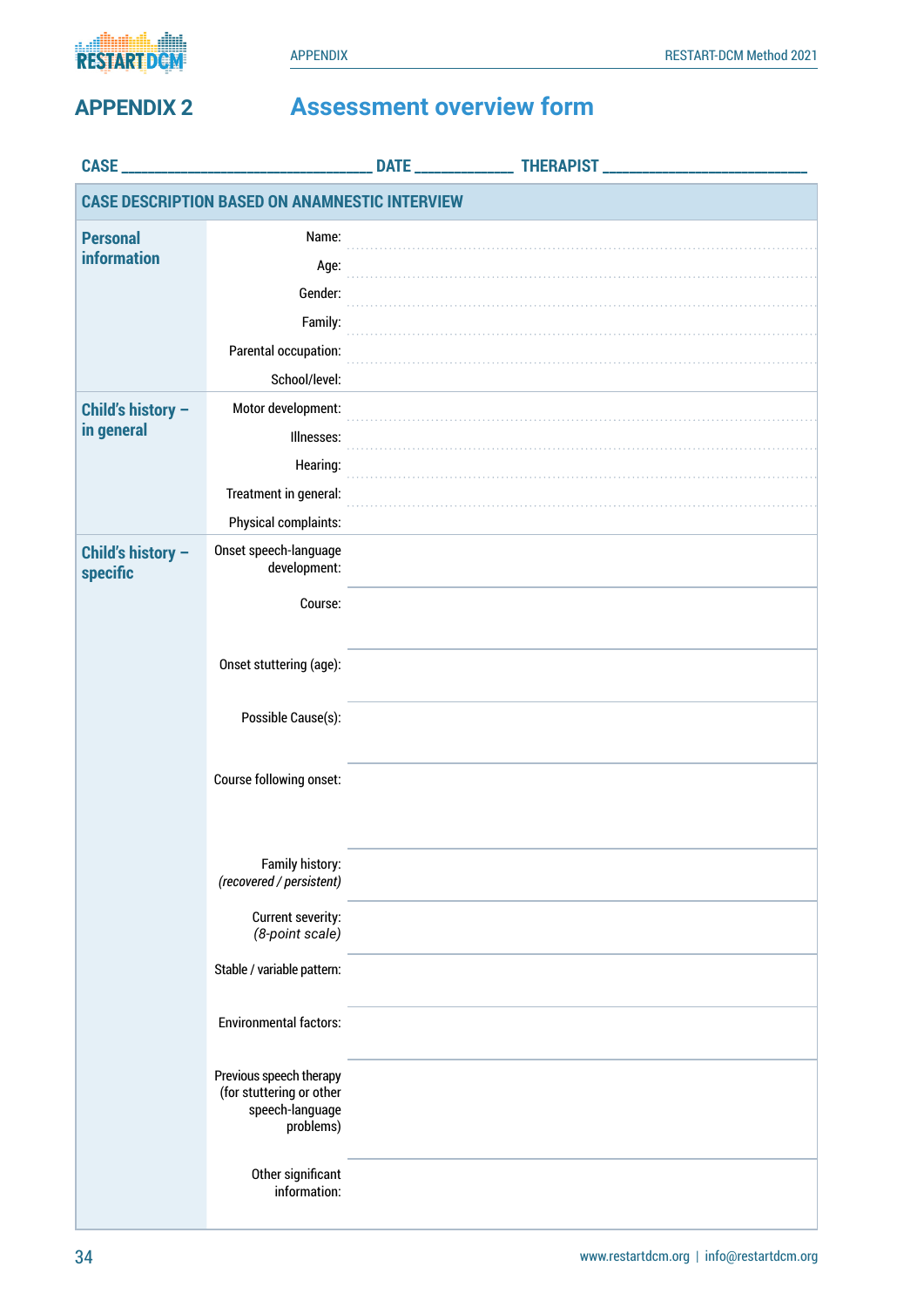

### **APPENDIX 2**

| <b>ASSESSMENT FINDINGS</b>                                                                                                                                            |                                                                                |                          |                                                    |                         |
|-----------------------------------------------------------------------------------------------------------------------------------------------------------------------|--------------------------------------------------------------------------------|--------------------------|----------------------------------------------------|-------------------------|
| <b>Stuttering</b>                                                                                                                                                     | Description of stuttering, types of dysfluencies:                              |                          |                                                    |                         |
|                                                                                                                                                                       | SSI:                                                                           | Score _______ =          | very mild / mild / moderate / severe / very severe |                         |
| ASSESSMENT DATA DEMANDS<br>Parent-child interaction analysis ("behaviour likely to be addressed in therapy"), parent interview, child interview, questionnaires, etc. |                                                                                |                          |                                                    |                         |
| <b>Motoric domain</b>                                                                                                                                                 | <b>Linguistic domain</b><br><b>Emotional domain</b><br><b>Cognitive domain</b> |                          |                                                    |                         |
| ASSESSMENT DATA CAPACITIES                                                                                                                                            |                                                                                |                          |                                                    |                         |
| Test results, questionnaires, standardized observations, etc.                                                                                                         |                                                                                |                          |                                                    |                         |
| <b>Motoric domain</b>                                                                                                                                                 |                                                                                | <b>Linguistic domain</b> | <b>Emotional domain</b>                            | <b>Cognitive domain</b> |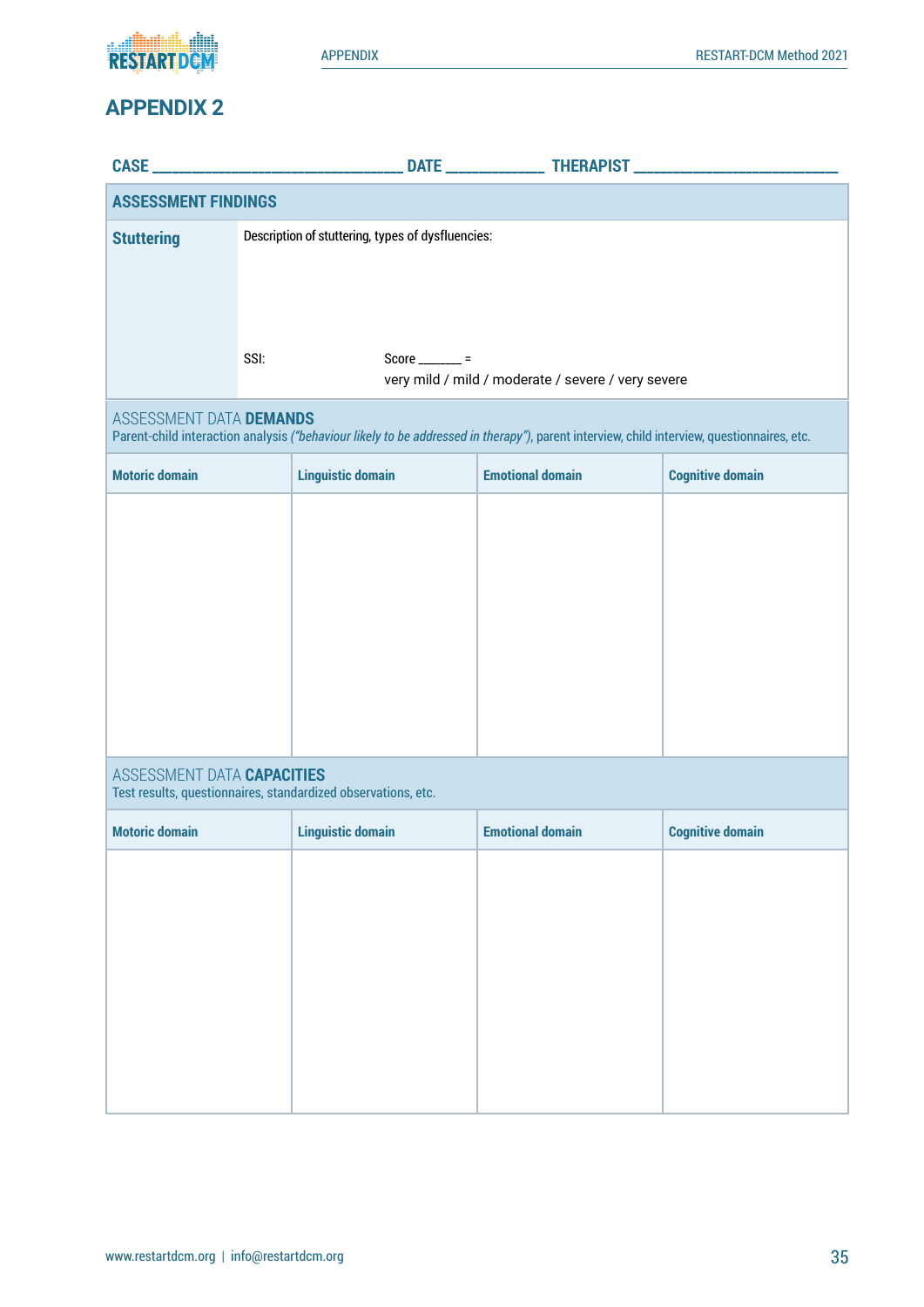

### **APPENDIX 2**

| <b>TREATMENT PLAN</b>  |             |  |
|------------------------|-------------|--|
| <b>Treatment Goals</b> | Demands:    |  |
|                        | Capacities: |  |
| <b>Materials:</b>      |             |  |
| <b>Methods:</b>        |             |  |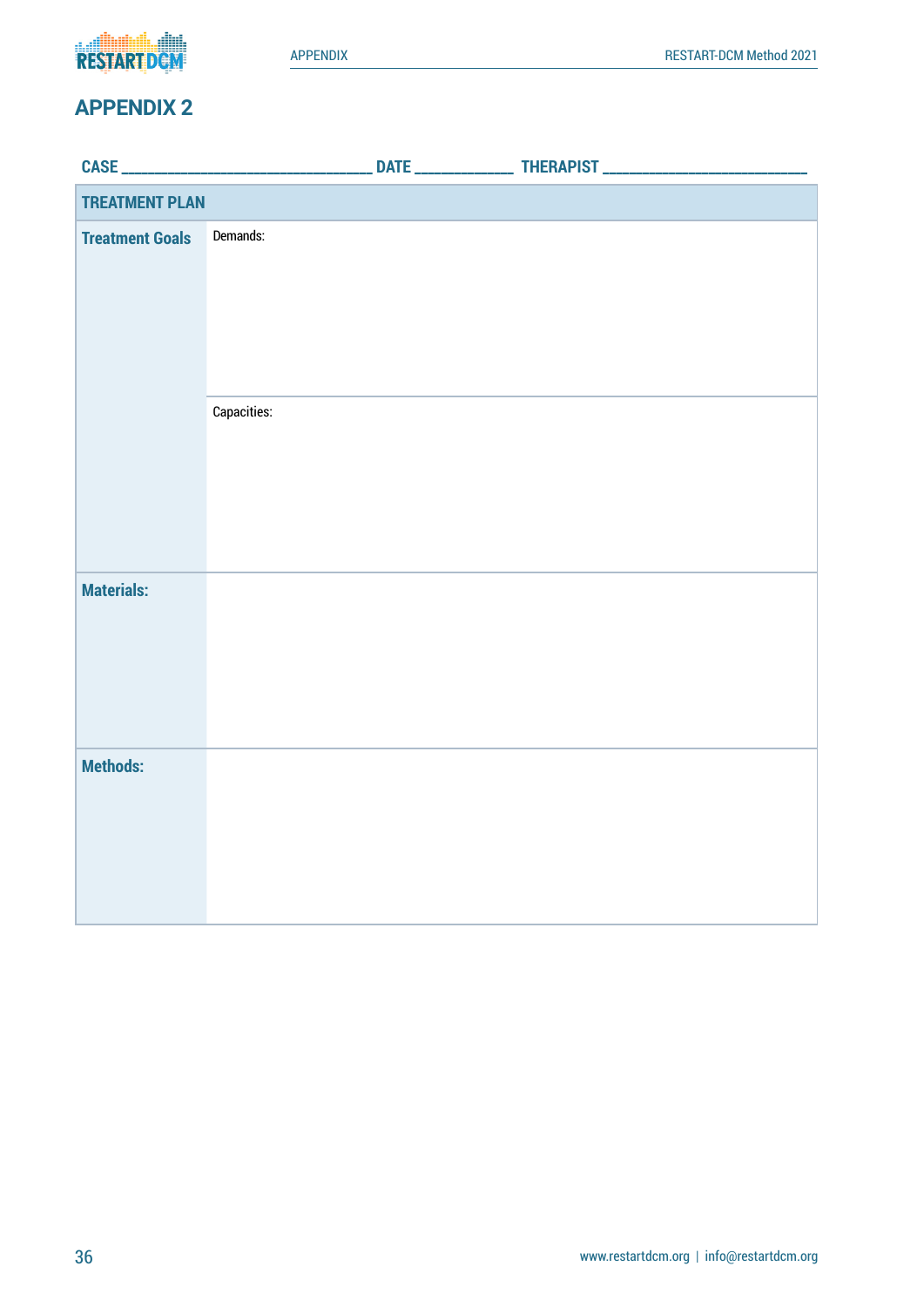<span id="page-34-0"></span>

### **APPENDIX 3 Starting RESTART-DCM THERAPY: Information for parents**

**RESTART-DCM therapy is a treatment approach for young children who stutter. It is based on the Demands and Capacities Model (DCM), developed in the USA. This model is explained in the below. Thanks to RESTART, the scientific study into this treatment, the therapy is supported by a clearly described protocol. This information folder offers a brief summary of three questions to which every parent wants to know the answer: why does my child stutter, what can I do, as a parent, to help my child and what can I expect from the treatment?**

### **Why do children start stuttering?**

Despite the huge volume of knowledge about stuttering available to scientists today, its precise cause remains unclear. Most scientists view stuttering as a neurodevelopmental disorder. Due to a combination of hereditary (genetic) and developmental factors, approximately 8% of all children start to stutter between the ages of 2 and 5. During this period, children are developing in many different areas: they start having ideas that they want to share with their environment, they use many new and more difficult words, they start speaking in longer sentences and their speech rate increases. They employ these newlydeveloped language skills in their steadily expanding 'world': with friends, in their playgroup, at school, etc.

### **The Demands and Capacities Model**

According to the RESTART-DCM approach, when a child starts to stutter, this is what happens: on the one hand are the child's *Capacities* for fluent speech. By Capacities, we mean the skills and capabilities that are required to speak fluently such as being able to choose the right words and making sentences in a way that others can understand what is being said. Part of this is also being able to verbalise strong emotions – putting these into words – which lessens the force of these feelings. It is also extremely important that the child is able to coordinate his speech muscles properly. As children grow older, the *Capacities* needed for fluent speech mature and grow stronger.

Next to *Capacities* are the *Demands* that are placed on speech. These Demands refer to: the challenges confronting a child when speaking with other people. Most of these challenges are automatic and unconscious. They are normal. For example: adults have a far higher speech rate than young children. And: when people get together in groups, everyone talks at once. Another example, relating to the child himself: children can have strong language skills, but when they use long, involved sentences, it places a high demand on their speech motor skills.

Sometimes, this can overwhelm their Capacities at that moment, at which point they can start stuttering. Other children want to say a lot very quickly. This can also demand too much of their speech motor Capacities, making it impossible for them to speak fluently. These children may also become frustrated, because they are demanding more of their power of speech than they can deliver at that moment. This feeling of frustration can make the stuttering worse.

As long as the child's Capacities for fluent speech develop rapidly enough, there is nothing particularly noticeable about his speech. The Capacities are strong enough to fulfil the increasing level of Demands. Now and again, the child will hesitate, start anew, repeat parts of words, stumble or drag out syllables. But it is when the development of the child's Capacities falls behind that the demands placed by the child on his speech production system will become greater than he is (as yet) capable of meeting.

The balance, the equilibrium between the Capacities and the Demands is then disturbed.

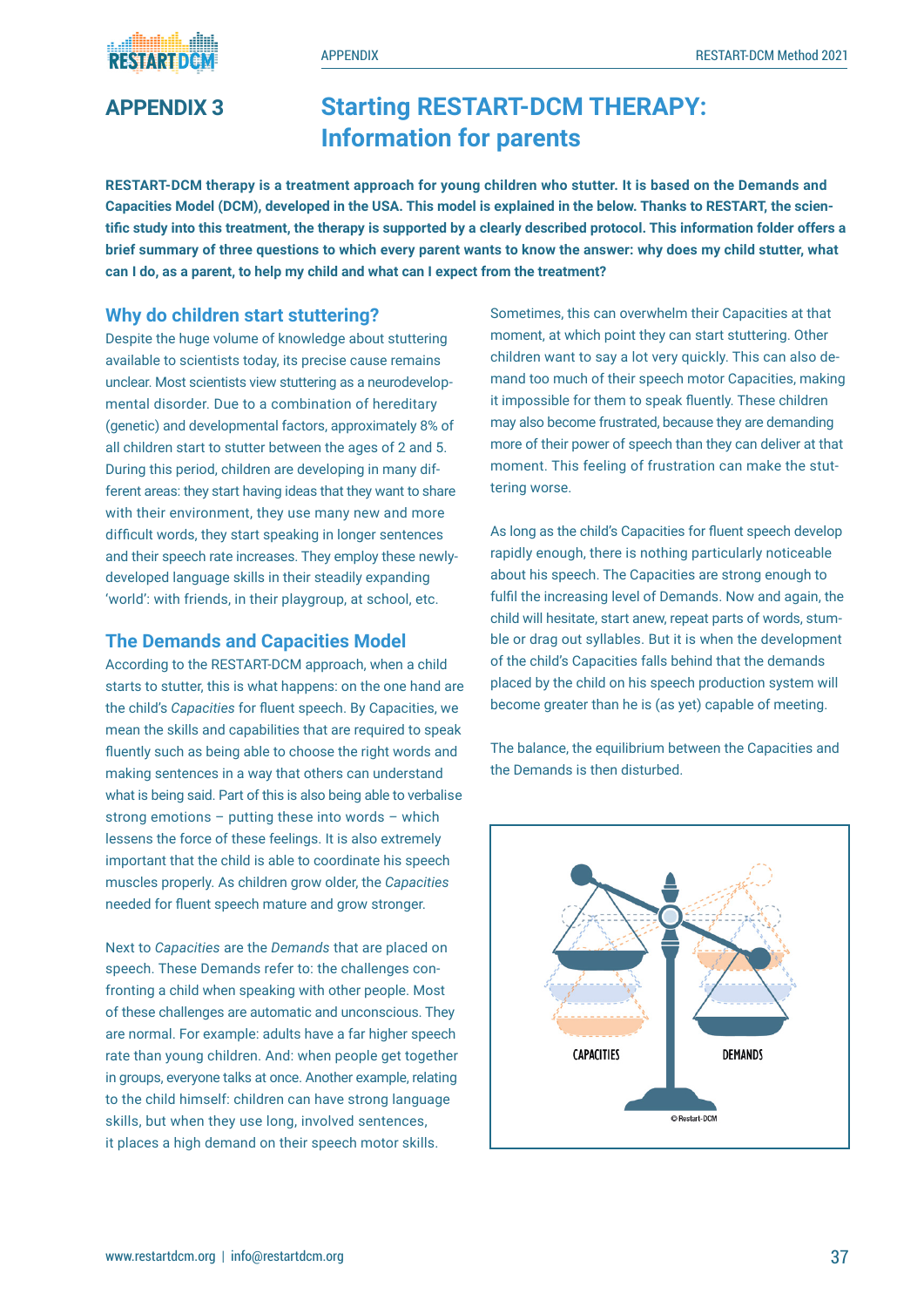### **What can parents do?**

All parents who are worried about their child's stutter have one thing in common: they all want to help their child. Throughout the RESTART treatment, a speech therapist does precisely that: helping parents to create a new balance between these Capacities and the Demands. A new balance in which the Capacities match the Demands.

Parents do not cause stuttering, but they do play an important role in stimulating speech fluency. Throughout the treatment, the parents and speech therapist work together to achieve a better balance to enable fluent speech. The therapy starts by reducing the Demands imposed by the environment. For example, parents learn how to speak in a calmer fashion to the child. They can put the child's strong emotions into words, which will soothe the child and enable him to speak more easily. Changes of this kind improve the fluency because less is being asked of the Capacities of the child at that moment. The next step is to bolster the Capacities of the child. The speech therapist can do that, for example, with speech exercises, or exercises targeted at improving the child's vocabulary or at the ability to manage his emotions. As soon as possible,

the parent practises together with the speech therapist to learn how to do these exercises at home. The speech modifications that parents learn to implement in the everyday situations at home are of paramount importance for the impact of the treatment. These enable the parents to immerse their child in a speech environment that will make fluent speech easier.

### **What can you expect of the treatment?**

The chance that the treatment will be effective is very high. The best outcome of the therapy is when the child finds, feels and holds on to his or her "fluent speech groove". However, there will always be a small number of children, whose Capacities are not adequate for achieving complete fluency. With the parents' support, children can be prevented from developing negative feelings about their speech or about themselves, or from fighting against their stuttering. Research has shown that these parents and children, too, years after the treatment has ended, are generally very satisfied with the child's communication in everyday speaking situations. In short, these children speak perfectly well, with a bit of mild stuttering, without this being a source of concern for the child.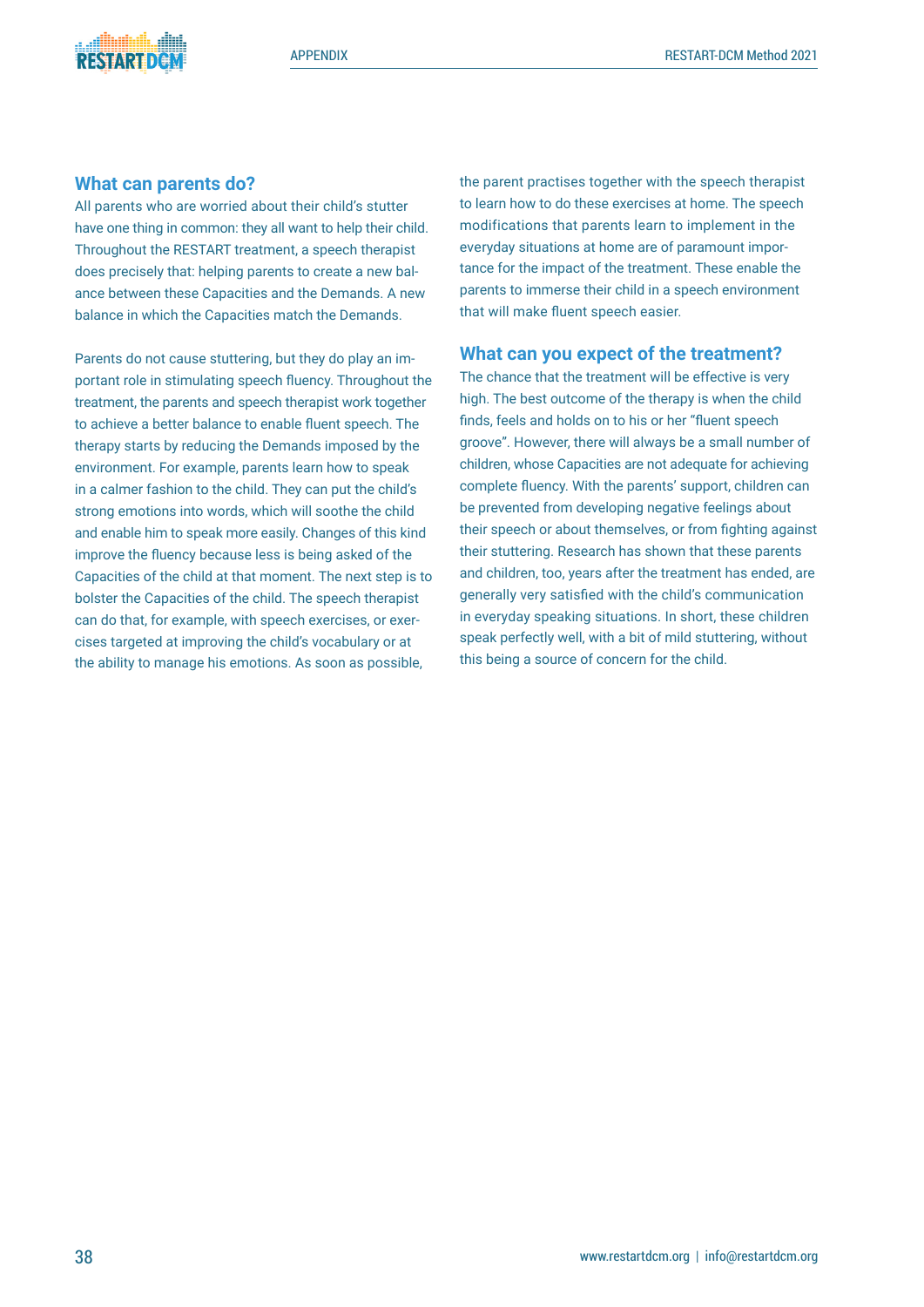<span id="page-36-0"></span>

### **APPENDIX 4 Restart-DCM Balance**



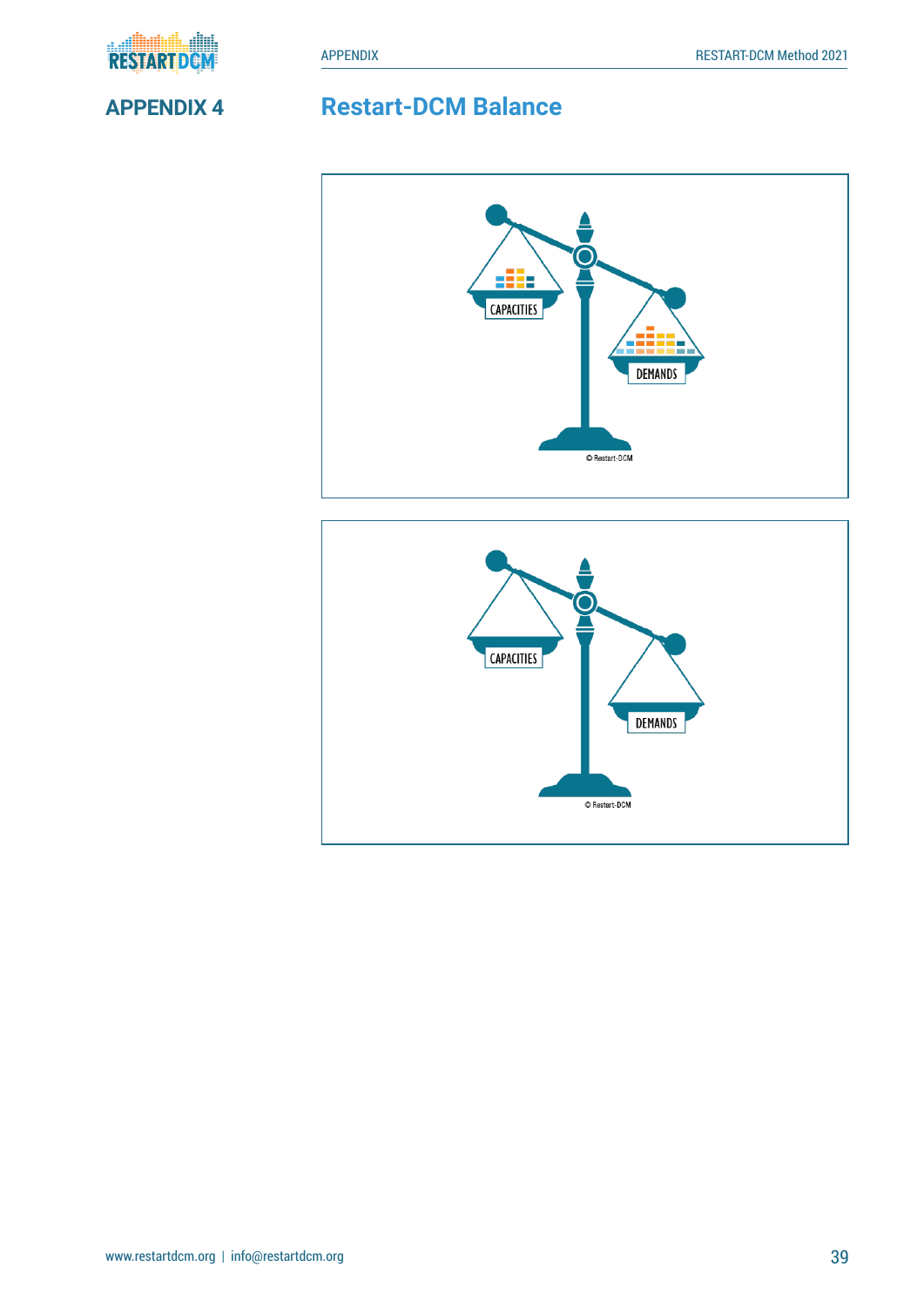### <span id="page-37-0"></span>**APPENDIX 5 Communicating with lowered Emotional Demands: two steps**

*Marie-Christine Franken and Caroline de Sonneville-Koedoot<sup>1</sup>* 

### **Step 1: Affirming the child**

This document is divided into two parts. The first part (step) explains how we, as caregivers, can clearly demonstrate to a young child that (s)he is explicitly seen and heard, or, in other words: how we can *affirm* a child. The second part (step) discusses the next step that can be taken. The purpose of the second step is to advance the positive development of the child.

### **THE CHILD'S INITIATIVE**

Anything a child says, does, feels, wants or thinks, that (s)he comes up with him- or herself is called an **initiative**. A child can take initiative in different ways: by making a sound (such as a baby, who cries because (s)he is hungry), pointing to something (e.g. a toddler, who can't yet use words to make his or her meaning clear), making a facial expression (e.g. looking surprised or startled). It is important that a caregiver show the child that (s)he sees his or her initiatives. By noticing (**="acknowledging"**) the child's initiatives, a child feels seen and heard. This is important: it gives the child a sense of belonging and sends the message that (s)he is worthwhile. A sense of belonging (also called the right to exist) constitutes a basis for the development of the child's self-concept, (self) confidence and to form a secure attachment.

### **THREE WAYS TO AFFIRM A CHILD**

### **1. Affirmation without words**

If a child takes initiative, the caregiver can respond in various ways: by making eye contact, a friendly facial expression, leaning towards the child, winking, saying "uhhum" (small children) saying "ahah" (slightly older children). Through all these responses, the caregiver shows the child that his/her initiative has been noticed (acknowledged).

### **2. Affirmation with words**

Young children: repeat, as literally as possible (using a grammatical sentence), what the child has said. For example, if the child says: "Bus go grandma", the parent repeats: "We're going to grandma's on the bus."

Older children: using slightly different words, repeat or summarize what the child has said. For example: the child says, "I have to do a presentation". Parent: "It's your turn to give a presentation" (repeating). Or the child says: "First we played football then we played with Lego and we also watched TV." Parent: "You did a lot of different things" (summarizing).

<sup>1</sup> This document was developed as an appendix to the RESTART-DCM Method (2007) and slightly revised for the second edition (2021).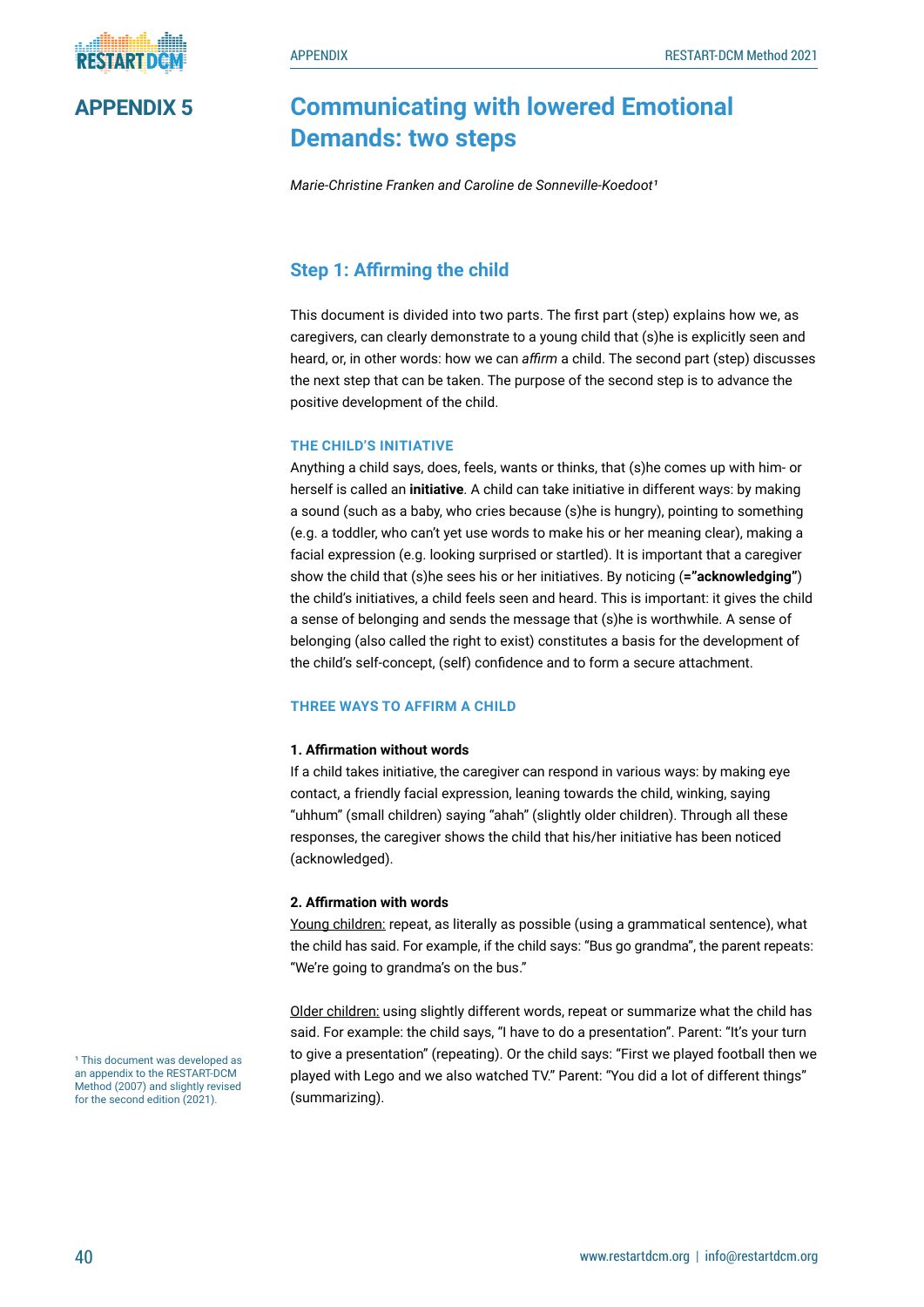

N.B. Parents often have a natural tendency to repeat things in the form of a question. An affirmation should however not be a question, but a declarative statement, i.e., concluded with a full stop, not a question mark, and said in a friendly tone of voice. Repeating or summarizing in the form of a question can give the child the idea that what he/she said is being called into question, which would create the opposite effect. Example: A child says: "I did it." Parent: "You did it, well done", instead of "You did it?"

### **3. Parallel talk**

Parallel talk is used to verbalize, in an accepting or approving manner, what the child is doing, thinking, wants or feels at that particular moment.

Doing: "You're drawing with a green crayon." Thinking: "You're thinking: I hope mummy thinks it's ok". Wants: "You don't want to go to bed yet." Feels: "You're worried that the party will be cancelled" / "You're disappointed that grandma's not coming."/ "You're upset that we're not going to the zoo after all."

Parallel talk verbalizes what is **actually** taking place at the present moment. Talking about what is going on in the moment makes the situation clear, comprehensible and predictable. The child knows what to expect, which makes him or her feel safe and secure. Example: "You picked up the blue block" (instead of "You're playing"). Or: "You were disappointed you weren't invited' (instead of: "You were really angry yesterday"). Like an affirmation, parallel talk occurs in a friendly tone of voice in the form of a statement, not a question. When describing the child's feelings or thoughts, the caregiver enters the child's world or emotions. Sometimes their interpretation of what the child is feeling or thinking is wrong. It does not matter when this happens, as the child, precisely because of the caregiver's parallel talking, will feel welcome to "correct" the caregiver's interpretation. What is important is how well the caregiver is attuned to the child. Example: if the child does not immediately start to eat, the parent may interpret this as "You're not hungry yet". Child: "I am hungry, but I don't feel like spinach."

Parallel talk should be neutral, free of any value judgements. This means that negative behaviour is named, without the use of judgemental language. Instead of "You're being annoying", describe what is actually happening: "You're kicking against my chair". Parallel talk contains no compliments or opinions, i.e., not: "That's a lovely drawing you're making", but "You're drawing". Parallel talk always starts with "you". That way, it's always about the child rather than yourself.

Parallel talk, like affirmations with words, not only reinforce the child's self-confidence; both also stimulate the child's language development.

### **WHY IS AFFIRMING THE CHILD SO IMPORTANT?**

By affirming the child, you send the child the 'message' that you are interested in him/her. The child feels worthwhile, has a feeling of security. In addition, it also helps the child to develop (self) confidence.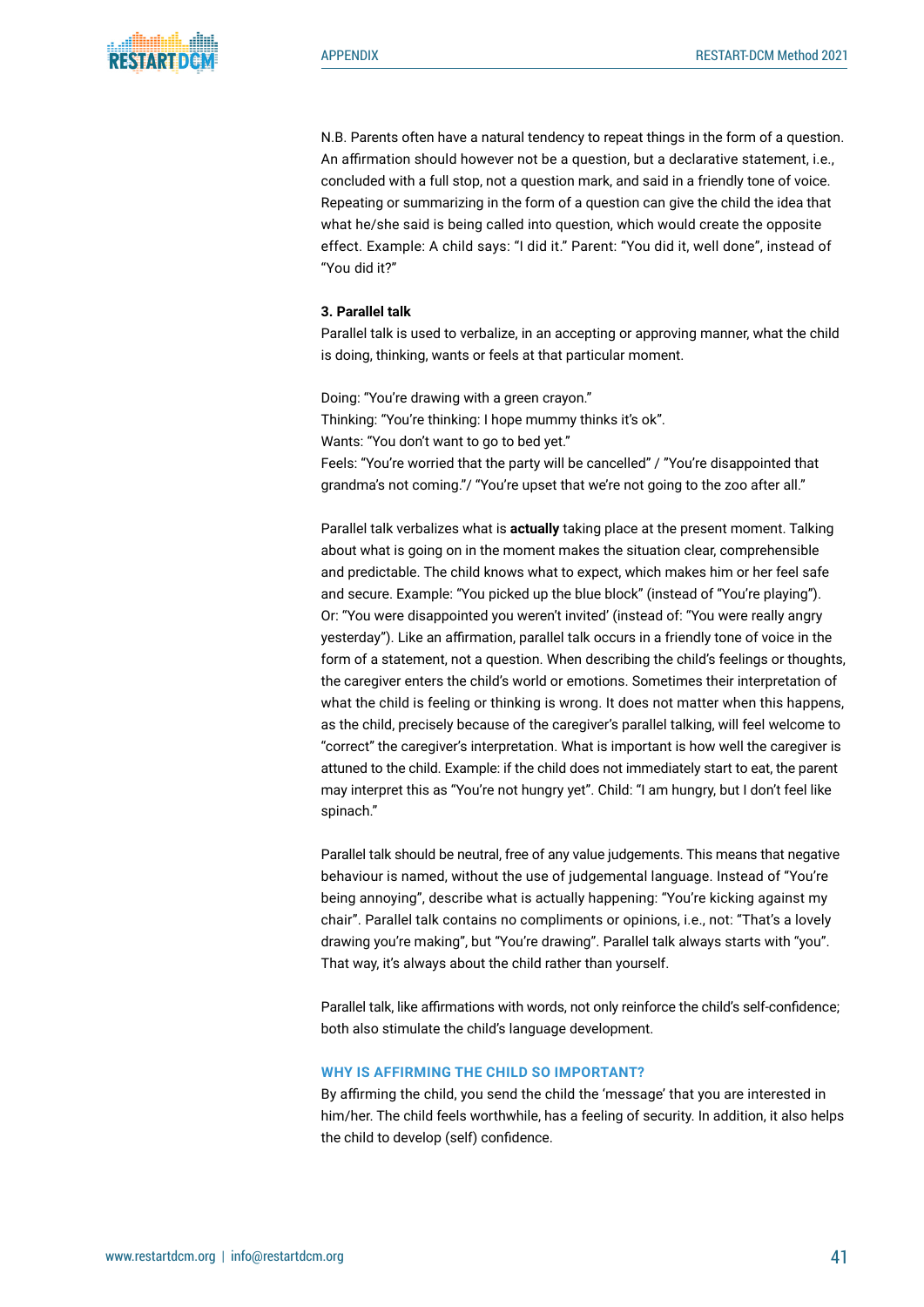By using parallel talk, a caregiver holds, as it were, a non-judgemental mirror up to the child. As a consequence, the child not only feels seen, he or she also realizes what they are doing at that particular moment. Parallel talk can suppress or prevent impulsive or excited behaviour on the part of the child. Using parallel talk increases a child's perception of him/herself, allowing him/her to develop (more) self-awareness and own identity. As a result, the child, as he matures, will find it easier to remain him/herself in a group.

### **CONFLICT SITUATIONS**

Experience has taught that explicitly remarking on (repeating or summarizing) the child's initiative works particularly well in (imminent) conflict situations.

At times when emotions (impatience, disappointment, fatigue, irritation, anger) are involved, caregivers often forget to repeat/summarize what the child says. Understandably, the response is unthinking and often contains a correction or "rejection". The child adapts, does what is expected of him/her, or the conflict escalates.

If caregivers can succeed in repeating or summarizing, even during a difficult moment the conflict will be more subdued or perhaps even avoided altogether.

The idea behind this is that a child who is secure in the knowledge that he or she is heard and understood will in turn be more willing and better able to heed what the caregivers are asking of him or her.

### **GIVING AN AFFIRMATION, AND THEN WHAT?**

Repeating, summarizing or describing what a child says is not the same as agreeing with what he or she says or letting him/her have his own way. After repeating or summarizing what the child said or describing what (s)he is doing, a 'second step' will often follow; something the caregiver then says or asks. This second step can serve to return calmly to the normal routine, or to promote the positive development of the child.

Example: a child does not feel like cleaning up and coming to the table to eat. A parent often responds as follows: "Put your toys away, we're about to eat". The child diddles around and says, "I'm not hungry" and does not do as he or she is asked. An approach, which fosters the child's feeling of being heard and understood, which therefore also increases the willingness to do as the parent asks, is e.g.: "You don't feel like eating yet (=repeating). You'd rather go on playing; you're having good fun, aren't you? (= using parallel talk). But it's just about time to eat (= opinion). Tell you what, I'll help you tidy up" (= proposal) Or: "Move your things over to there, then you can go on playing after we've eaten" (=positive motivation).

This second step, which follows after affirming a child, is discussed in detail in part II.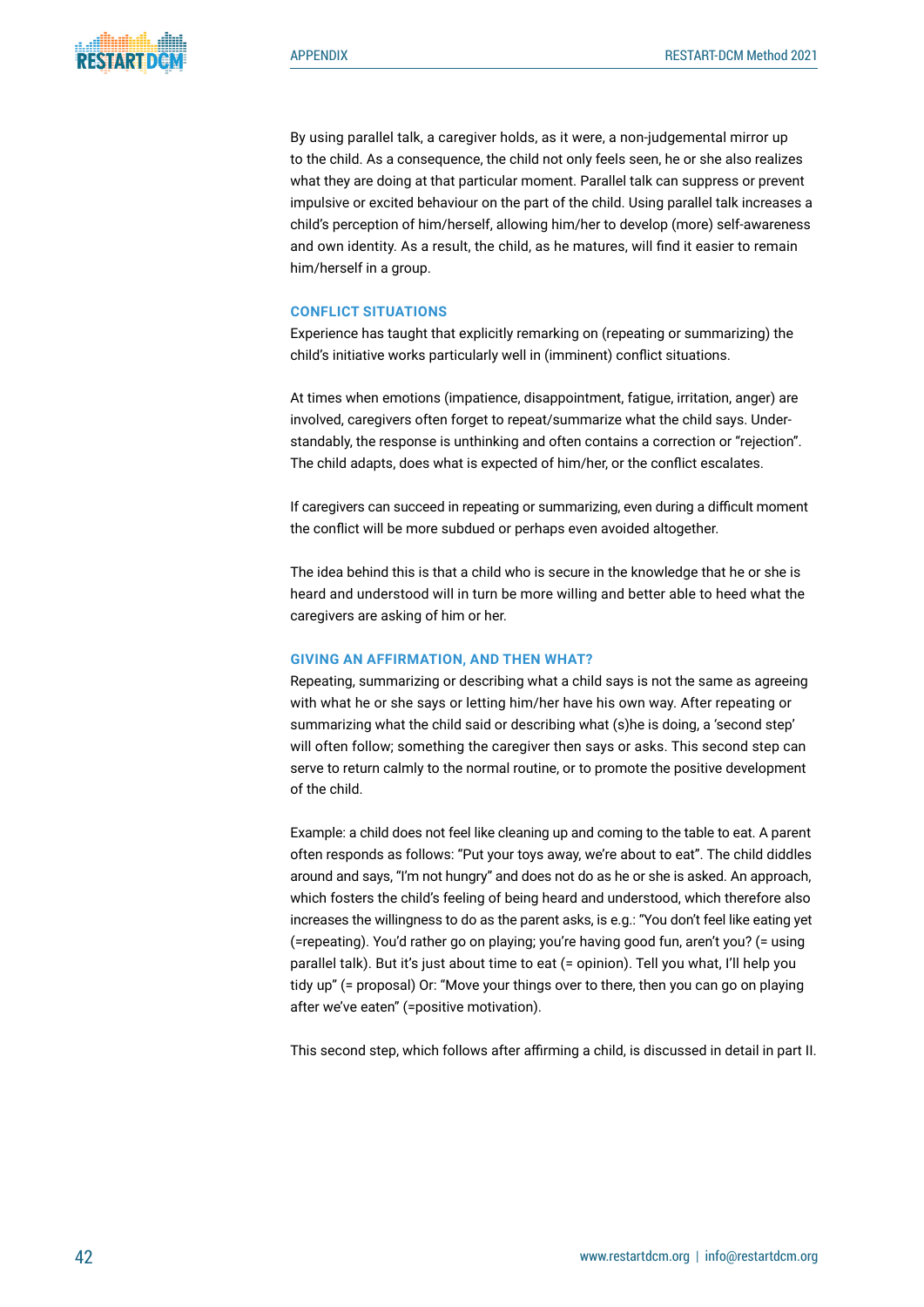

### **Communicating with lowered Emotional Demands: two steps**

*Marie-Christine Franken and Caroline de Sonneville-Koedoot* 

### **Step 2**

In the first part, it was discussed how caregivers can *affirm* a child. This second part deals with the step that often follows the affirmation.

### **GIVING AN AFFIRMATION, AND THEN WHAT?**

In all cases, first: an affirmation is always given. Then, a second step may follow. This may take two different forms, i.e., A and B.

### **A. Motivating the child**

If a child exhibits undesirable behaviour, we use neutral parallel talk as a first step, e.g. "You took another cookie". The purpose of the second, motivational, step is to restore the normal routine with calm behaviour, in order to decrease the child's stuttering. It involves motivating the child, using positive words, to cooperate, e.g. "Put it back quickly." Positive motivation means that caregivers don't say what they *don't* want, but instead what they *do* want.

It also helps to identify the positive intentions behind a child's behaviour  $-$  if possible. give your child the benefit of the doubt, e.g. "You really felt like having another cookie. That's why you took another one."

Another example: if a child keeps tattling on his or her little brother: Parent: "You want to keep an eye on/ take good care of your brother" (describe the intention). "It's ok, I'm watching him. You go play with your puzzle/try to find all the blue pieces in the puzzle" (positive motivation). Instead of "Would you quit tattling on your little brother"?

Using positive motivation, a caregiver provides clarity, direction, structure and sets limits. This makes children feel safe and secure, as they know what they may do.

### **B. Deepening**

By 'deepening' we mean: the caregiver offers his opinion, makes a proposal, makes an agreement or asks a question. The purpose of this second step is to advance the development of the child. Make sure that this second step does not turn into an "interrogation": the main consideration is the contact with the child. Below are examples of how parallel talk (Step 1) could be followed up in the second step:

Parent: "You want to shower first and then watch some TV." (=parallel talk). "I think that's a good idea" (=giving an opinion).

Parent: "You're hungry" (=parallel talk). "Let's have pancakes today" (=make a proposal). Parent: "You feel like having a piece of candy" (=parallel talk). "When we have coffee, you can have a treat" (=making an agreement).

Parent: "You are angry" (=parallel talk). "Can you tell me why you're so angry?" (=asking a question).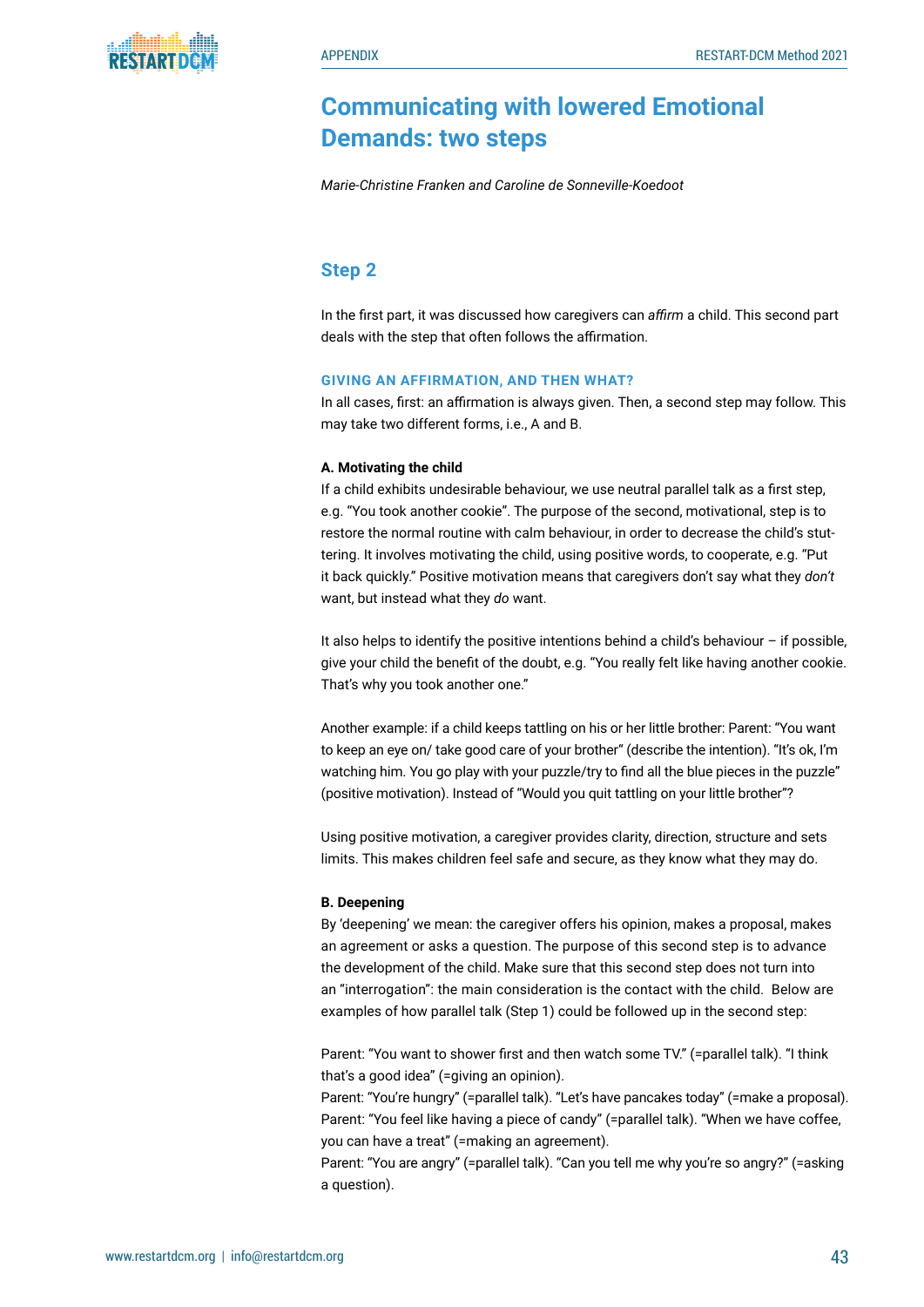### **WHY IS 'DEEPENING' AS THE SECOND STEP IMPORTANT?**

As a child matures, (s)he must develop in a number of areas. A child must learn to talk. (S)he must learn to engage in age-appropriate activities. A child must learn to make and maintain contact with others. In other words: a child has several developmental tasks. A child largely performs these developmental tasks in relation to his/ her caregivers. Were caregivers to affirm the child and nothing else, the child would not develop adequately. By adding an opinion, proposal, agreement or question, a child learns to become aware of others' feelings. It teaches perspective taking and can help in learning that other people also have needs.

### **Reference**

Dekker, J., Hoogland, M., Eliëns, M. & Van der Giessen, J. (2004). *Video-interactiebegeleiding.* Houten: Bohn, Stafleu Van Loghum.